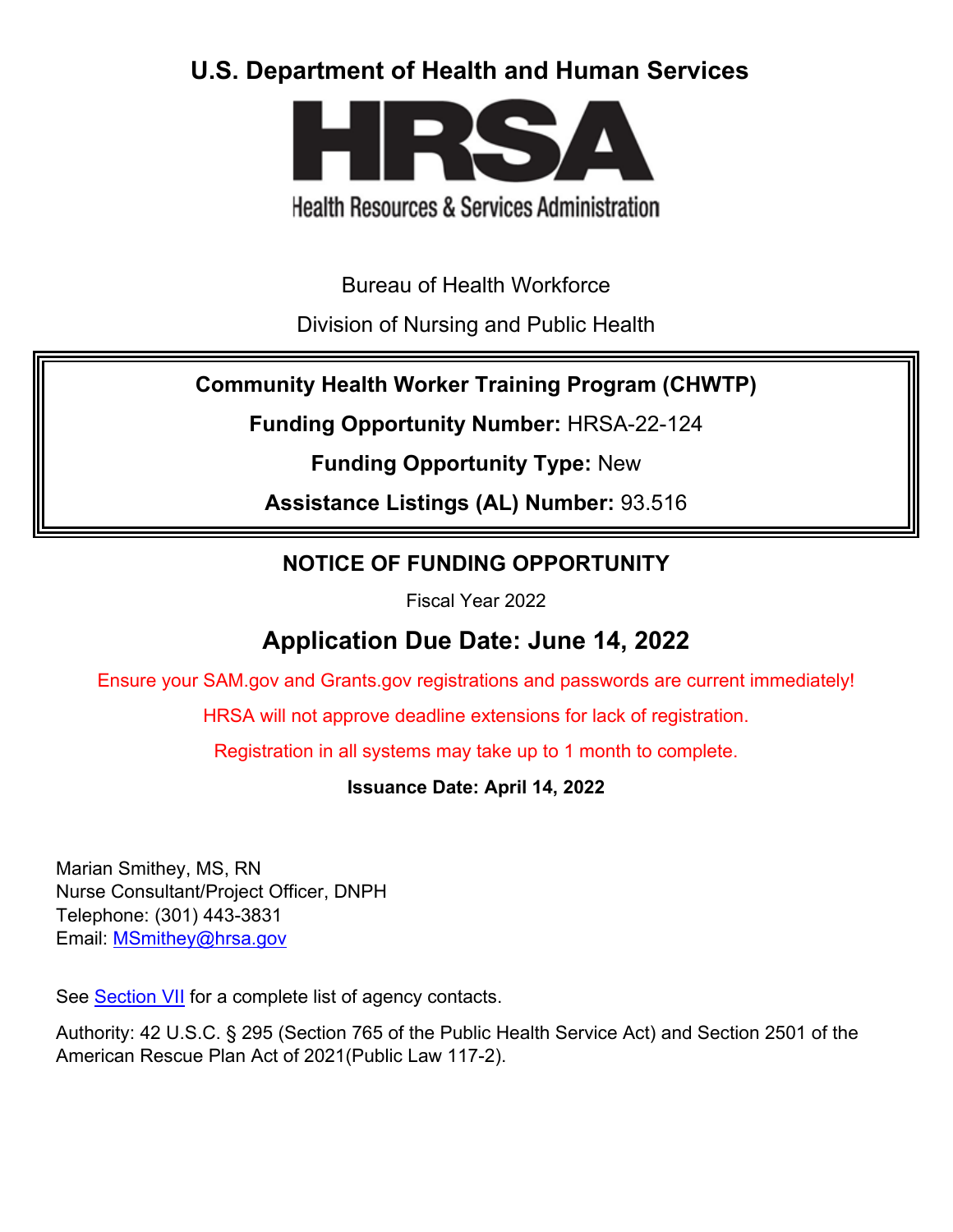# **508 COMPLIANCE DISCLAIMER**

Note: Persons using assistive technology may not be able to fully access information in this file. For assistance, please email or call one of the HRSA staff listed in [Section VII.](#page-51-0)  [Agency Contacts.](#page-51-0)

# **EXECUTIVE SUMMARY**

The Health Resources and Services Administration (HRSA) is accepting applications for the Fiscal Year (FY) 2022 Community Health Worker and Health Support Worker Training Program (CHWTP). The purpose of this program is to expand the public health workforce through the training of new Community Health Workers (CHWs) and health support workers and to extend the knowledge and skills of current CHWs and other health support workers. Through this program, HRSA plans to train 13,000 new and current CHWs and other health support workers to support essential public health services and to focus on experiential training and employment through registered apprenticeships and job placements. The CHWTP aims to increase access to care, improve public health emergency response, and address the public health needs of underserved communities.

Individuals trained through the program will acquire knowledge, skills, and expertise to respond to public health needs and public health emergencies, such as the COVID-19 pandemic, in underserved communities through a network of partnerships.

| <b>Funding Opportunity Title:</b>      | <b>Community Health Worker Training</b><br>Program (CHWTP)                                                    |
|----------------------------------------|---------------------------------------------------------------------------------------------------------------|
| <b>Funding Opportunity Number:</b>     | <b>HRSA-22-124</b>                                                                                            |
| Due Date for Applications:             | June 14, 2022                                                                                                 |
| Anticipated Total Amount Available:    | Approximately: \$226,500,000                                                                                  |
| Estimated Number and Type of Award(s): | Approximately 75 grants                                                                                       |
| <b>Estimated Award Amount</b>          | Up to \$3,000,000 (Fully-funded at the<br>time of award for use over the three-year<br>period of performance) |
| <b>Cost Sharing/Match Required:</b>    | <b>No</b>                                                                                                     |
| Period of Performance:                 | September 15, 2022, through<br>September 14, 2025<br>(3 years)                                                |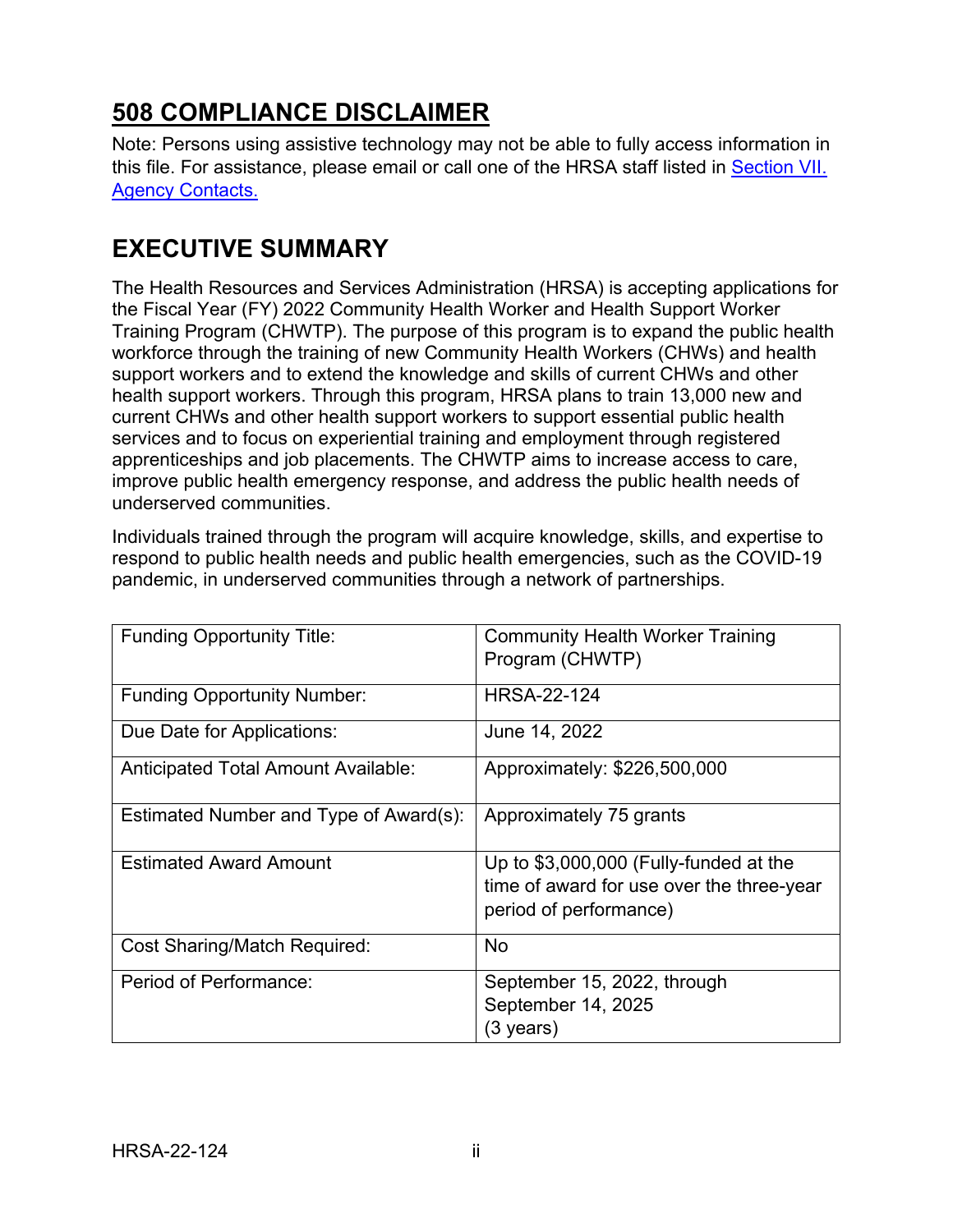| <b>Eligible Applicants</b> | (A) Health professions schools, including<br>accredited schools or programs of public<br>health, health administration, preventive<br>medicine, or dental public health or<br>schools providing health management<br>programs;                                                                                |
|----------------------------|---------------------------------------------------------------------------------------------------------------------------------------------------------------------------------------------------------------------------------------------------------------------------------------------------------------|
|                            | (B) Academic health centers;                                                                                                                                                                                                                                                                                  |
|                            | (C) State or local governments including<br>state, local and territorial public health<br>departments; or                                                                                                                                                                                                     |
|                            | (D) Any other appropriate public or<br>private non-profit entity such as, but not<br>limited to: community colleges,<br>community health centers, Federally<br>Qualified Health Centers (FQHCs), and<br>community-based organizations, and<br>tribal entities that train public and allied<br>health workers. |
|                            | See Section III.1 of this Notice of Funding<br>Opportunity (NOFO) for complete<br>eligibility information.                                                                                                                                                                                                    |

## **Application Guide**

You (the applicant organization/agency) are responsible for reading and complying with the instructions included in HRSA's *SF-424 R&R Application Guide,* available online at [http://www.hrsa.gov/grants/apply/applicationguide/sf424rrguidev2.pdf,](http://www.hrsa.gov/grants/apply/applicationguide/sf424rrguidev2.pdf) except where instructed in this NOFO to do otherwise.

## **Technical Assistance**

HRSA will hold a pre-application technical assistance (TA) webinar for applicants seeking funding through this opportunity. The webinar will provide an overview of pertinent information in the NOFO and an opportunity for applicants to ask questions. Visit the HRSA Bureau of Health Workforce's open opportunities website at <https://bhw.hrsa.gov/fundingopportunities/default.aspx> to learn more about the resources available for this funding opportunity.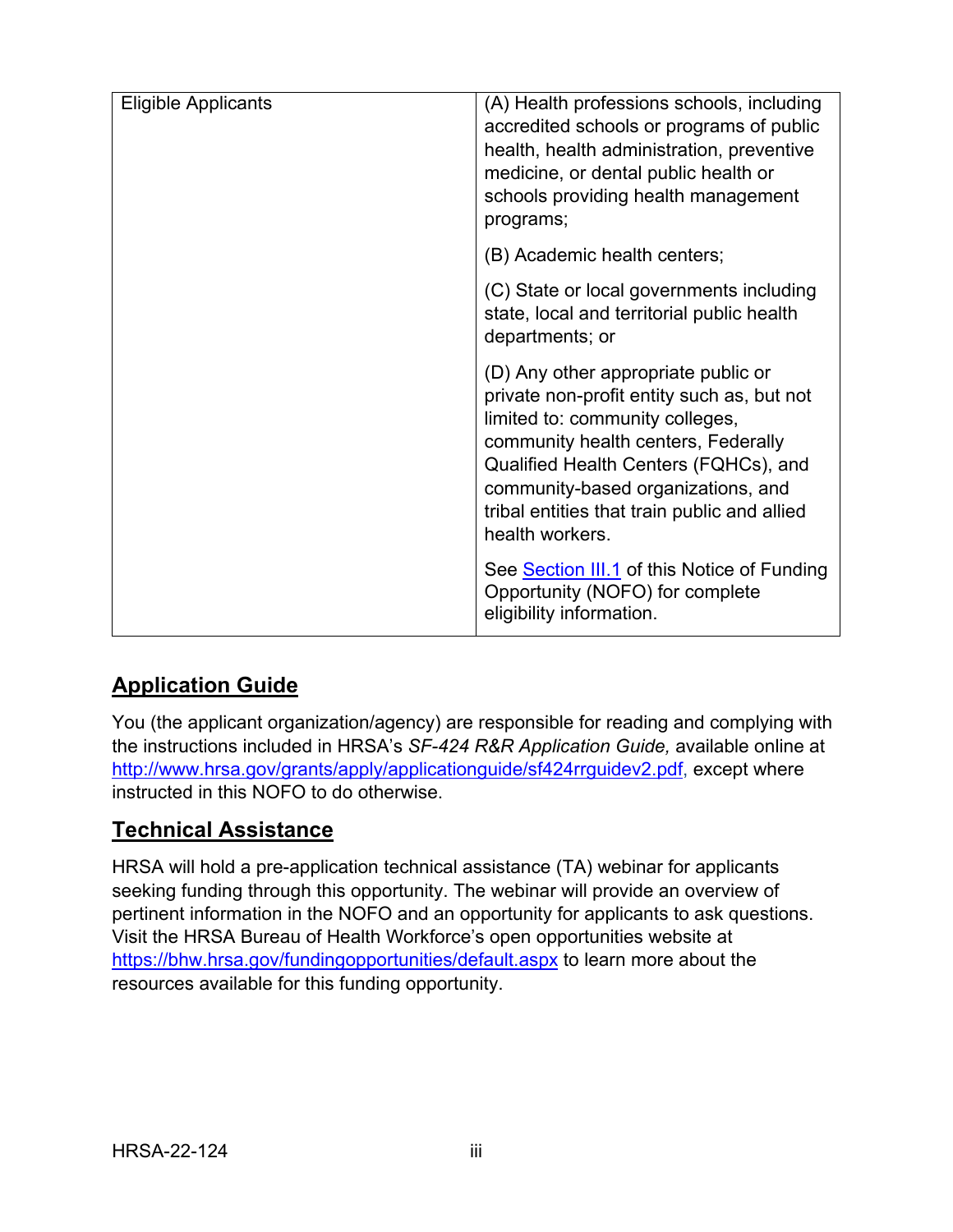## **Table of Contents**

| i.                                                                        |  |
|---------------------------------------------------------------------------|--|
| ii.                                                                       |  |
| iii.                                                                      |  |
|                                                                           |  |
|                                                                           |  |
|                                                                           |  |
|                                                                           |  |
| 3. UNIQUE ENTITY IDENTIFIER (UEI) AND SYSTEM FOR AWARD MANAGEMENT (SAM)31 |  |
|                                                                           |  |
|                                                                           |  |
|                                                                           |  |
|                                                                           |  |
|                                                                           |  |
|                                                                           |  |
|                                                                           |  |
|                                                                           |  |
|                                                                           |  |
|                                                                           |  |
|                                                                           |  |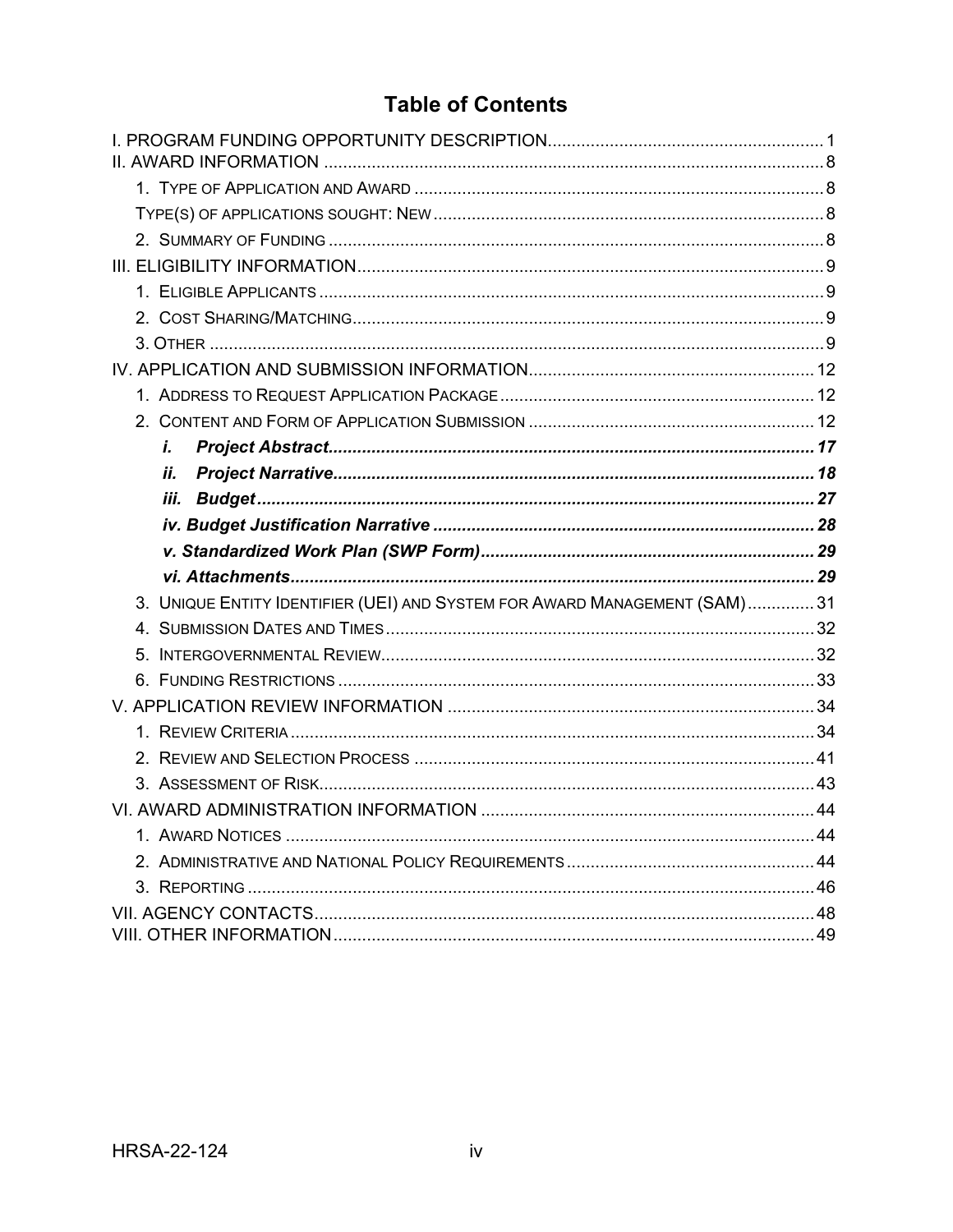## <span id="page-4-0"></span>**I. Program Funding Opportunity Description**

## **1. Purpose**

This notice announces the opportunity to apply for funding under the Community Health Worker and Health Support Worker Training Program (CHWTP).

The purpose of the CHWTP is to support projects that will increase the number of Community Health Workers (CHWs) and Health Support Workers and equip them with the skillsets needed to provide effective community outreach build trust with communities, support connections to and retention in care and support services, and other strategies to increase access to care and to assist individuals in prevention services, and recovery from the COVID-19 pandemic and other public health emergencies in underserved communities. These combined efforts are intended to advance public health, strengthen the public health workforce, reduce health disparities, and help underserved populations achieve health equity.

## **Program Goals**

- Expand the public health workforce by training new and existing CHWs and health support workers with specialized training and financial support to offset expenses that would impede success in training. The Program's goal is to provide training so that 75% of participants become newly credentialed CHWs and health support workers.
- Extend and upskill the public health workforce by developing new or enhancing existing curriculums to increase the skills and competencies of existing CHWs and health support workers.
- Increase CHW and health support worker employment readiness through field placements and apprenticeships developed in collaboration with a network of partnerships that will enable trainees to respond to and support essential public health services and provide them with employment opportunities.
- Advance health equity and support for underserved communities by increasing the number of CHWs and health support workers that are employed as integral members of integrated care teams that use their expanded skills to reduce health disparities.

## **Program Objectives**

- **1. Expansion:** 
	- Establish educational training curriculums and recruit, train and enable new CHWs and health support workers candidates to acquire core competencies for CHWs and Public Health certifications that follow state, local, or entity guidelines and support essential public health services.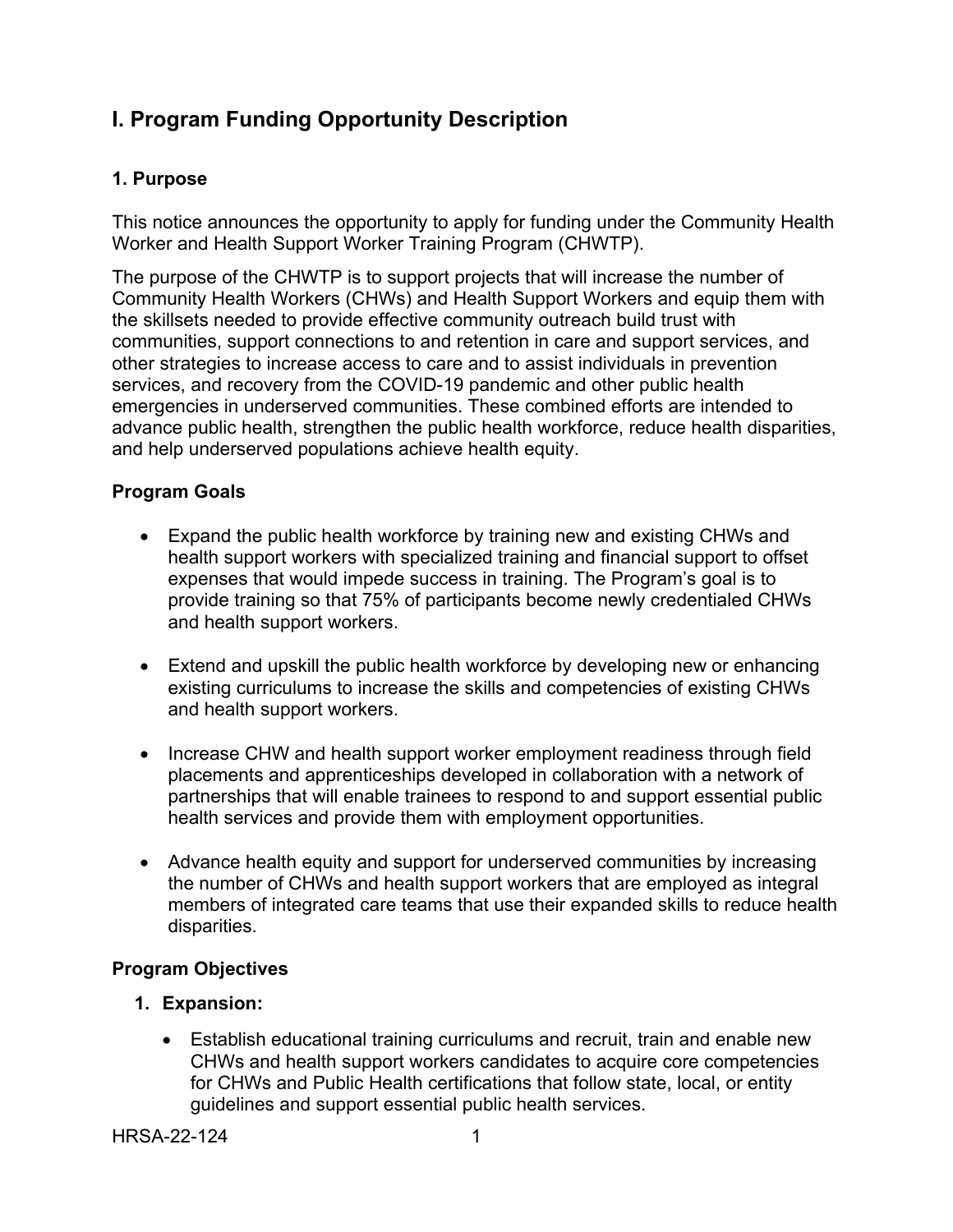• Reduce barriers to CHW and health support worker program enrollment and retention by providing eligible trainees with participant support (e.g., tuition/fees, stipends, health insurance, and child care).

## **2. Extension/Upskilling:**

- Provide additional training for current CHWs and health support workers to include the core competencies for Public Health and Essential Public Health Services.
- Develop or enhance trainee curriculum around evidence-based core competencies for public health, including but not limited to emergency response education, prevention, treatment, and vaccine hesitancy research.

## **3. Employment:**

- Implement hands-on CHW and health support worker integrated training through community-based partnerships that provide field placements in underserved communities.
- Provide job placement services and on-the-job experiential training to new CHWs and health support workers through Department of Labor or state/local registered apprenticeship programs.

## **4. Health Equity**:

- Address critical gaps in public health and community needs that can be filled by CHWs health support workers in communities that are disproportionately burdened by COVID-19, health inequities, limited access to technology, and the Social Determinants of Health (SDOH).
- Increase the distribution and diversity of the CHW and health support workers workforce by recruiting, training, or employing, as applicable, individuals who will serve in underserved communities as integral members of integrated care teams.

Promoting equity is essential to the Department's mission of protecting the health of Americans and providing essential human services. This view is reflected in Executive Order (E.O.) 13985, "Advancing Racial Equity and Support for Underserved Communities Through the Federal Government" (Jan. 20, 2021).

Recipients of Federal Financial Assistance (FFA) from HHS must administer their programs in compliance with federal civil rights laws that prohibit discrimination on the basis of race, color, national origin, disability, age and, in some circumstances, religion, conscience, and sex. This includes ensuring programs are accessible to persons with limited English proficiency and persons with disabilities. The HHS Office for Civil Rights provides guidance on complying with civil rights laws enforced by HHS. See [HHS](https://www.hhs.gov/civil-rights/for-providers/provider-obligations/index.html)  [Provider Obligations,](https://www.hhs.gov/civil-rights/for-providers/provider-obligations/index.html) [HHS Nondiscrimination Notice,](https://www.hhs.gov/civil-rights/for-individuals/nondiscrimination/index.html) and [Section VIII. Other Information](#page-52-1) for further details.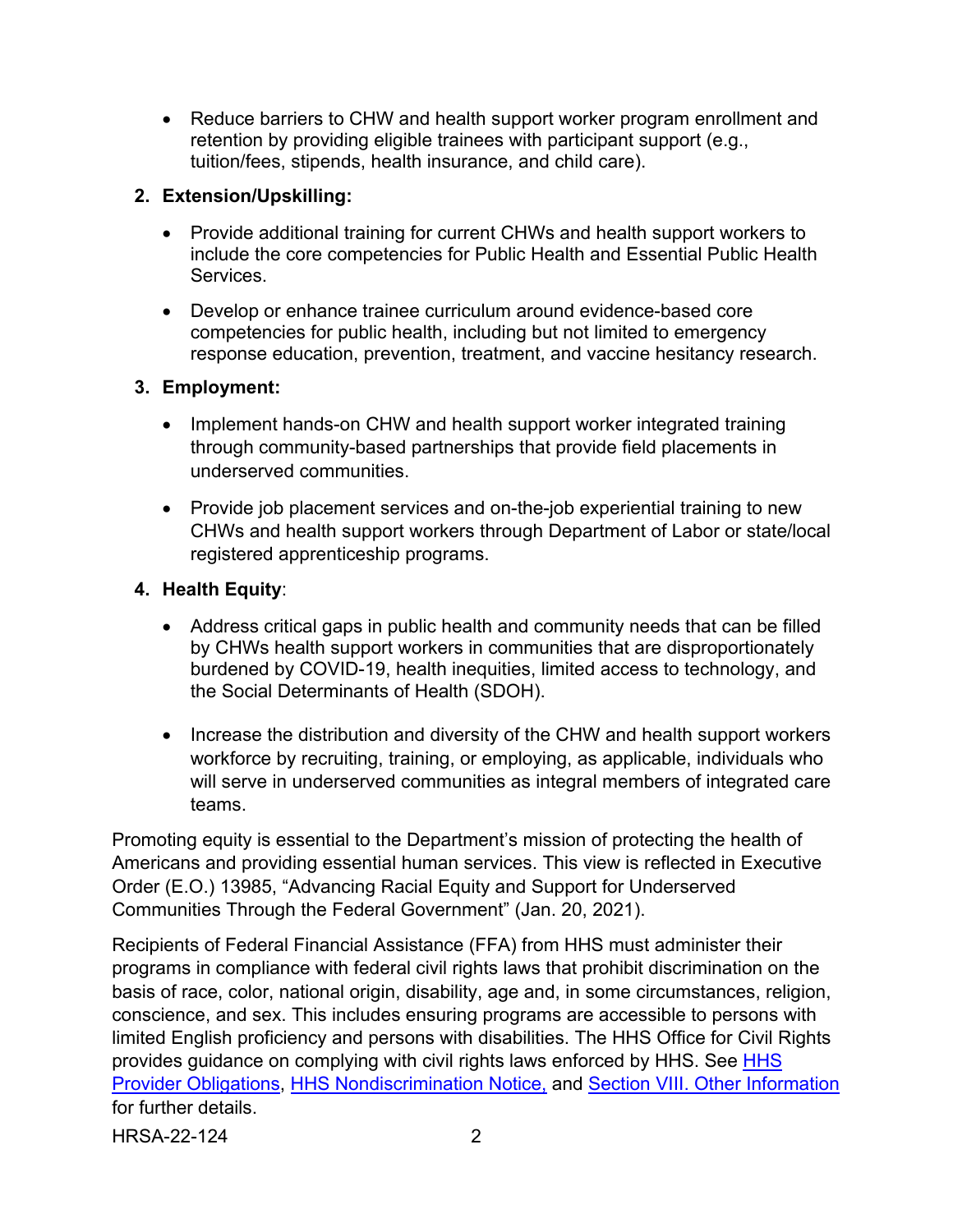HRSA's Bureau of Health Workforce is committed to increasing diversity in health professions programs and the health workforce across the Nation. This commitment extends to ensuring that the U.S. has the right clinicians, with the right skills, working where they are needed.

#### For more details, see [Program Requirements and Expectations.](#page-16-0)

## *General Emergency Preparedness Statement*

Eligible entities must be ready to continue programmatic activities in the event of a public health emergency – both expected and unexpected. A training-focused emergency preparedness plan is critical for HRSA-funded projects and helps ensure that grantees are able to continue programmatic activities, can coordinate effectively, and can implement recovery plans when emergencies disrupt project activities. Applicants must develop and maintain a flexible training-focused emergency preparedness plan in case of public health emergencies to ensure continuation of programmatic and training activities, including but not limited to experiential training on the CHWTP.

## **2. Background**

The CHWTP is authorized by Section 765 of the Public Health Service Act (42 U.S.C. § 295) and Section 2501 of the American Rescue Plan Act of 2021 (P.L. 117-2).

The current COVID-19 pandemic has widened health disparities for people that live in underserved communities that are often economically and medically under-resourced and/or geographically isolated. Underserved communities tend to have more people living with chronic health conditions which can predispose individuals to frequent or more severe bouts of illness<sup>[1](#page-6-0)</sup> and/or COVID-19-related morbidity and mortality.<sup>[2](#page-6-1)</sup> While the reasons for these poor health outcomes vary, a constant is that access to care and resources are limited while needs remain great.

The social determinants of health (SDOH) are the conditions in the environments where people are born, live, learn, work, play, worship, and age that affect a wide range of health, functioning, and quality-of-life outcomes and risks. They include economic stability, education access and quality, health care access and quality, neighborhood

<span id="page-6-0"></span><sup>1</sup> HealthyPeople.gov, [online]. Available: October 20,2021 [https://www.healthypeople.gov/2020/topics](https://www.healthypeople.gov/2020/topics-objectives/topic/social-determinants-health/interventions-resources/poverty)[objectives/topic/social-determinants-health/interventions-resources/poverty](https://www.healthypeople.gov/2020/topics-objectives/topic/social-determinants-health/interventions-resources/poverty)

<span id="page-6-1"></span> $\frac{2}{2}$  MMWR / April 9, 2021 / Vol. 70 / No. 14, US Department of Health and Human Services/Centers for Disease Control and Prevention (Morbidity and Mortality Weekly Report. <https://www.cdc.gov/mmwr/volumes/70/wr/pdfs/mm7024a4-H.pdf>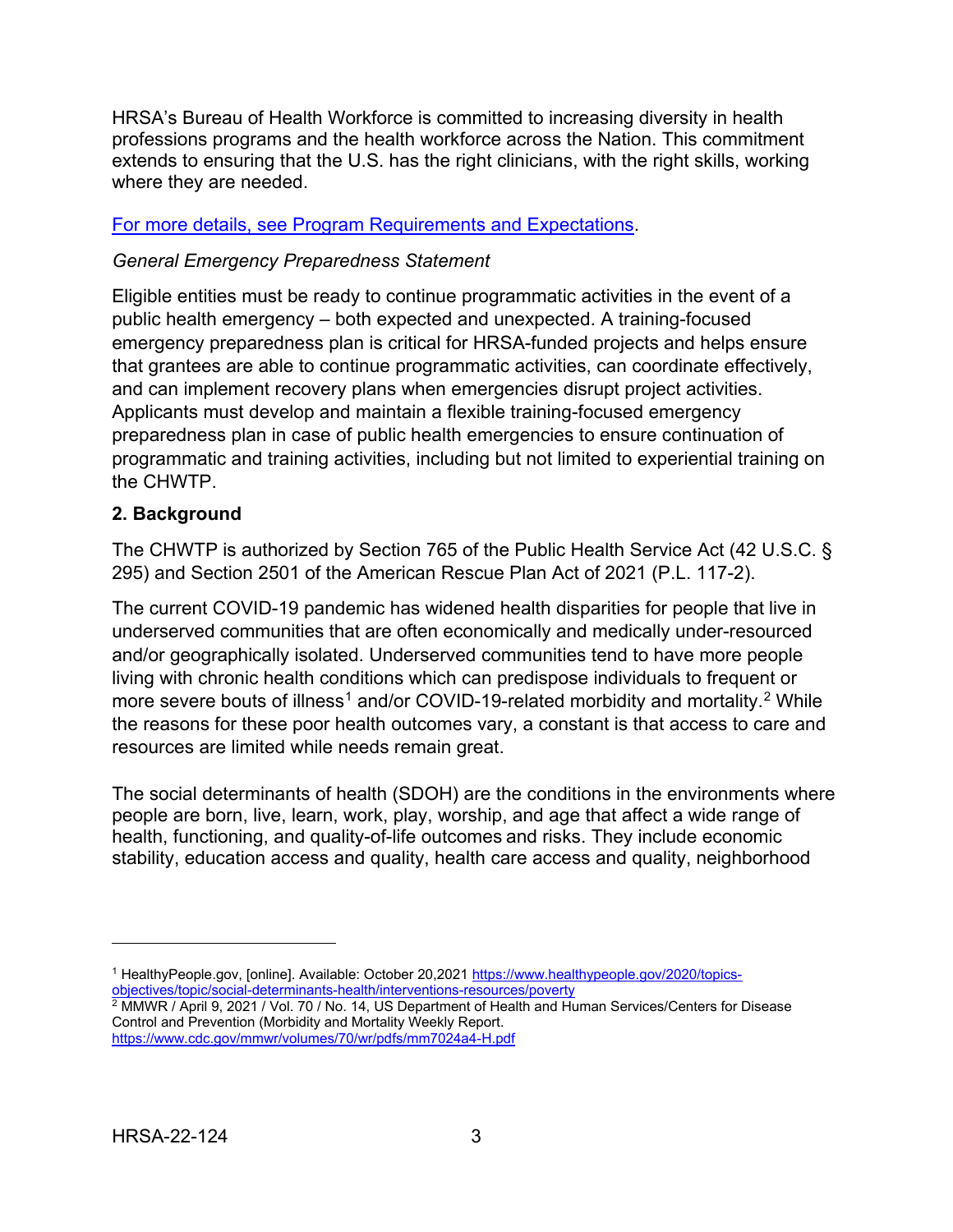and built environment, and social and community context.<sup>[3](#page-7-0)</sup> A number of recent studies have recognized that only about 20 percent of health outcomes are attributed to clinical care, while SDOH account for an estimated 80 percent of overall health outcomes.[4](#page-7-1) Therefore, addressing the SDOH can improve health equity and population health outcomes and, by virtue of their role, CHWs and health support workers are well-suited to address these factors that influence health outcomes.

The American Public Health Association (APHA) defines CHWs as frontline public health workers who are trusted members of and/or have an unusually close understanding of the community served.<sup>[5](#page-7-2)</sup> This trusting relationship enables the worker to serve as a liaison/link/intermediary between health/social services and the community to facilitate access to services and improve the quality and cultural competence of service delivery.<sup>[6](#page-7-3)</sup> Since the onset of the COVID-19 pandemic, CHWs have proven to be an essential element of the response to the disease by implementing vaccine outreach and through proactive community education and engagement. [7](#page-7-4) Because of their close community connections, CHWs are often able to succeed where clinicians might fail in connecting with hard-to-reach populations. Their outreach efforts can improve health equity for individuals in underserved areas by building on their community trust to encourage individuals to seek care and stay connected to treatment or adopting preventive health behaviors that result in better health outcomes.<sup>[8](#page-7-5)</sup> CHWs have the capacity to strengthen communities' connections to health care providers and community trust in health care information, and potentially improve health outcomes by connecting at-risk individuals to local resources, social supports, care coordination, and home and community-based services.<sup>[9](#page-7-6),10</sup>

<span id="page-7-3"></span> $^6$  "Support for Community Health Worker Leadership in Determining Workforce Standards for Training and Credentialing." American Public Health Association (APHA) Policy Statements and Advocacy, Nov 18, 2014, Downloaded December 10, 2021 from [https://www.apha.org/Policies-and-Advocacy/Public-Health-Policy-](https://www.apha.org/Policies-and-Advocacy/Public-Health-Policy-Statements/Policy-Database/2015/01/28/14/15/Support-for-Community-Health-Worker-Leadership)[Statements/Policy-Database/2015/01/28/14/15/Support-for-Community-Health-Worker-Leadership](https://www.apha.org/Policies-and-Advocacy/Public-Health-Policy-Statements/Policy-Database/2015/01/28/14/15/Support-for-Community-Health-Worker-Leadership)

<span id="page-7-4"></span> $^7$  Peretz, Patricia J., et al. "Community Health Workers and Covid-19 - Addressing Social Determinants of Health in<br>Times of Crisis and Beyond: NEJM." New England Journal of Medicine, 10 Mar. 2021.

<span id="page-7-5"></span>8 Kim, K., Choi, J. S., Choi, E., Nieman, C. L., Joo, J. H., Lin, F. R., Gitlin, L. N., & Han, H. R. (2016). Effects of Community-Based Health Worker Interventions to Improve Chronic Disease Management and Care Among Vulnerable Populations: A Systematic Review. *American journal of public health*, *106*(4), e3–e28. <https://doi.org/10.2105/AJPH.2015.302987>

<span id="page-7-7"></span><span id="page-7-6"></span><sup>9</sup> Lee, L. K., Ruano, E., Fernández, P., Ortega, S., Lucas, C., & Joachim-Célestin, M. (2021). Workforce Readiness Training: A Comprehensive Training Model That Equips Community Health Workers to Work at the Top of Their<br>Practice and Profession. Frontiers in public health, 9, 673208. https://doi.org/10.3389/fpubh.2021.673208 <sup>10</sup> Bhatt, J., & Bathija, P. (2018). Ensuring Access to Quality Health Care in Vulnerable Communities. Academic *medicine : journal of the Association of American Medical Colleges*, *93*(9), 1271–1275. <https://doi.org/10.1097/ACM.0000000000002254>

<span id="page-7-0"></span><sup>3</sup> Healthy People 2030, U.S. Department of Health and Human Services, Office of Disease Prevention and Health Promotion. Retrieved December 10, 2021, from https://health.gov/healthypeople/objectives-and-data/social-<br>determinants-health

<span id="page-7-1"></span> $\frac{4}{4}$  Hood, C. M., K. P. Gennuso, G. R. Swain, and B. B. Catlin. 2016. County health rankings: Relationships between determinant factors and health outcomes. American Journal of Preventive Medicine 50(2):129-135.<br>https://doi.org/10.1016/j.amepre.2015.08.024

<span id="page-7-2"></span><sup>5 &</sup>quot;Community Health Workers." American Public Health Association. Downloaded October 17, 2021 <https://www.apha.org/apha-communities/member-sections/community-health-workers>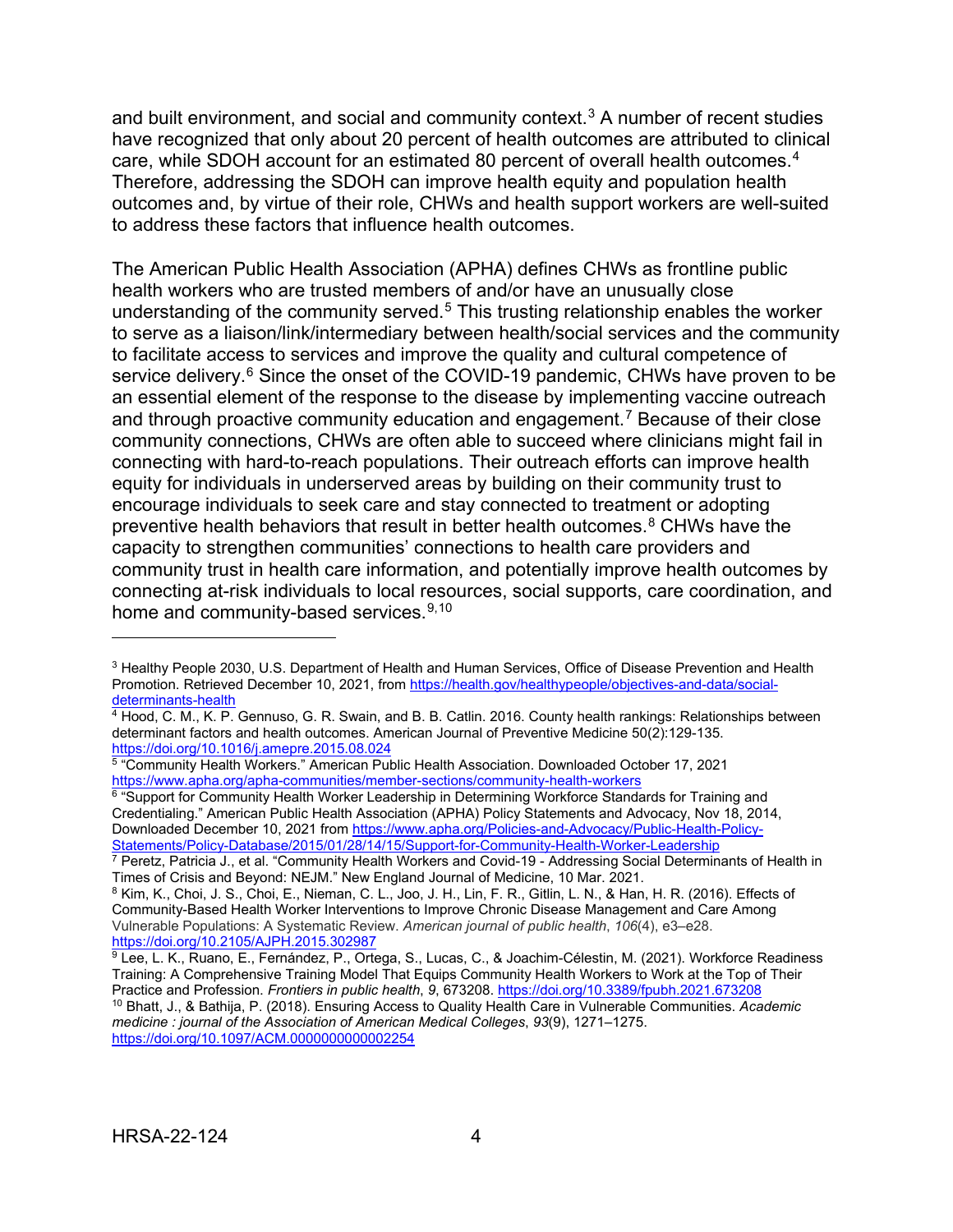As members of integrated teams in primary care, public health departments, hospitals or community health centers, CHWs act as outreach workers or patient navigators who can facilitate individuals connection to care, facilitate patient follow-up, completing medical insurance applications, addressing food insecurity, transportation and housing issues, health literacy, and providing informal counseling and emotional support.<sup>[11](#page-8-0)</sup> In predominantly Hispanic communities where language barriers can be a significant impediment to care, CHWs are known as "promotores," or "promotoras de salud," often working with faith-based or community-based organizations to provide health education and connect communities to health resources, often speaking the language of the communities served and understanding the culture of the communities they serve.[12](#page-8-1) Research studies show that promotoras de salud programs are vital partners in improving the health of Hispanic families and their communities.<sup>[13](#page-8-2)</sup>

Health support workers are trained lay persons that work in tandem with licensed health care professionals to provide a mixture of basic health care patient services in settings such as hospitals, health clinics, schools, physician offices, nursing care facilities, and patient homes. In behavioral health settings, support workers can include peer support counselors/ mentors, outreach workers, social services aides, and substance use disorder recovery coaches. In these roles, individuals perform a variety of preventive health promotion activities, including health care education and helping patients access care and resources according to their individual needs. Behavioral/peer support specialists and CHWs continue to represent an under-utilized segment of the public health workforce<sup>[14](#page-8-3),[15](#page-8-4)</sup> and have also been increasingly recognized by federal agencies for their key role in mitigating provider shortages and increasing health care access to underserved minority populations.<sup>[16](#page-8-5),[17](#page-8-6)</sup> State regulations, which vary across the country, determine the types of health care services that individuals covered by this announcement can provide and determine the length and type of training that they must have.

<span id="page-8-0"></span><sup>&</sup>lt;sup>11</sup> Payne J, Razi S, Emery K, Quattrone W, Tardif-Douglin M. Integrating Community Health Workers (CHWs) into Health Care Organizations. J Community Health 2017 Oct: 42(5):983-990

<span id="page-8-1"></span> $12$  Centers for Disease Control and Prevention. Promotores de Salud/Community Health Workers <https://www.cdc.gov/minorityhealth/promotores/index.html>

<span id="page-8-2"></span> $13$  Johnson, C. M., Sharkey, J. R., Dean, W. R., St John, J. A., & Castillo, M. (2013). Promotoras as research partners to engage health disparity communities. *Journal of the Academy of Nutrition and Dietetics*, *113*(5), 638–642.

<span id="page-8-3"></span><sup>&</sup>lt;sup>14</sup> Briggs, H.E., Miller, S.E, Briggs, A.C. Enhancing Behavioral Health Workforce in Youth Mental Health through Grand Challenges in Social Work. Journal of Child and Adolescent Behavior 2016; 4(1): 270. Available at: [https://www.omicsonline.org/open-access/enhancing-behavioral-health-workforce-in-youth-mental-health](https://www.omicsonline.org/open-access/enhancing-behavioral-health-workforce-in-youth-mental-health-throughgrand-challenges-in-social-work-2375-4494-1000270.php?aid=69568)[throughgrand-challenges-in-social-work-2375-4494-1000270.php?aid=69568](https://www.omicsonline.org/open-access/enhancing-behavioral-health-workforce-in-youth-mental-health-throughgrand-challenges-in-social-work-2375-4494-1000270.php?aid=69568)

<span id="page-8-4"></span><sup>&</sup>lt;sup>15</sup> Minore B, Jacklin K, Boone M, Cromarty H. Realistic expectations: the changing role of paraprofessional health workers in First Nation communities in Canada. Educ Health (Abingdon). 2009 Aug;22(2):298. Epub 2009 Aug 26. PMID: 20029752.

<span id="page-8-5"></span><sup>&</sup>lt;sup>16</sup> The Annapolis Coalition on the Behavioral Health Workforce. An Action Plan for Behavioral Health Workforce Development. Cincinnati, OH: Annapolis Coalition 2007.<br><sup>17</sup> [https://www.health.mil/Reference-Center/Congressional-Testimonies/2018/09/17/Improving-Access-to-Para-](https://www.health.mil/Reference-Center/Congressional-Testimonies/2018/09/17/Improving-Access-to-Para-Health-Professional-Extenders)

<span id="page-8-6"></span>[Health-Professional-Extenders](https://www.health.mil/Reference-Center/Congressional-Testimonies/2018/09/17/Improving-Access-to-Para-Health-Professional-Extenders)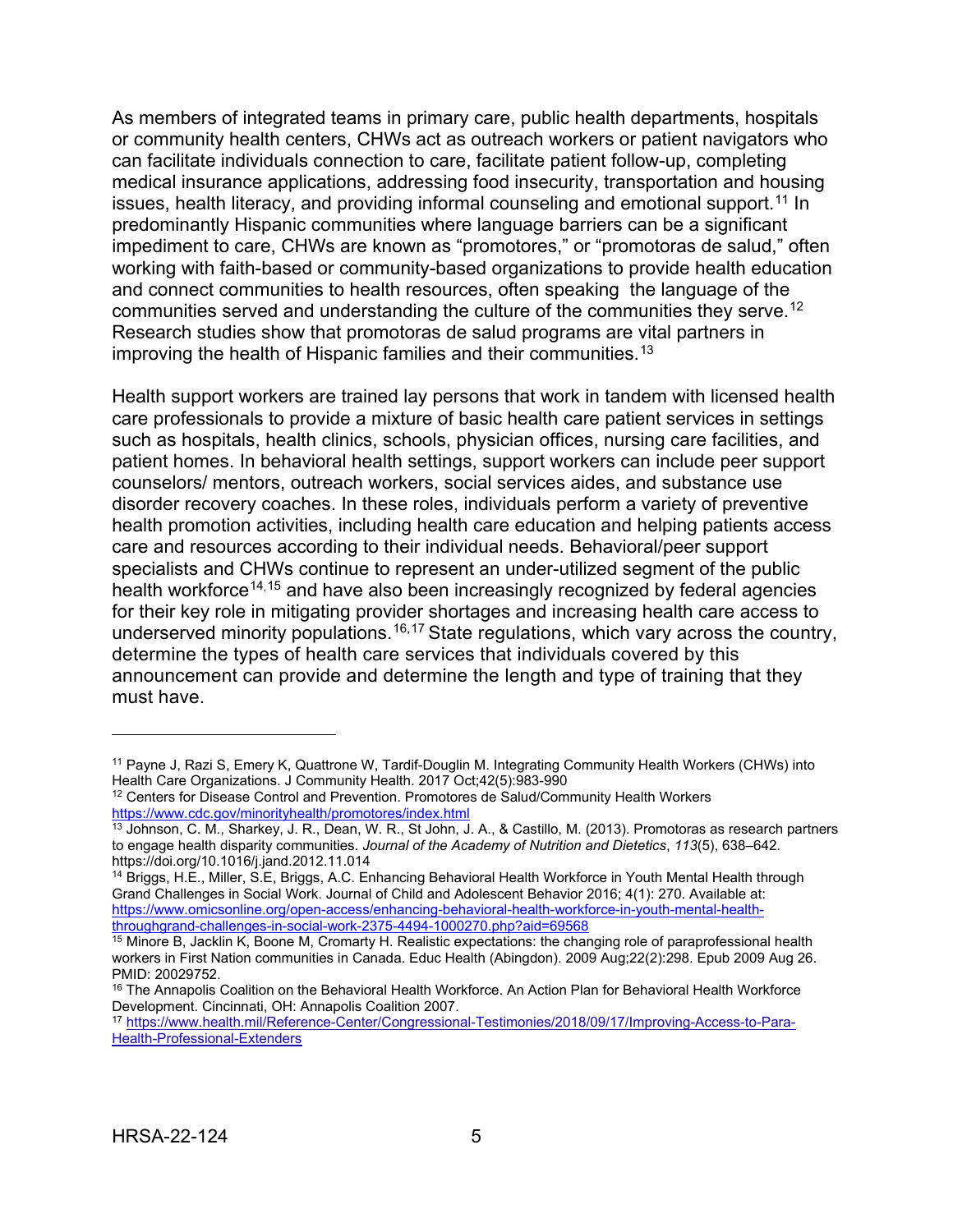While the role of the CHW or health support workers is dependent upon the work setting, the integration of CHWs and health support workers into care teams can result in optimal contributions to health systems.<sup>[18](#page-9-0)</sup> CHWs and health support workers can bridge access to care gaps by helping patients obtain internet connected tools and devices by providing hands-on instruction in using this technology to access online resources, learn self-care, and participate in remote office visits as a cost-effective means of continuing follow-up care with their health care provider(s).

Racial and ethnic diversity in the health care workforce, an aspect of organizational cultural competence, can correlate to the delivery of quality care to minority populations. Frequently, CHWs and health support workers face some of the same barriers, such as financial, educational, language and other barriers, as the underserved populations and communities they serve, which can mean that pursuing training may be unaffordable, both due to the direct cost of training programs and the hours and costs associated with participating in training.<sup>[19](#page-9-1)</sup> Individuals from racial and ethnic minority communities continue to disproportionately experience negative health outcomes. Increasing the diversity of the public health workforce is one strategy used at the community and organizational level to improve the quality of care and health outcomes among these populations. [20](#page-9-2)

CHW core competencies support activities that can be applied throughout the continuum of care. CHWs help individuals navigate social and health care systems by linking them to appropriate services and by providing them with specific health information and culturally-sensitive education that gives people the tools to help make informed health choices. Through informal counseling, CHWs offer compassionate support, and as community advocates, they work with multiple local stakeholders to build community capacity.<sup>[21](#page-9-3),[22](#page-9-4)</sup>

<span id="page-9-0"></span><sup>&</sup>lt;sup>18</sup> Hartzler AL, Tuzzio L, Hsu C, Wagner EH. Roles and Functions of Community Health Workers in Primary Care. *Ann Fam Med*. 2018;6(3):240-245. doi:10.1370/afm.2208Manage. 2020 Oct/Dec; 43(4):268-277.: 10.1097/JAC.0000000000000351. PMID: 32858726; PMCID: PMC7461725.

<span id="page-9-1"></span><sup>&</sup>lt;sup>19</sup> Albritton, E. July 2016, How States Can Fund Community Health Workers through Medicaid to Improve People's Health, Decrease Costs, and Reduce Disparities Publication ID: HE-HST071116 Policy brief,

FamiliesUSA.org [https://www.google.com/search?rlz=1C1GCEA\\_enUS941US941&lei=Wj\\_0YcvED7PN1QGi2YLIC](https://www.google.com/search?rlz=1C1GCEA_enUS941US941&lei=Wj_0YcvED7PN1QGi2YLICQ&q=community%20health%20worker%20scholarships&ved=2ahUKEwjL2bvdktX1AhWzZjUKHaKsAJkQsKwBKAJ6BAhMEAM&biw=1366&bih=657&dpr=1) [Q&q=community%20health%20worker%20scholarships&ved=2ahUKEwjL2bvdktX1AhWzZjUKHaKsAJkQsKwBKAJ6](https://www.google.com/search?rlz=1C1GCEA_enUS941US941&lei=Wj_0YcvED7PN1QGi2YLICQ&q=community%20health%20worker%20scholarships&ved=2ahUKEwjL2bvdktX1AhWzZjUKHaKsAJkQsKwBKAJ6BAhMEAM&biw=1366&bih=657&dpr=1) [BAhMEAM&biw=1366&bih=657&dpr=1](https://www.google.com/search?rlz=1C1GCEA_enUS941US941&lei=Wj_0YcvED7PN1QGi2YLICQ&q=community%20health%20worker%20scholarships&ved=2ahUKEwjL2bvdktX1AhWzZjUKHaKsAJkQsKwBKAJ6BAhMEAM&biw=1366&bih=657&dpr=1)

<span id="page-9-2"></span> $20$ Jackson, C. S., & Gracia, J. N. (2014). Addressing health and health-care disparities: the role of a diverse workforce and the social determinants of health. *Public health reports (Washington, D.C.: 1974)*, *129 Suppl 2*(Suppl 2), 57–61.

<span id="page-9-3"></span> $\frac{1}{21}$  Brown O, Kangovi S, Wiggins N, Alvarado CS. Supervision Strategies and Community Health Worker Effectiveness in Health Care Settings. NAM Perspect. 2020 Mar 9; 2020:10.31478/202003c. doi: 10.31478/202003c. PMID: 34532677; PMCID: PMC8406506.

<span id="page-9-4"></span>HRSA-22-124 6 <sup>22</sup> Allen C G, Brownstein N, Satsangi A, Escoffery C (2016) Capacity Building and Training Needs for Community Health Workers Working in Health Care Organizations. J Community Med Health 6:403. doi:10.4172/2161- 0711.1000403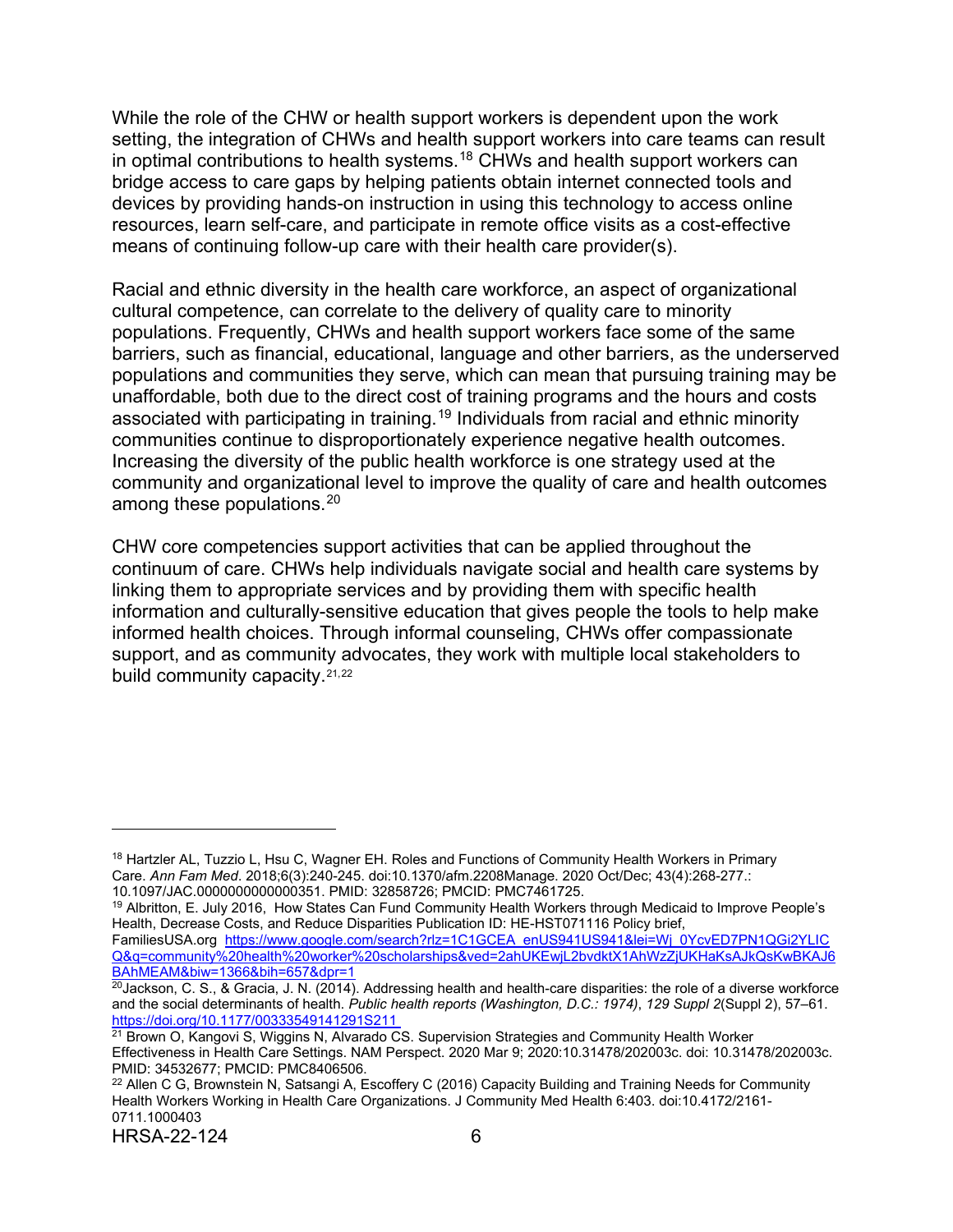## **Program Definitions**

A glossary containing general definitions for terms used throughout Bureau of Health Workforce NOFOs can be found in the [Health Workforce Glossary.](https://bhw.hrsa.gov/grants/resourcecenter/glossary) In addition, the following definitions apply to the CHWTP for Fiscal Year 2022:

**Apprenticeship**: The U.S. Department of Labor defines an apprenticeship as an industry-driven, high-quality career pathway where employers can develop and prepare their future workforce, and individuals can obtain paid work experience, classroom instruction, and a portable, nationally-recognized credential. Note: for the purposes of this grant, this includes state/locally-recognized credentials.

**Community Health Worker**: A member of the community that is not licensed to practice as a fully-qualified health care professional, who works in association with the local health care system as a frontline agent of change, helping to reduce health disparities in underserved communities.

**Core Competencies for Public Health:** The [Core Competencies for Public Health](https://www.phf.org/resourcestools/Documents/Core_Competencies_for_Public_Health_Professionals_2021October.pdf)  [Professionals](https://www.phf.org/resourcestools/Documents/Core_Competencies_for_Public_Health_Professionals_2021October.pdf) (Core Competencies) are a consensus set of knowledge and skills for the broad practice of public health, as defined by the [10 Essential Public Health Services](https://www.cdc.gov/publichealthgateway/publichealthservices/essentialhealthservices.html) (see definition below).

**Disparity Impact Statement:** A statement applicants are expected to develop using local data (e.g. the CDC Social Vulnerability Index (SVI)) to identify populations at highest risk for health disparities and low health literacy. The Disparity Impact Statement will provide the framework for ongoing monitoring and determining the impact of the CHWTP proposed project. See *[Section VIII. Other Information](#page-52-1)* for further details.

**Essential Public Health Services**: Provide a framework for public health to protect and promote the health of all people in all communities*.* To achieve equity, the Essential Public Health Services actively promote policies, systems, and overall community conditions that enable optimal health for all and seek to remove systemic and structural barriers that have resulted in health inequities. *[See Section VIII. Other information](#page-52-1)* for further details.

**Health Equity**: The consistent and systematic fair, just, and impartial treatment of all individuals, including individuals who belong to underserved communities that have been denied such treatment, such as Black, Latino, Indigenous and Native American persons, Asian Americans and Pacific Islanders, and other persons of color; members of religious minorities; lesbian, gay, bisexual, transgender, and queer (LGBTQ+)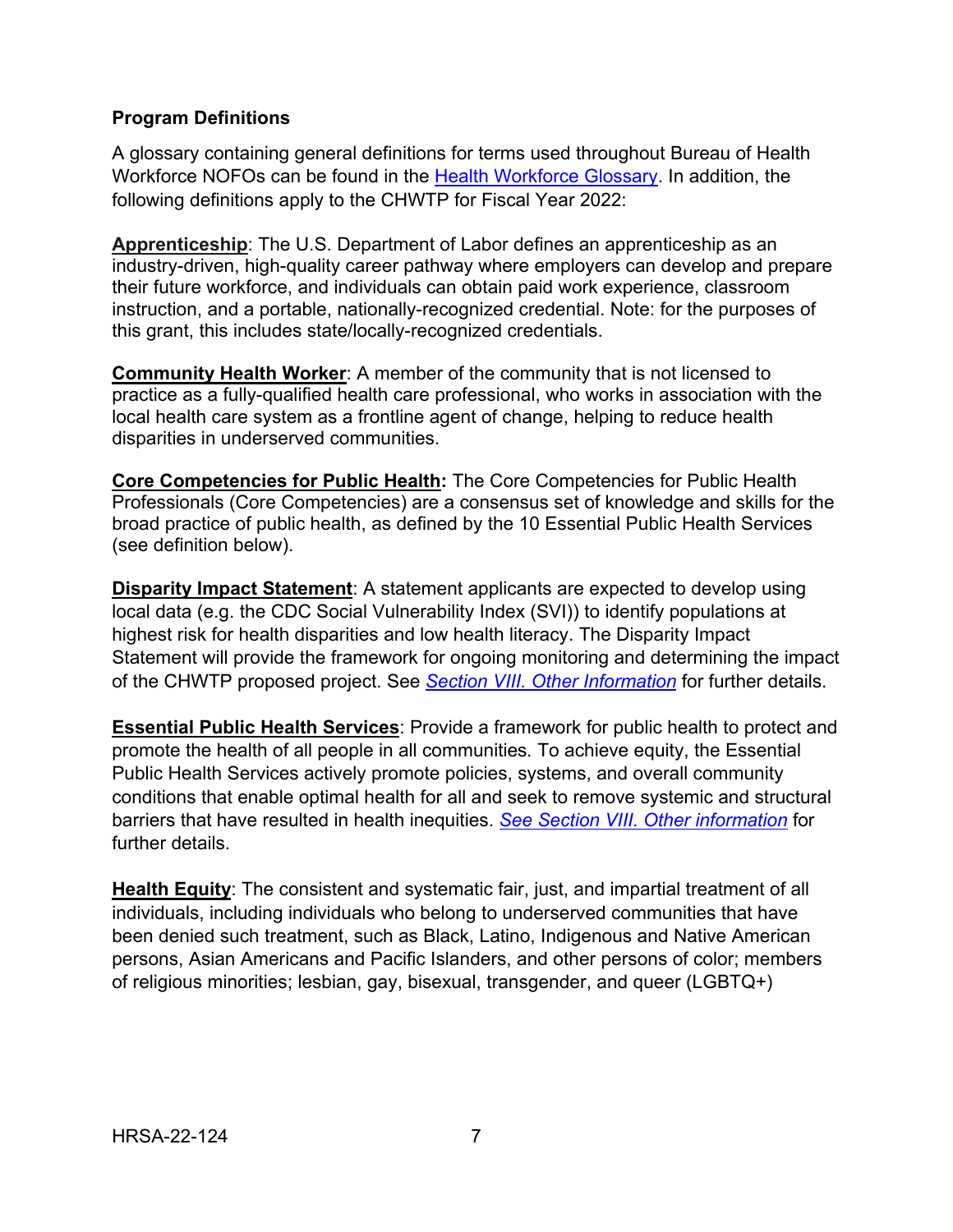persons; persons with disabilities; persons who live in rural areas; and persons otherwise adversely affected by persistent poverty or inequality.[23](#page-11-4)

**Health Support Worker**: A person who provides various health promotion services which meet the needs of a particular recipient or community, to whom a particular aspect of a professional task is delegated but who is not licensed to practice as a fullyqualified health care professional. Health support workers include but not limited to patient navigators, health care aids, peer support specialists, health education specialists, doulas, and promotores de salud/promotoras.

**Registered Apprenticeship Program:** A proven model of apprenticeship that has been validated by the U.S. Department of Labor or a State Apprenticeship Agency. An apprenticeship is a proven approach for preparing workers for jobs while meeting the needs of business for a highly-skilled workforce. It is an employer-driven, "learn-whileyou-earn" model that combines on-the-job training, provided by the employer that hires the apprentice, with job-related instruction in curricula tied to the attainment of national, state, or local skills standards. See [Section VIII. Other Information](#page-52-1) for further details.

## <span id="page-11-0"></span>**II. Award Information**

## <span id="page-11-1"></span>**1. Type of Application and Award**

<span id="page-11-2"></span>Type(s) of applications sought: New HRSA will provide funding in the form of a grant.

## <span id="page-11-3"></span>**2. Summary of Funding**

HRSA estimates approximately \$226,500,000 to be available to fund an estimated 75 recipients. You may apply for up to a ceiling amount of up to \$3,000,000 total cumulative costs, or up to a ceiling amount of \$1,000,000 per year (includes both direct and indirect/facilities and administrative costs). The budget period and period of performance are from September 15, 2022 through September 14, 2025, three (3) years. Awards are fully funded at the outset for use over the period of performance. All HRSA awards are subject to the Uniform Administrative Requirements, Cost Principles, and Audit Requirements at [45 CFR part 75.](http://www.ecfr.gov/cgi-bin/retrieveECFR?gp=1&SID=4d52364ec83fab994c665943dadf9cf7&ty=HTML&h=L&r=PART&n=pt45.1.75)

## **Limitations on indirect cost rates**

Indirect costs under training awards to organizations, other than state or local governments or federally recognized Indian tribes, will be budgeted and reimbursed at 8 percent of modified total direct costs rather than on the basis of a negotiated rate agreement, and are not subject to upward or downward adjustment. Direct cost

<span id="page-11-4"></span>HRSA-22-124 8  $23$  Executive Office of the President. Executive order 13985: Advancing racial equity and support for underserved communities through the federal government. Washington, DC: The White House, January 20, 2021. Available in the Federal Register at 86 FR 7009.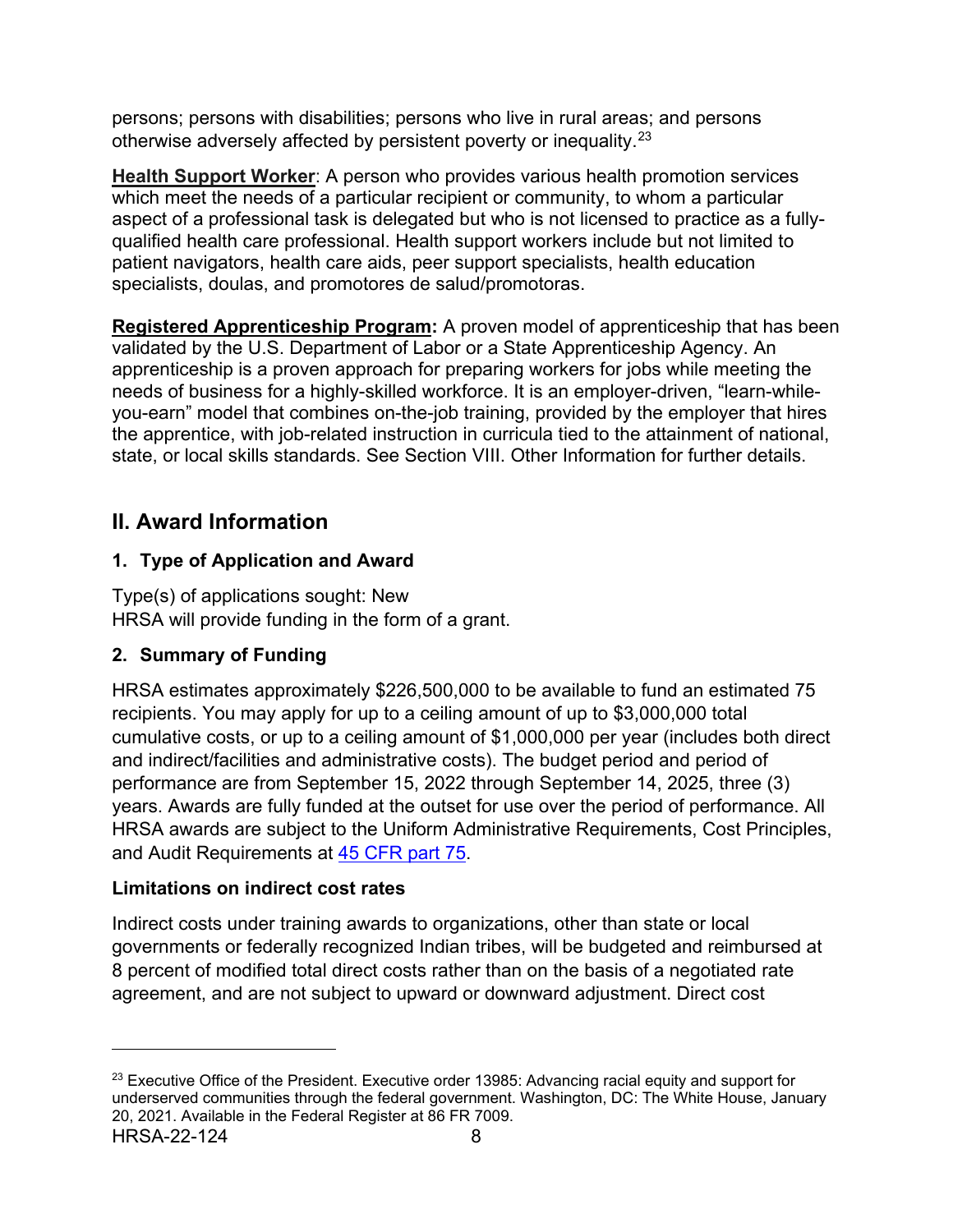amounts for equipment, tuition and fees, as otherwise allowable, and subawards and subcontracts in excess of \$25,000 are excluded from the direct cost base for purposes of this calculation.

## <span id="page-12-1"></span>**III. Eligibility Information**

## <span id="page-12-0"></span>**1. Eligible Applicants**

Eligible applicants include:

(A) health professions schools, including an accredited school or program of public health, health administration, preventive medicine, or dental public health or a school providing health management programs;

(B) academic health centers;

(C) State or local governments, including state, local and territorial public health departments; or

(D) any other appropriate public or private non-profit entity such as but not limited to: community colleges, community health centers, Federally Qualified Health Centers (FQHCs), and community-based organizations, and tribal entities that train public health workers.

In addition to the 50 states, eligible applicants include the District of Columbia, Guam, the Commonwealth of Puerto Rico, the Northern Mariana Islands, American Samoa, the U.S. Virgin Islands, the Federated States of Micronesia, the Republic of the Marshall Islands, and the Republic of Palau. Tribes and Tribal organizations may apply for these funds, if otherwise eligible. Foreign entities and individuals are not eligible for this HRSA award.

## <span id="page-12-2"></span>**2. Cost Sharing/Matching**

Cost sharing/matching is not required for this program.

## <span id="page-12-3"></span>**3. Other**

HRSA may not consider an application for funding if it contains any of the nonresponsive criteria below:

- Any application that exceeds the ceiling amount of \$3,000,000 (includes both direct and indirect costs) for the entire three-year project period or exceeds the \$1,000,000 per year ceiling
- Fails to satisfy the deadline requirements referenced in [Section IV.4](#page-35-0)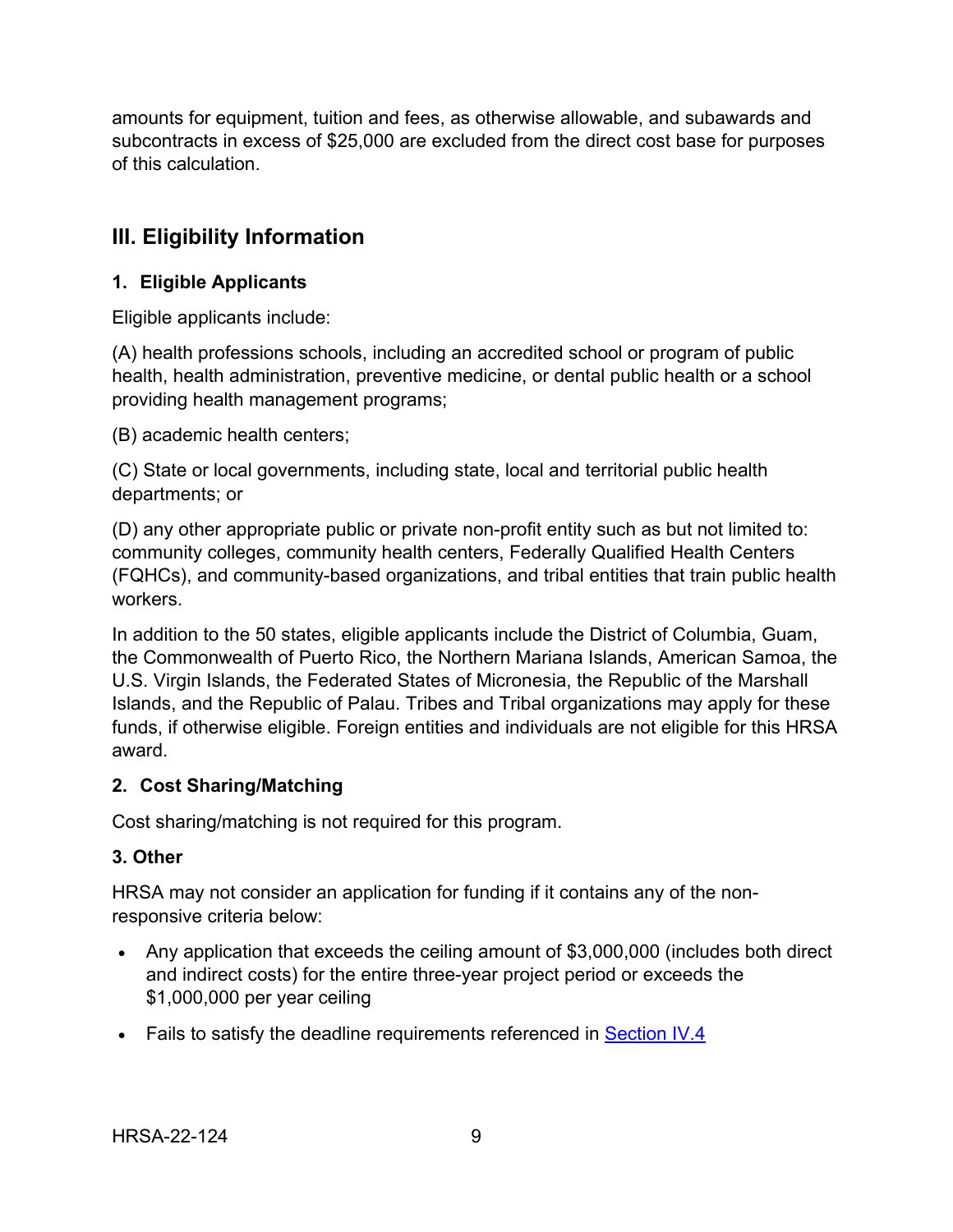#### **Beneficiary Eligibility Requirements**

Eligible trainees are individuals with a minimum of a high school diploma or GED certificate.

Trainees receiving support from grant funds must be a citizen of the United States or a foreign national having in his/her possession a visa permitting permanent residence in the United States.

Trainees supported by CHWTP receiving financial support, must be enrolled full- or part-time in the school or program receiving the CHWTP grant funding.

Trainees/participants in the apprenticeship programs must have first completed CHW or health support worker training prior to enrollment.

#### **Experiential Training Sites**

You must submit agreements and/or contracts with the experiential training sites that meet these criteria specified as *[Attachment 3.](#page-32-2)*

#### **Registered Apprenticeship Site Partnerships**

You must submit a memorandum of understanding/memorandum of agreement with the community-based partner and/or educational organization(s) you will be collaborating with for this project in your application as *[Attachment 3](#page-32-2)*.

#### **Accreditation/Approval Documentation**

Health professions schools and academic health center applicants must be accredited by a nationally-recognized accrediting agency, and provide a copy of their active accreditation or active approval from state government as *[Attachment 8](#page-33-0)*.

All other eligible entities must be accredited by a nationally recognized accrediting agency, and provide a copy of their active accreditation or active approval from state government as specified by the U.S. Department of Education, or must be approved by the state or local government to provide a CHW, or public health-related health support worker certificate training program. Provide a copy of this documentation submitted as *[Attachment](#page-33-0)* 8.

If the applicant is already established as a registered apprenticeship site, you must submit official documentation (e.g., certificate of approved registration) from the Department of Labor as *[Attachment 8](#page-33-0)*.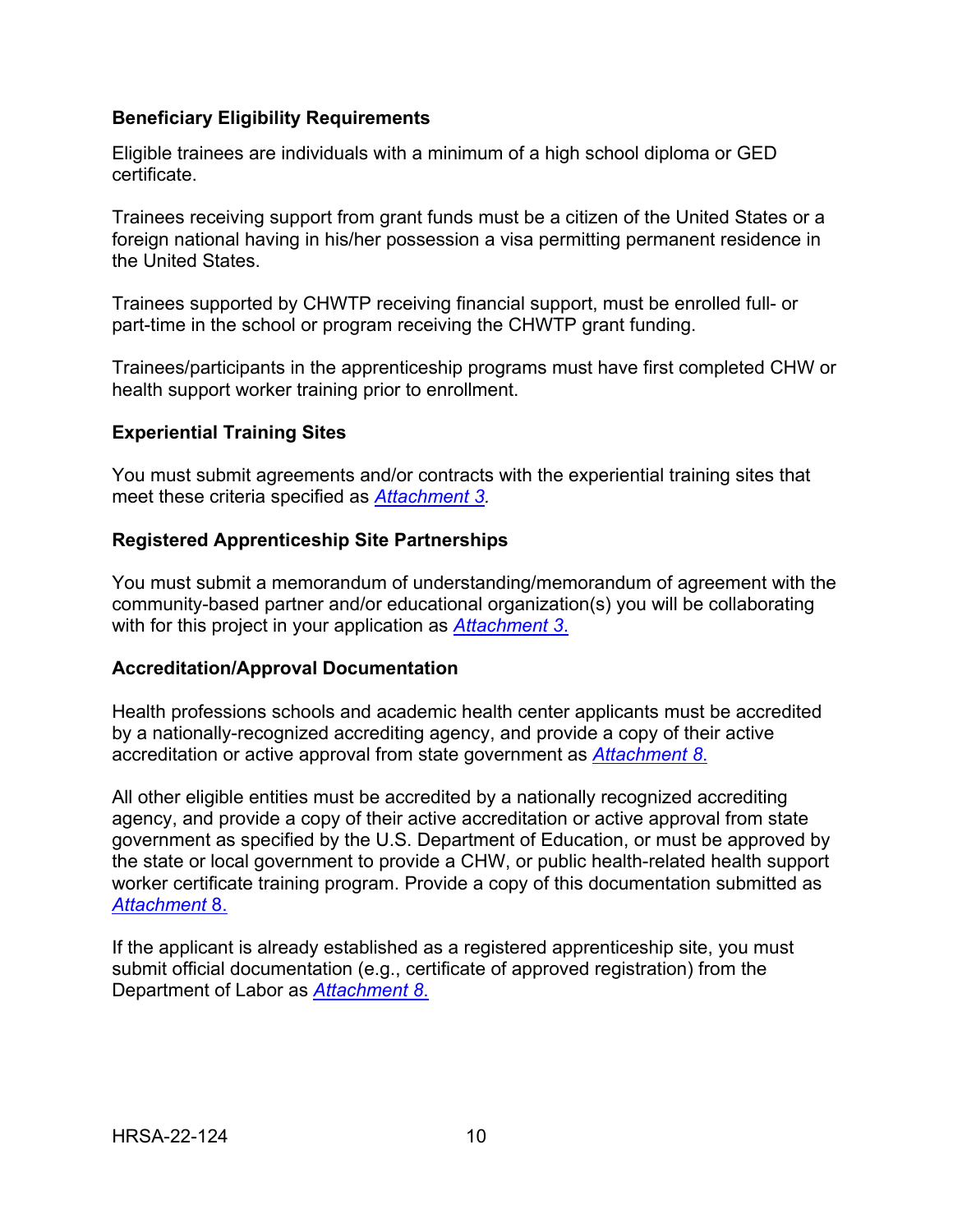HRSA may consider any application that fails to attach a copy of the required accreditation or related documentation to be non-responsive and may not consider it for funding under this notice. Applicants are required to maintain their accreditation or state approval status throughout the period of performance and notify HRSA of change in status.

#### **Maintenance of Effort**

The recipient must agree to maintain non-federal funding for award activities at a level that is not less than expenditures for such activities maintained by the entity for the fiscal year preceding the fiscal year for which the entity receives the award, as required by 42 U.S.C. § 295n-2 (section 797(b) of the Public Health Service (PHS) Act). Such federal funds are intended to supplement, not supplant, existing non-federal expenditures for such activities. Complete the Maintenance of Effort (MOE) information and submit as *[Attachment 6](#page-33-1)*.

HRSA will enforce statutory MOE requirements through all available mechanisms.

NOTE: Multiple applications from an organization are not allowable. Separate organizations are those entities that have unique DUNS number or [Unique Entity](https://www.gsa.gov/about-us/organization/federal-acquisition-service/office-of-systems-management/integrated-award-environment-iae/iae-information-kit/unique-entity-identifier-update)  [Identifier](https://www.gsa.gov/about-us/organization/federal-acquisition-service/office-of-systems-management/integrated-award-environment-iae/iae-information-kit/unique-entity-identifier-update) (UEI).

For eligible colleges and universities, only one application per campus will be accepted; multiple applications from a single campus are not allowable. A campus is defined as a division of a university that has its own grounds, buildings and faculty. Where multiple programs from an institution are interested in applying under this funding notice, you may collaborate across programs to submit a single application.

HRSA will only accept your **last** validated electronic submission, under the correct funding opportunity number, before the Grants.gov application due date, as the final and only acceptable application.

Failure to include all required documents as part of the application may result in an application being considered incomplete or non-responsive.

**NOTE DUPLICATION OF FUNDING AND EFFORTS**: HRSA has several open funding opportunities that support the Public Health Workforce. In an effort to not duplicate funding and efforts, entities may only be supported by one program. Entities may apply for HRSA-22-117-Rural Public Health Workforce Training Network Program through the Federal Office of Rural Health Policy (FORHP) However, entities will only receive funding through either HRSA-22-117 or HRSA-22-124-Community Health Worker Training Program.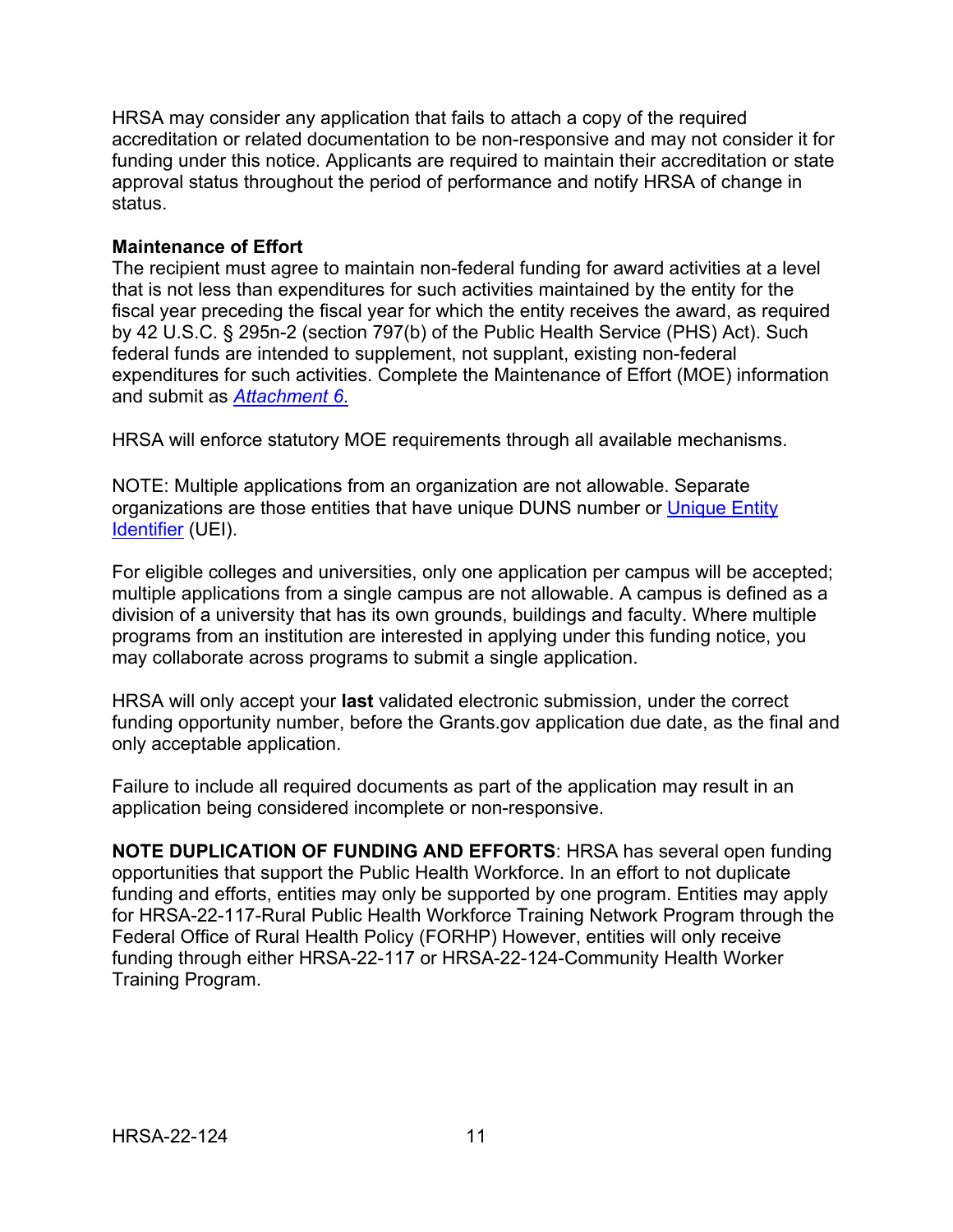## <span id="page-15-0"></span>**IV. Application and Submission Information**

## <span id="page-15-1"></span>**1. Address to Request Application Package**

HRSA *requires* you to apply electronically. HRSA encourages you to apply through [Grants.gov](https://www.grants.gov/) using the SF-424 Research and Related (R&R) workspace application package associated with this NOFO, following the directions provided at [http://www.grants.gov/applicants/apply-for-grants.html.](http://www.grants.gov/applicants/apply-for-grants.html)

<span id="page-15-3"></span>**Form Alert:** For the Project Abstract Summary, applicants using the SF-424 R&R Application Package are encountering a "Cross-Form Error" associated with the Project Summary/Abstract field in the "Research and Related Other Project Information" form, Box 7. To avoid the "Cross-Form Error," you must attach a blank document in Box 7 of the "Research and Related Other Project Information" form, and use the Project Abstract Summary Form 2.0 in workspace to complete the Project Abstract Summary. See Section IV.2.i [Project Abstract f](#page-20-0)or content information.

The NOFO is also known as "Instructions" on Grants.gov. You must select "Subscribe" and provide your email address for HRSA-22-124 in order to receive notifications including modifications, clarifications, and/or republications of the NOFO on Grants.gov. You will also receive notifications of documents placed in the RELATED DOCUMENTS tab on Grants.gov that may affect the NOFO and your application. *You are ultimately responsible for reviewing the [For Applicants](https://www.grants.gov/web/grants/applicants.html) page for all information relevant to this NOFO.* 

## <span id="page-15-2"></span>**2. Content and Form of Application Submission**

## **Application Format Requirements**

Section 4 of HRSA's *SF-424 R&R [Application Guide](http://www.hrsa.gov/grants/apply/applicationguide/sf424rrguidev2.pdf)* provides general instructions for the budget, budget justification, staffing plan and personnel requirements, assurances, certifications, etc. You must submit the information outlined in the HRSA *[SF-424](http://www.hrsa.gov/grants/apply/applicationguide/sf424rrguidev2.pdf) R&R [Application Guide](http://www.hrsa.gov/grants/apply/applicationguide/sf424rrguidev2.pdf)* in addition to the program-specific information below. You are responsible for reading and complying with the instructions included in HRSA's *[SF-424](http://www.hrsa.gov/grants/apply/applicationguide/sf424rrguidev2.pdf) R&R [Application Guide](http://www.hrsa.gov/grants/apply/applicationguide/sf424rrguidev2.pdf)* except where instructed in the NOFO to do otherwise. You must submit the application in the English language and in the terms of U.S. dollars (45 CFR  $§ 75.111(a)$ ).

See Section 8.5 of the HRSA *SF-424 R&R [Application Guide](http://www.hrsa.gov/grants/apply/applicationguide/sf424rrguidev2.pdf)* for the Application Completeness Checklist.

#### **Application Page Limitation**

The total size of all uploaded files included in the page limit shall not exceed the equivalent of **70 pages** when printed by HRSA. The page limit includes project and budget narratives, attachments including biographical sketches (biosketches), and letters of commitment and support required in HRSA's *SF-424 R&R [Application Guide](http://www.hrsa.gov/grants/apply/applicationguide/sf424rrguidev2.pdf)* and this NOFO.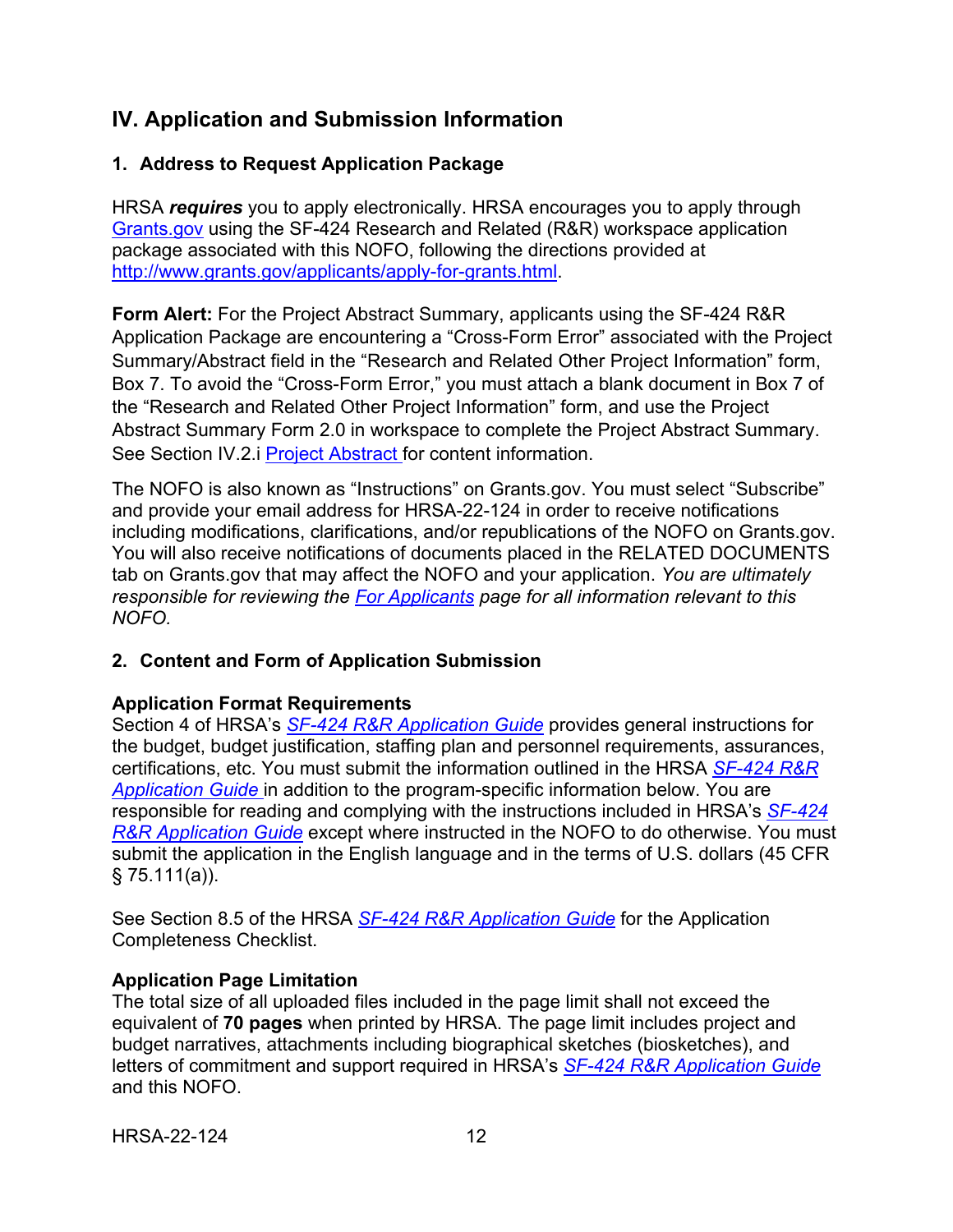Please note: Effective April 22, 2021, the abstract is no longer an attachment that counts in the page limit. The abstract is the standard form (SF) "Project Abstract Summary."

Standard OMB-approved forms that are included in the workspace application package, including the Standardized Work Plan (SWP) Form, do not count in the page limit. Biographical sketches **do** count in the page limitation. Note: If you use an OMBapproved form that is not included in the workspace application package for HRSA-22- 124, it may count against the page limit. Therefore, we strongly recommend you only use Grants.gov workspace forms associated with this NOFO to avoid exceeding the page limit. Indirect Cost Rate Agreement and proof of non-profit status (if applicable) do not count in the page limit. **It is important to take appropriate measures to ensure your application does not exceed the specified page limit. Any application exceeding the page limit of 70 pages will not be read, evaluated, or considered for funding.**

**Applications must be complete, within the maximum specified page limit, and validated by Grants.gov under HRSA-22-124 prior to the deadline.** 

## **Debarment, Suspension, Ineligibility, and Voluntary Exclusion Certification**

- 1) You certify on behalf of the applicant organization, by submission of your proposal, that neither you nor your principals are presently debarred, suspended, proposed for debarment, declared ineligible, or voluntarily excluded from participation in this transaction by any federal department or agency.
- 2) Failure to make required disclosures can result in any of the remedies described in [45 CFR § 75.371,](https://www.ecfr.gov/cgi-bin/retrieveECFR?gp=1&SID=4d52364ec83fab994c665943dadf9cf7&ty=HTML&h=L&r=PART&n=pt45.1.75#se45.1.75_1371) including suspension or debarment. (See also 2 CFR parts 180 and 376, and 31 U.S.C. § 3354).
- 3) If you are unable to attest to the statements in this certification, you must include an explanation in *[Attachment 10](#page-34-1): Other Relevant Documents*.

See Section 4.1 viii of HRSA's *SF-424 R&R [Application Guide](http://www.hrsa.gov/grants/apply/applicationguide/sf424rrguidev2.pdf)* for additional information on all certifications.

## **Temporary Reassignment of State and Local Personnel during a Public Health Emergency**

<span id="page-16-0"></span>Section 319(e) of the PHS Act provides the HHS Secretary with discretion upon request by a state or tribal organization to authorize the temporary reassignment of state, tribal, and local personnel during a declared federal public health emergency. The temporary reassignment provision is applicable to state, tribal, and local public health department or agency personnel whose positions are funded, in full or part, under PHS programs and allows such personnel to immediately respond to the public health emergency in the affected jurisdiction. Funds provided under the award may be used to support personnel who are temporarily reassigned in accordance with § 319(e). Please reference detailed information available on the [HHS Office of the Assistant Secretary for](http://www.phe.gov/Preparedness/legal/pahpa/section201/Pages/default.aspx)  [Preparedness and Response \(ASPR\) website.](http://www.phe.gov/Preparedness/legal/pahpa/section201/Pages/default.aspx)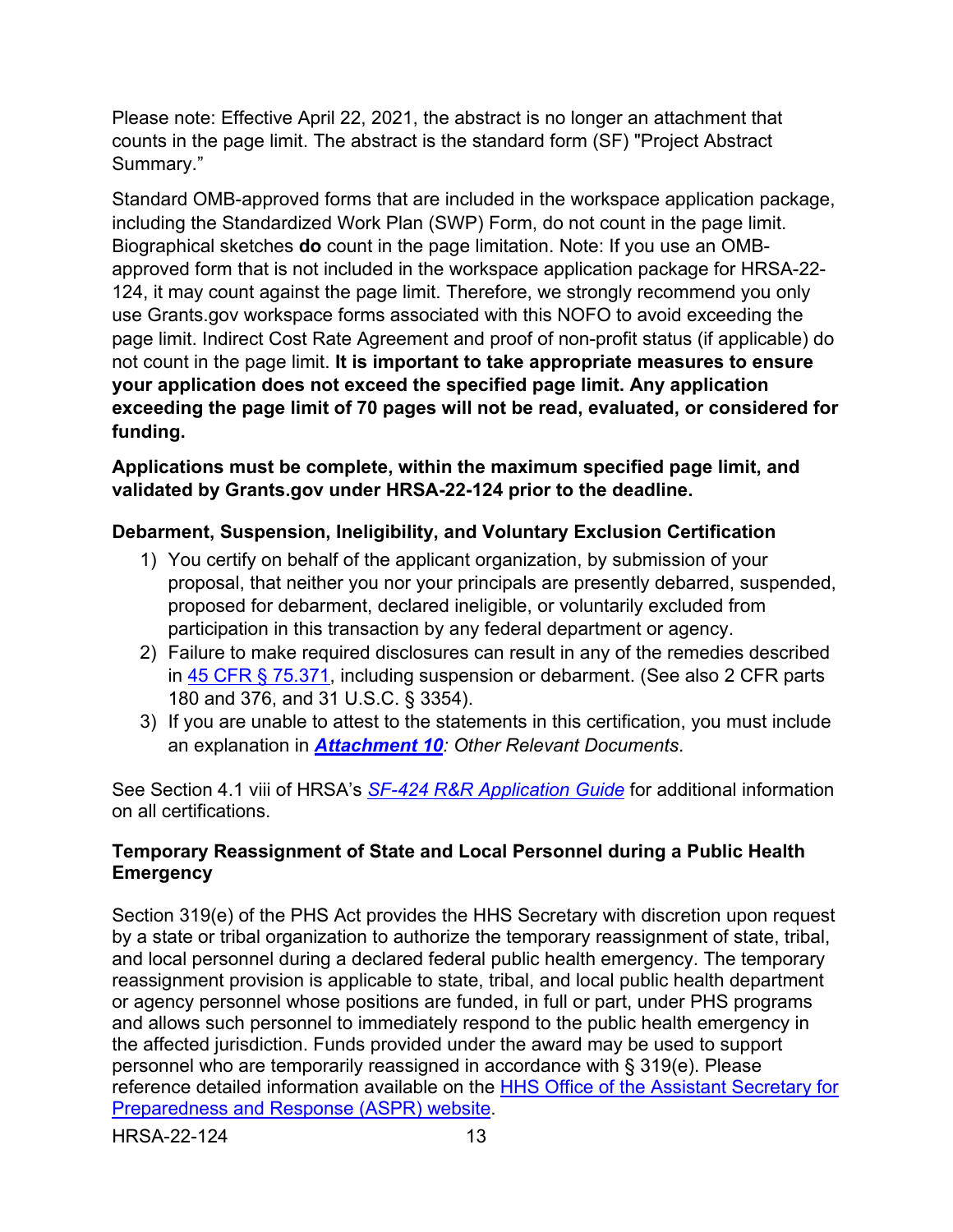## **Program Requirements and Expectations**

All applicants funded under this NOFO will be required to implement the following:

#### **Expansion**

- 1. Recruit and train new CHWs and health support workers with the use of core competencies for CHWs and Public Health focusing on health equity and SDOH;
- 2. Ensure that at least 75 percent of trainees are in the new CHW and other health support workers training program, and receive employment opportunity training through field placements. Of these, a minimum of 25 percent of the new trainees must be trained through a registered apprenticeship program;
- 3. Implement training curriculum that include core competencies for CHWs and Public Health and follow state, local, or entity guidelines, support essential public health services and provides a certificate or certification continuing education documentation to confirm completion of training new CHWs and;
- 4. Provide financial support consistent with grant guidelines (e.g., travel, supplies, tuition/fees, health insurance, etc.) depending on the level of training;
- 5. Increase the diversity and distribution of the public health workforce by recruiting individuals from the underserved communities they will serve;
- 6. Develop or enhance trainee curriculum around evidence-based core competences for public health, including emergency response education, prevention, treatment, and vaccine hesitancy research;
- 7. Establish a network of partnerships by creating new or leveraging existing relationships with entities such as community colleges, public health departments, health care provider sites, an community-based organizations to accomplish program activities; and
- 8. Provide training on the use of technology and education to increase digital literacy.

## **Extension/Upskilling**

- 1. Ensure that no more than 25 percent of trainees are in the extension/upskilling CHW and other health support workers training program.
- 2. Develop and/or enhance trainee curriculum around evidence-based core competencies for public health to include, but not limited to, emergency response education, prevention, treatment, and vaccine hesitancy research, used for the upskilling of current CHWs and health support workers;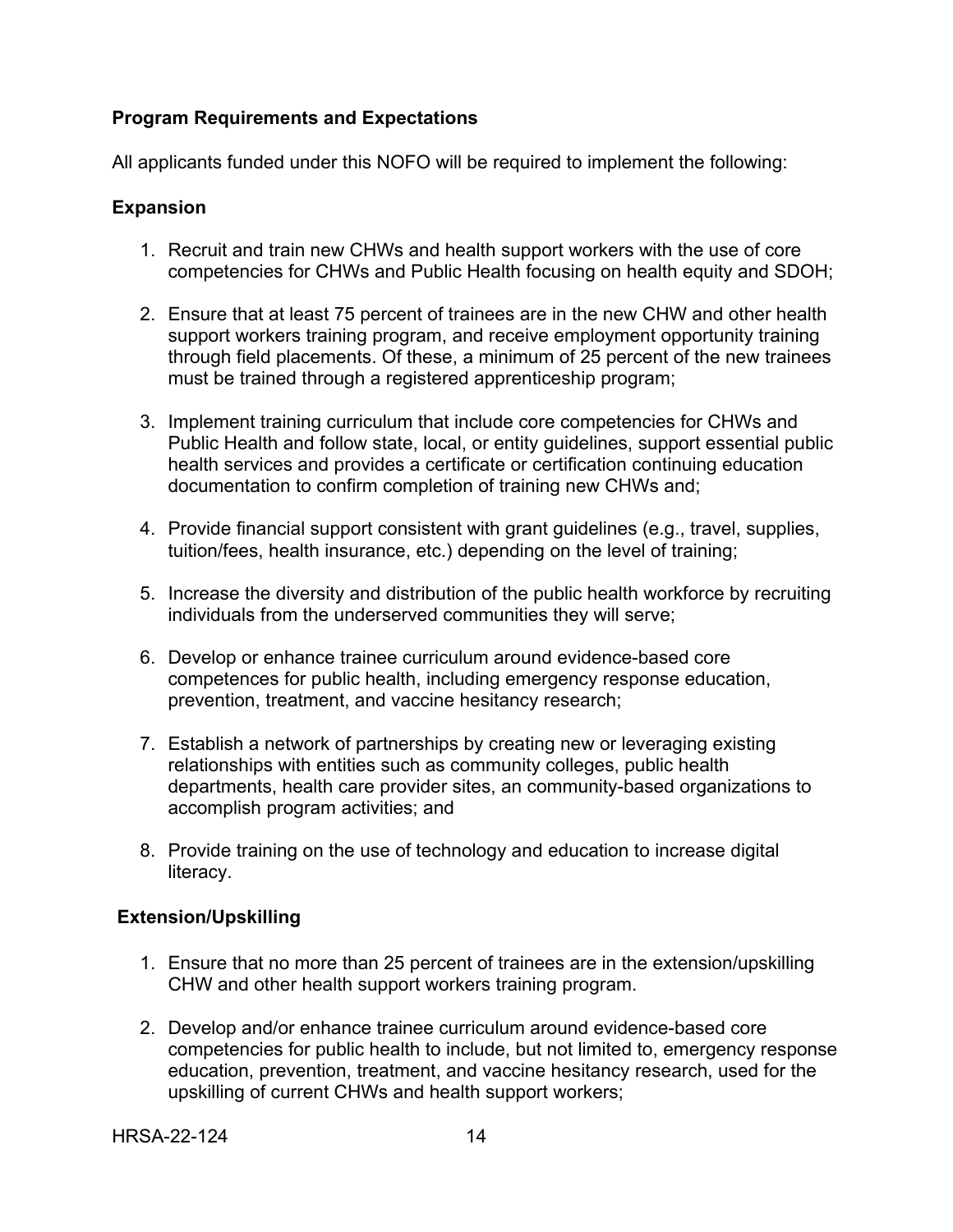- 3. Provide certificate or continuing education documentation to confirm completion of training and upskilling of current CHWs and other health support worker trainees and;
- 4. Establish a network of partnerships by creating new or leveraging existing relationships with entities such as: community colleges, public health departments, health care provider sites, and community based organizations to accomplish program activities.

#### **Employment**

- 1. Implement an apprenticeship program that must be registered by the U.S. Department of Labor or a state/local organization;
- 2. Establish a training curriculum that must include CHW core competencies, and follow state, local, or entity guidelines; [24](#page-18-0)
- 3. The apprenticeship program will provide didactic training related to health equity and SDOH among patients impacted by COVID-19 and other public health emergencies, and located in underserved communities; topic areas include community education, care coordination, and linkages to care and resources;
- 4. Implement career development and employment readiness training that will prepare trainees to learn skills and expertise from collaborating partner programs;
- 5. Provide wraparound support to help trainees overcome barriers to success, such as mentoring and financial support in the form of stipends;
- 6. Provide job placement services to assist trainees not enrolled in apprenticeship programs in obtaining employment; and

 $\overline{a}$ 

- community outreach and engagement;
- Communication skills;
- Promoting healthy lifestyles/Healthy Eating Active living (HEAL);
- Cultural competence and responsiveness;
- Service coordination skills;
- Individual and assessment skills;
- Health insurance basics;
- Teaching skills;
- Organizational skills;
- Community capacity-building;
- Professional conduct and interpersonal skills; and
- Public health

<span id="page-18-0"></span><sup>24</sup> Core competencies include:

<sup>•</sup> Patient advocacy skills, defined as assisting patients in obtaining the care they need, and in navigating health and social service systems; and bringing visibility to each patients' needs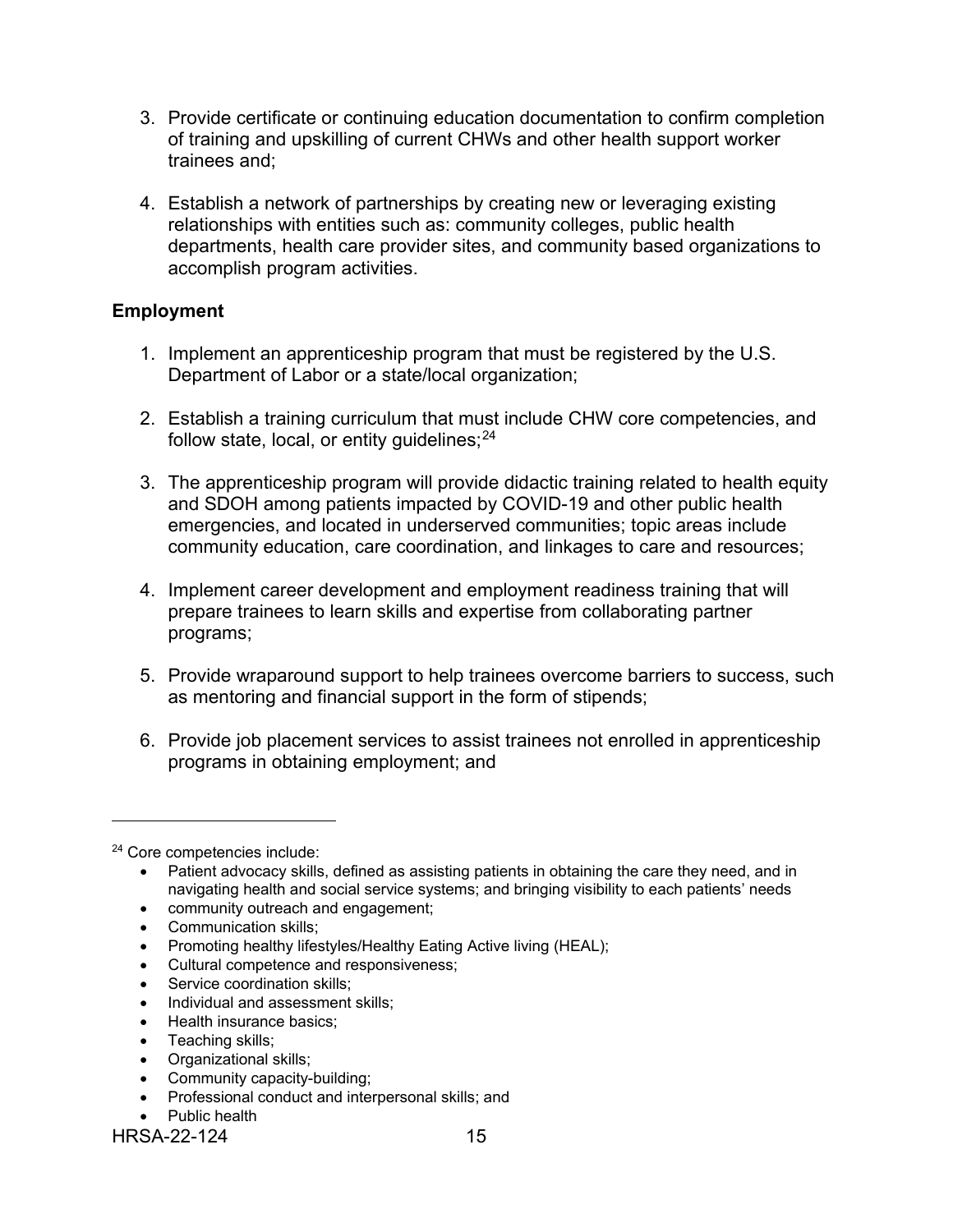7. Implement strategies to support work environment practices (e.g. policies and procedures) that ensure the resiliency, safety, and well-being of trainees, practicing CHWs, and health support workers.

## **Data Collection Coordinator**

• Each recipient must allocate an appropriate individual to serve as the project's designated data collection coordinator. This individual will work with the Project Director to support and coordinate data collection efforts for the project and serve as a liaison between the recipient and any grant sub-contract partners to ensure that the HRSA performance measures and other data collection efforts are captured accurately and in a timely manner for reporting purposes. The recipient shall decide the job qualifications and percentage of effort needed to effectively fulfill these duties.

## **Performance Measures**:

Award recipients must monitor and collect the following performance metrics data for HRSA reporting purposes:

#### **Expansion:**

- Number of new CHWs and health support workers trained
- Trainee demographics (race, ethnicity, disadvantaged background)
- Number of CHWs and health support workers enrolled in registered apprenticeship programs
- Number of CHWs and health support workers that have completed the registered apprenticeship program
- Attrition of CHWs and health support workers in registered apprenticeship program
- Curriculum developed with CHW and Public Health core competencies
- Number of patient encounters

## **Extension/Upskilling**

- Number of CHWs and health support workers registered for certificate or certification program
- Attrition of CHWs and health support workers certificate or certification program
- Amount of trainee financial support services provided (stipends, scholarships etc.)
- Number of CHWs and health support workers trained in public health
- Number and type of continuing education courses offered for the upskilling of current CHWs and health support workers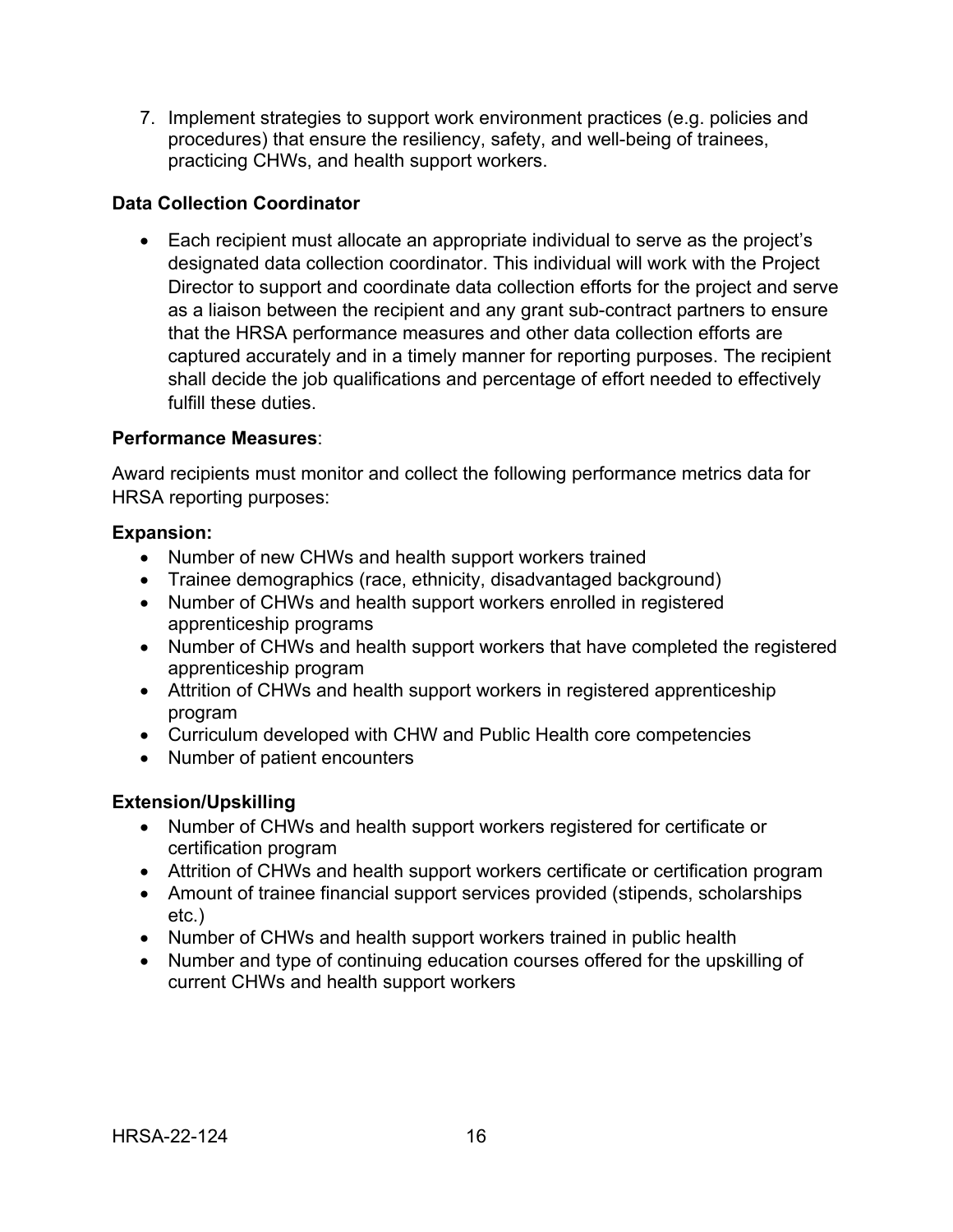## **Employment**

- Location of post-training employment of new CHWs and health support workers
- Number of CHWs and health support workers trainees trained on public health emergency/pandemic response
- Number of CHW and health support workers trainees who completed registered apprenticeship program and received a certificate
- Number of experiential training/field placement sites
- Field placement/experiential learning setting type

## **Program-Specific Instructions**

In addition to application requirements and instructions in Section 4 of HRSA's *[SF-424](http://www.hrsa.gov/grants/apply/applicationguide/sf424rrguidev2.pdf) R&R [Application Guide](http://www.hrsa.gov/grants/apply/applicationguide/sf424rrguidev2.pdf)* (including the budget, budget justification, staffing plan and personnel requirements, assurances, certifications, and abstract), include the following:

## <span id="page-20-0"></span>**i.** *Project Abstract*

Use the Standard OMB-approved Project Abstract Summary Form 2.0 that is included in the workspace application package. Do not upload the abstract as an attachment. See **[Form Alert](#page-15-3)** in Section IV.1 Application Package. Please use the guidance below.

Provide a summary of the application in the Project Abstract box of the Project Abstract Summary Form using 4,000 characters or less.

- Address
- Project Director Name
- Contact Phone Numbers (Voice, Fax)
- Email Address
- Website Address, if applicable
- List all grant program funds requested in the application, if applicable
- If requesting a funding preference, priority, or special consideration as outlined in Section V. 2. of the program-specific NOFO, indicate here.

Because the abstract is often distributed to provide information to the public and Congress, prepare this so that it is clear, accurate, concise, and without reference to other parts of the application. It must include a brief description of the proposed project including the needs to be addressed, the proposed services, and the population group(s) to be served. If the application is funded, your project abstract information (as submitted) will be made available to public websites and/or databases including [USAspending.gov.](http://www.usaspending.gov/)

The Abstract must include:

- 1. A brief overview of the project as a whole;
- 2. Specific, measurable objectives that the project will accomplish;
- 3. Which of the HHS/HRSA clinical priorities will be addressed by the project, if applicable;
- 4. How the proposed project will be accomplished (i.e., the "who, what, when, where, why and how" of a project);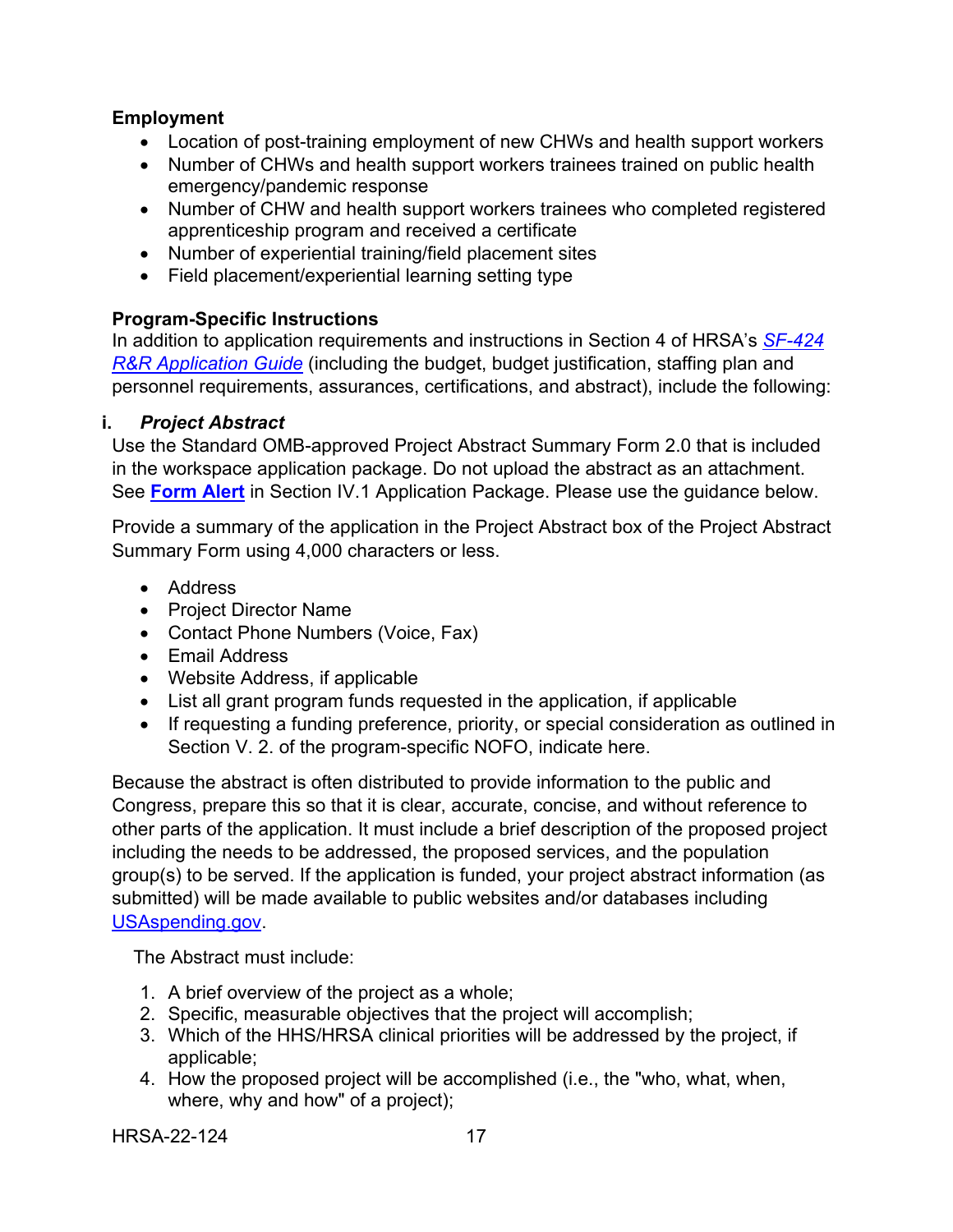- 5. Funding preference (if requested); and
- 6. The total funding amount requested.

## **NARRATIVE GUIDANCE**

To ensure that you fully address the review criteria, the table below provides a crosswalk between the narrative language and where each section falls within the review criteria. Any forms or attachments referenced in a narrative section may be considered during the objective review.

| <b>Narrative Section</b>                                          | <b>Review Criteria</b>                                         |
|-------------------------------------------------------------------|----------------------------------------------------------------|
| <b>Purpose and Need</b>                                           | (1) Purpose and Need                                           |
| Response to Program Purpose:                                      | (2) Response to Program Purpose                                |
| (a) Work Plan                                                     | (a) Work Plan                                                  |
| (b) Methodology/Approach                                          | (b) Methodology/Approach                                       |
| (c) Resolution of Challenges                                      | (c) Resolution of Challenges                                   |
| Impact:                                                           | $(3)$ Impact:                                                  |
| (a) Evaluation and Technical<br><b>Support Capacity</b>           | (a) Evaluation and Technical Support<br>Capacity               |
| (b) Project Sustainability                                        | (b) Project Sustainability                                     |
| Organizational Information,<br><b>Resources, and Capabilities</b> | (4) Organizational Information,<br>Resources, and Capabilities |
| <b>Budget and Budget Justification</b><br><b>Narrative</b>        | (5) Support Requested                                          |

## <span id="page-21-0"></span>**ii.** *Project Narrative*

This section provides a comprehensive description of all aspects of the proposed project. It should be succinct, self-explanatory, consistent with forms and attachments, and organized in alignment with the sections and format below so that reviewers can understand the proposed project.

Use the following section headers for the narrative:

<span id="page-21-1"></span>*PURPOSE AND NEED -- Corresponds to Section V's [Review Criterion 1](#page-37-2)* 

You must identify and describe the needs of the target community being supported by the proposed project. You must directly link all aspects of the project to its goals and objectives, including its contribution to improving health equity, access to care, and diversity within the public health workforce. You must describe the following: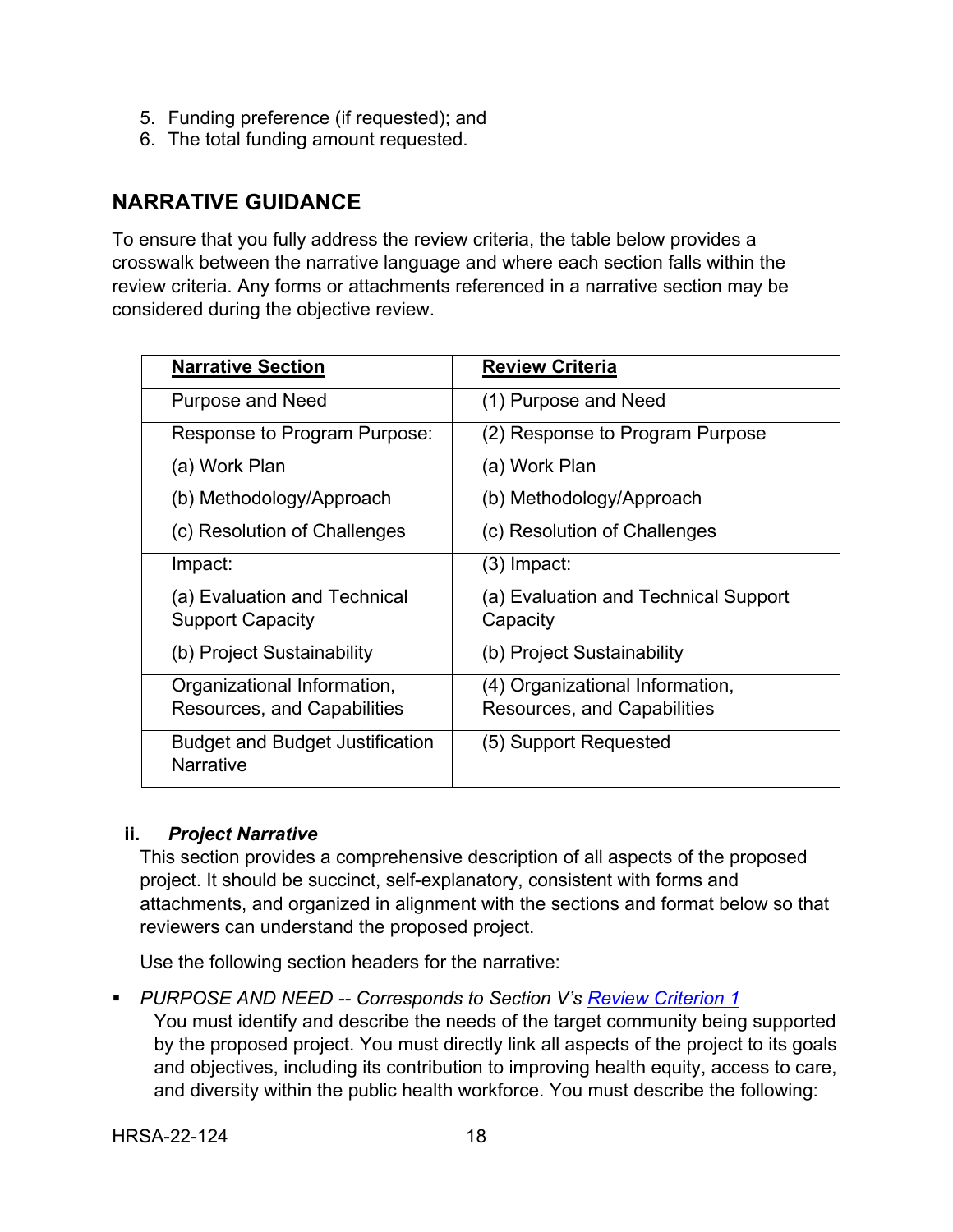- A Disparity Impact Statement using local data (e.g., the CDC Social Vulnerability Index (SVI) [https://www.atsdr.cdc.gov/placeandhealth/svi/index.html\]](https://www.atsdr.cdc.gov/placeandhealth/svi/index.html)) to identify populations at highest risk for health disparities, low health literacy and infrastructure to receive necessary services in underserved communities;
- The needs and gaps in the current public health CHW and health support worker workforce and a description of the services that will be provided by CHW and health support worker trainees to address the identified needs and gaps;
- Training curriculum modifications and enhancements needed to incorporate Public Health and CHW core competencies, SDOH, health equity, team-based care, alignment with essential public health services, and job-readiness skills that are necessary for working effectively with underserved populations and communities in response to the current COVID-19 pandemic or other public health emergencies;
- The network of partnerships with academic, community-based, other federal agencies, and non-traditional community organizations that foster integrated training experiences that will be needed for this project to develop training curriculum and experiential training opportunities including registered apprenticeships; and
- Target trainee population being supported by this project including but not limited to demographic characteristics, geographic background, and race/ethnicity background
- <span id="page-22-0"></span> *RESPONSE TO PROGRAM PURPOSE -- This section includes three sub-sections — (a) Work Plan; (b) Methodology/Approach; and (c) Resolution of Challenges—all of which correspond to Section V's Review Criteria 2 (a), (b), and (c).*
	- *(a) WORK PLAN -- Corresponds to Section V's [Review Criterion](#page-38-0) 2 (a)* Provide a detailed work plan that demonstrates your experience implementing a project of the proposed scope. Your work plan must be submitted through the SWP Form located in the Grants.gov workspace. The SWP Form is organized by budget period and must include all activities and deliverables for each objective and program goal. **The program goals for this NOFO must be entered in the Program Goals section of the SWP Form.** For example, Goal 1 in the Purpose section of the NOFO will need to be entered as Goal 1 in the SWP form. Objectives and sub-objectives can be tailored to your project needs. Objectives may be tagged with organizational priorities by selecting applicable priorities on the SWP Form. For the purpose of this NOFO, please write in COVID-19 or Health Equity in the "Other Priority Linkage" if your objective or sub-objectives align with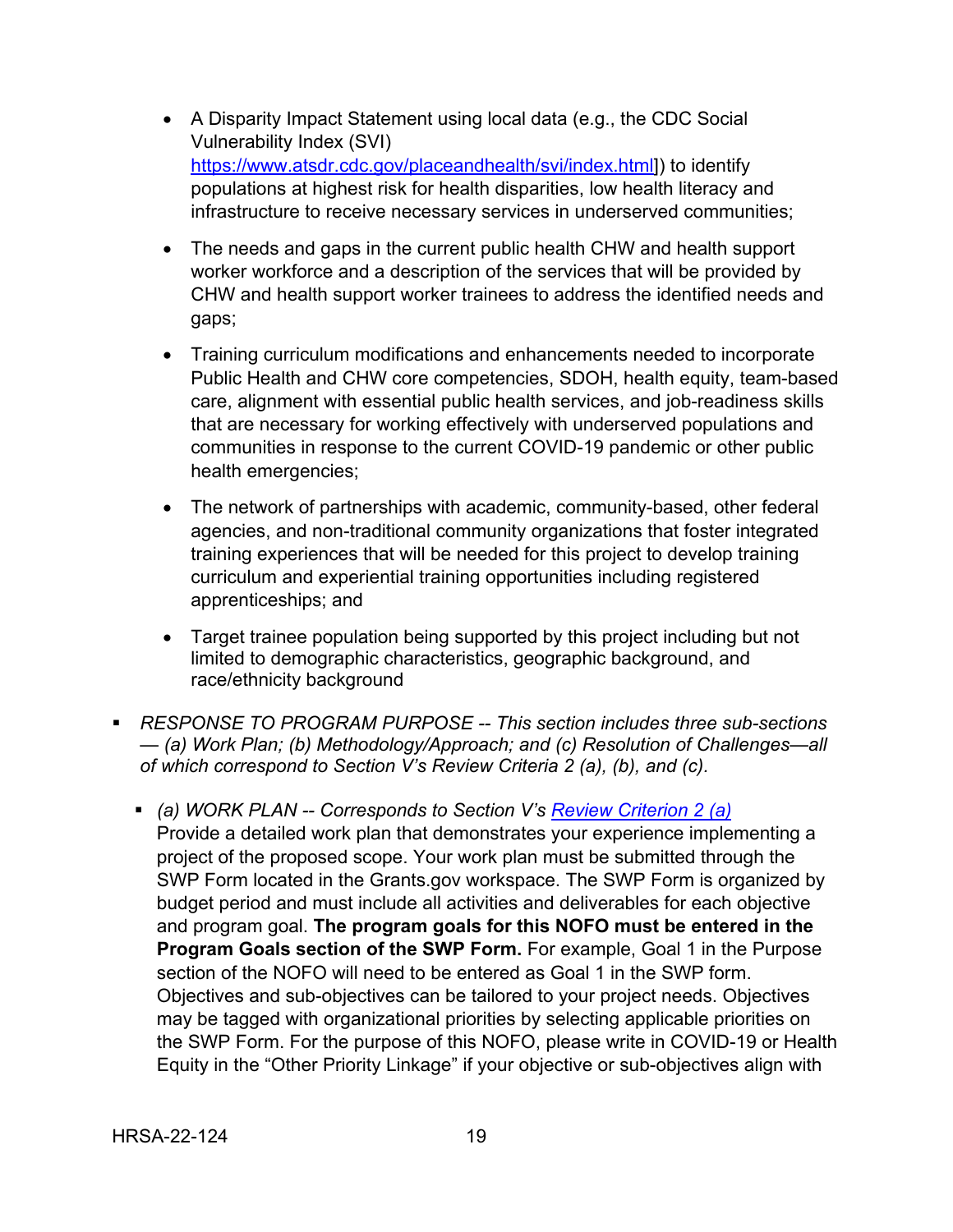those priorities. Form instructions are provided along with the SWP Form, and are included in the application package found on Grants.gov.

You must complete the SWP mandatory form in the Application Package.

The work plan must include:

- A detailed description of the goals of the proposed project; including the subjective, objectives, and reasons for proposing the intervention how they relate to attainment of the goals of the Disparity Impact Statement;
- How the work plan is appropriate for the program design and how the activities fit into the overall timeline of grant implementation;
- The responsible entity/entities (i.e., key staff and partners) and collaboration with key stakeholders for carrying out the project;
- Timeline, deliverables, and key partners required during the award period of performance to address each of the needs described in the [Purpose and Need](#page-21-1) section;
- Existing community resources and programs available for the target population;
- Proposed outcomes, including the number of current and future CHWs and health support workers trained each year in the proposed project;
- **iii.** A plan for the recruitment and retention of trainees that will serve in underserved communities including a description of wrap around services and financial support for trainees;
- **iv.** A plan for using training and/or learning experiences that address cultural awareness, SDOH, health equity and health literacy;
- **v.** The identification of meaningful support and collaboration with key stakeholders in planning, designing, and implementing all activities, including the development of the application, and further, the extent to which these contributors address the cultural, ethnic, linguistic and/or geographic diversity of the populations and communities served; and
- <span id="page-23-0"></span>**vi.** A description of the methods to be used to ensure funds are properly documented for subawards and/or contracts.
	- *(b) METHODOLOGY/APPROACH -- Corresponds to Section V's [Review Criterion](#page-39-0)  [2 \(b\)](#page-39-0)*

Describe your objectives and proposed activities that will be used to address the needs and requirements of the program, identified in the [Purpose and Need](#page-21-1) section. You must describe how the objectives link to each of the previously described requirements listed in Section IV. [Program Requirements and](#page-16-0)  [Expectations.](#page-16-0)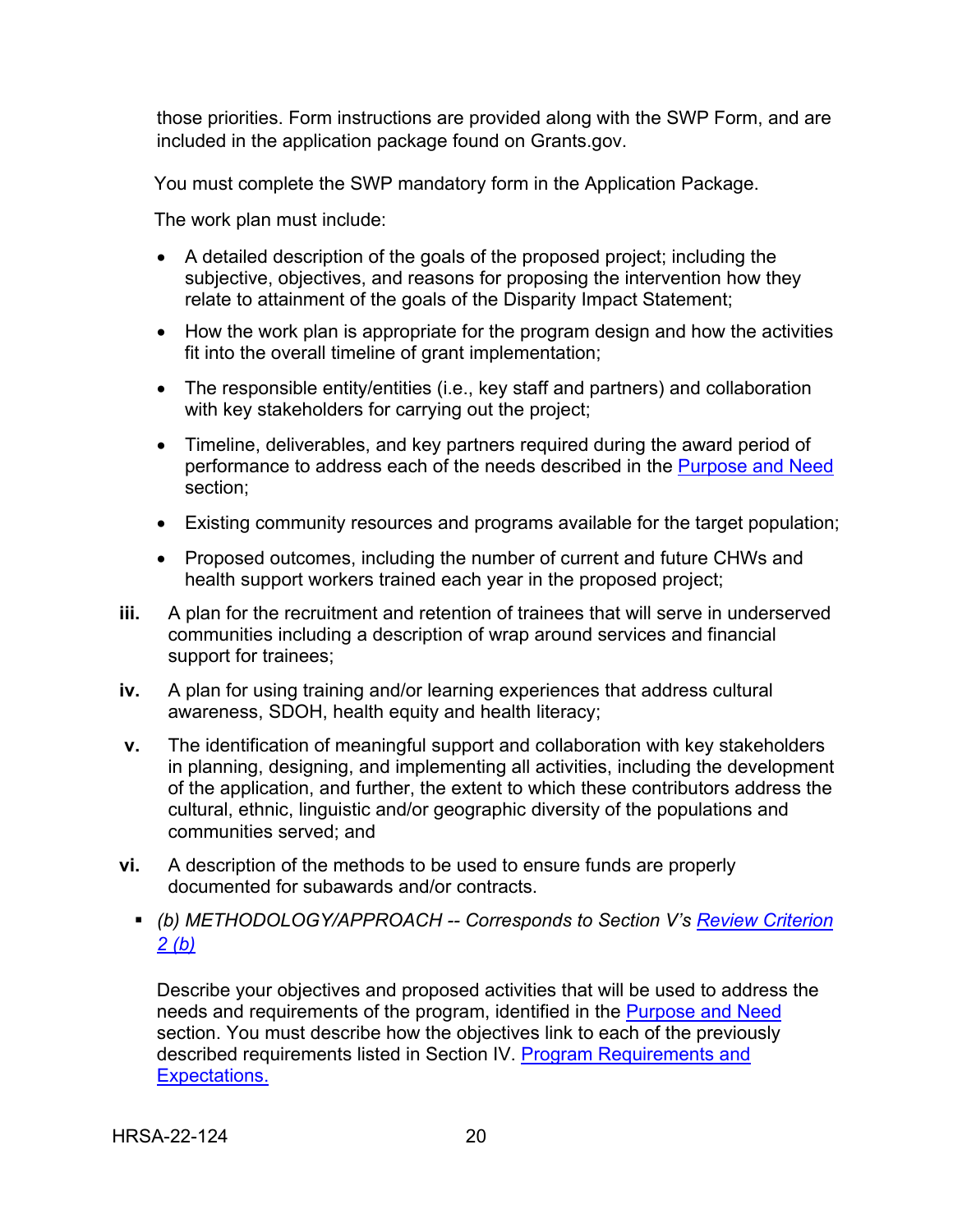You must:

- Provide a detailed strategic plan to implement the proposed project to support an underserved community;
- Describe the use of existing or development of effective tools and strategies for ongoing CHW and health support worker training, outreach, collaborations, clear communication, and information sharing/dissemination with efforts to involve patients, families, and communities;
- Identify strategies, tools and/or activities to address the SDOH, health equity, community and system needs; explain the rationale for proposing specific activities; and present a clear connection between identified system gaps, curriculum modification needs, and the proposed activities;
- Describe training efforts for new and existing CHWs and other health support workers using telehealth, web-based resources, and other technology, as well as promoting digital literacy;
- Include a description of any innovative methods that you will use to address the stated needs and how they meet each of the previously described [Purpose](#page-21-1)  [and Need](#page-21-1) statements and [Program Requirements and Expectations](#page-16-0) in this NOFO;
- Describe a plan for recruitment of trainees that will serve in underserved communities and plans to provide support services, including the proposed method for selecting and awarding financial support;
- Describe process or method to transition at least 75 percent of new trainees to on-the-job-training through field placements and/or registered apprenticeships. A minimum of 25 percent of the 75 percent must enter into registered apprenticeship programs;
- Describe an emergency preparedness plan, in case of a public health emergency, to ensure continuation of programmatic and training activities;
- Include a plan to disseminate reports, products, and/or project outputs so project information is provided to key target audiences;
- Develop and deliver experiential and didactic curriculum that develops competencies in integrated and/or interprofessional teams focusing on public health needs in local communities;
- Train staff, field supervisors, facilitators, and training instructors to create an infrastructure of skills, expertise, and support of integrated teams;
- Discuss the strategies for coordinating training in community-based experiential training sites, including community-based and non-traditional community partners and organizations that serve underserved communities;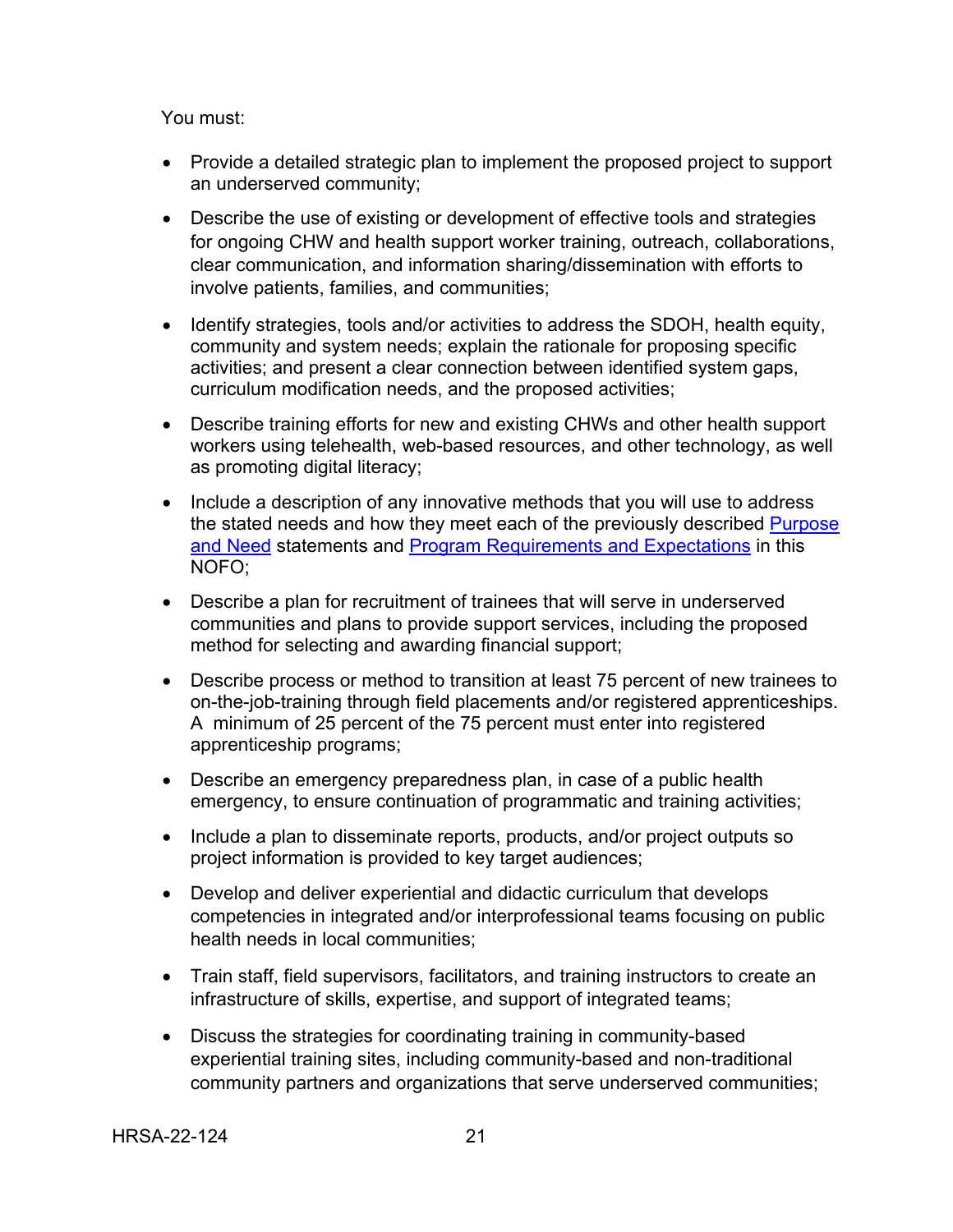- Discuss strategies for identifying registered apprenticeship sites or creating new registered apprenticeship sites, placing trainees in those sites, and identifying preceptors/mentors/liaisons to provide assistance to trainees; and
- Submit a logic model for designing and managing the project as *[Attachment 1.](#page-32-3)*

## **Logic Models**

A logic model is a one-page diagram that presents the conceptual framework for a proposed project and explains the links among program elements to achieve the relevant outcomes. While there are many versions of logic models, for the purposes of this notice, the logic model (*[Attachment 1](#page-32-3)*) should summarize the connections between the:

- Goals of the project (e.g., reasons for proposing the intervention, if applicable);
- Assumptions (e.g., beliefs about how the program will work and support resources. Base assumptions on research, best practices, and experience.);
- Inputs (e.g., organizational profile, collaborative partners, key personnel, budget, other resources);
- Target population (e.g., the individuals to be served);
- Activities (e.g., approach, listing key intervention, if applicable);
- Outputs (i.e., the direct products of program activities); and
- Outcomes (i.e., the results of a program, typically describing a change in people or systems).

Although there are similarities, a logic model is not a work plan. A work plan is an "action" guide with a timeline to be used during program implementation; the work plan provides the "how to" steps. You can find additional information on developing logic models at the following website:

[https://www.acf.hhs.gov/sites/default/files/documents/prep-logic-model-ts\\_0.pdf.](https://www.acf.hhs.gov/sites/default/files/documents/prep-logic-model-ts_0.pdf)

## <span id="page-25-0"></span> *(c) RESOLUTION OF CHALLENGES -- Corresponds to Section V's [Review Criterion](#page-40-0)  [2 \(c\)](#page-40-0)*

Discuss challenges that you are likely to encounter in designing and implementing the activities described in the work plan, and any contingency plans or approaches that you will use to resolve such anticipated challenges as applicable such as:

- Challenges related to program requirements, work plan, project implementation, and achievement of the proposed goals and objectives (e.g., performance measurement data collection requirements);
- Challenges and resolutions related to encouraging collaboration and partnerships with individuals, organizations and groups;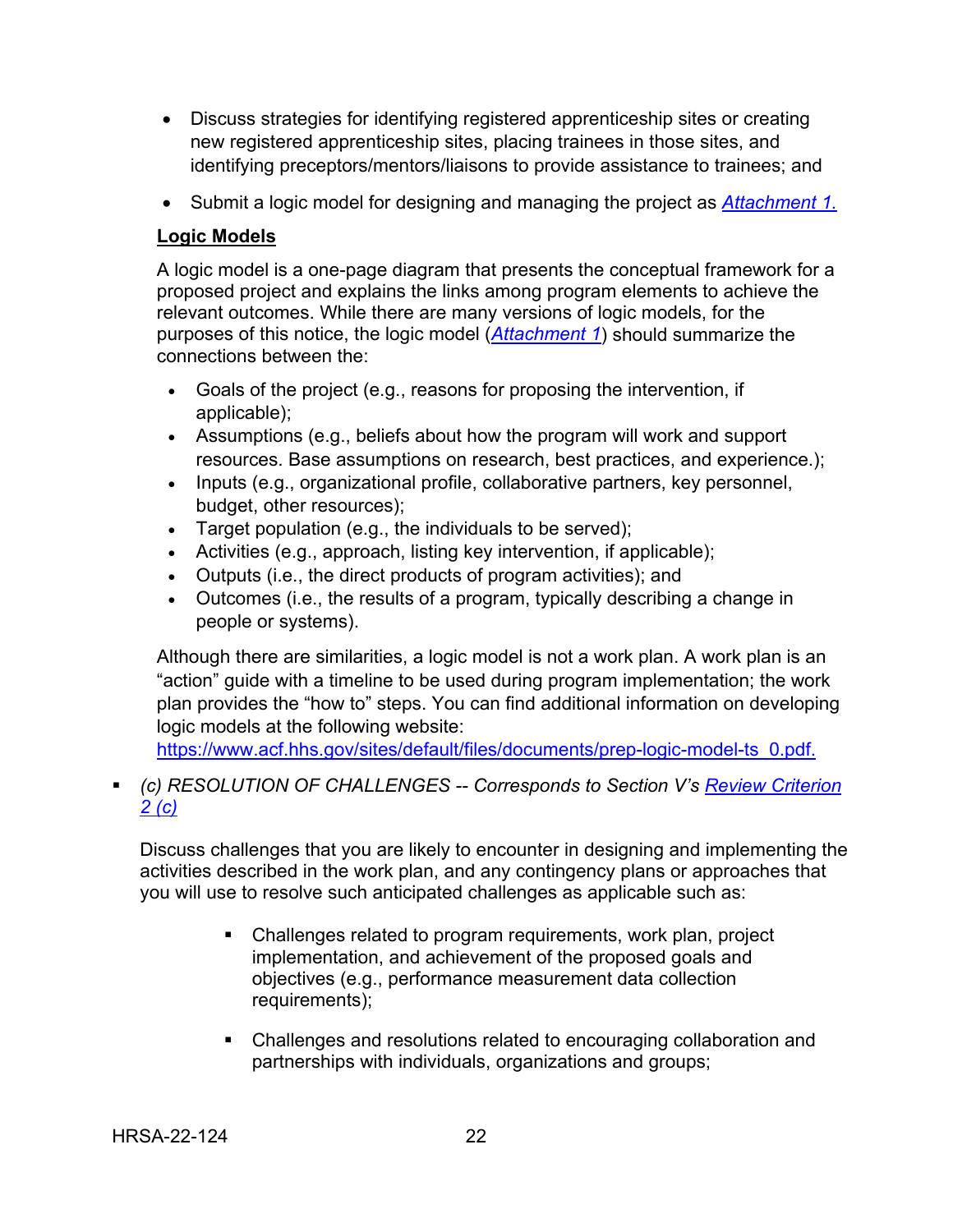- Obstacles and approaches to ensure trainings offer integrated health equity, SDOH, culturally-competent new or enhanced competencies;
- Challenges and resolutions related to recruiting participants; and
- Challenges and resolutions related to recruiting, supporting, and training individuals that will serve in underserved communities to ensure CHW and other health support worker trainees and employers of such individuals receive adequate guidance.
- *IMPACT -- This section includes two sub-sections— (a) Evaluation and Technical Support Capacity; and (b) Project Sustainability—both of which correspond to Section V's Review Criteria 3 (a) and (b).*
- <span id="page-26-0"></span> *(a) EVALUATION AND TECHNICAL SUPPORT CAPACITY -- Corresponds to Section V's [Review Criterion 3 \(a\)](#page-41-0)* The program performance evaluation is used to monitor ongoing processes and the progress towards meeting the goals and objectives of the project. The program performance evaluation must:
	- Address how you will monitor ongoing processes and progress toward meeting goals and objectives of the project and attainment of the goals of the Disparity Impact Statement;
	- Include descriptions of the inputs (e.g., organizational profile, collaborative partners, key personnel, budget, and other resources), key processes, and variables to be measured, and expected outcomes of the funded activities;
	- Describe how all key evaluative measures will be reported. Evaluation methodology must identify how projects will meet identified needs, including the connection to those identified in the Disparities Impact Statement, and work toward increasing the number of CHWs and health support workers who are able to work in effective integrated team environments;
	- Demonstrate evidence that the evaluative measures selected will be able to assess: 1) the extent to which the program objectives have been met, and 2) the extent to which these can be attributed to the project;
	- Describe the systems and processes that will support your organization's collection of HRSA's performance management requirements through effective tracking of performance outcomes, including a description of how the organization will collect and manage data (e.g., assigned skilled staff, data management software) in a way that allows for accurate and timely reporting of performance outcomes. You may find the required data forms for this program here: [http://bhw.hrsa.gov/grants/reporting/index.html;](http://bhw.hrsa.gov/grants/reporting/index.html)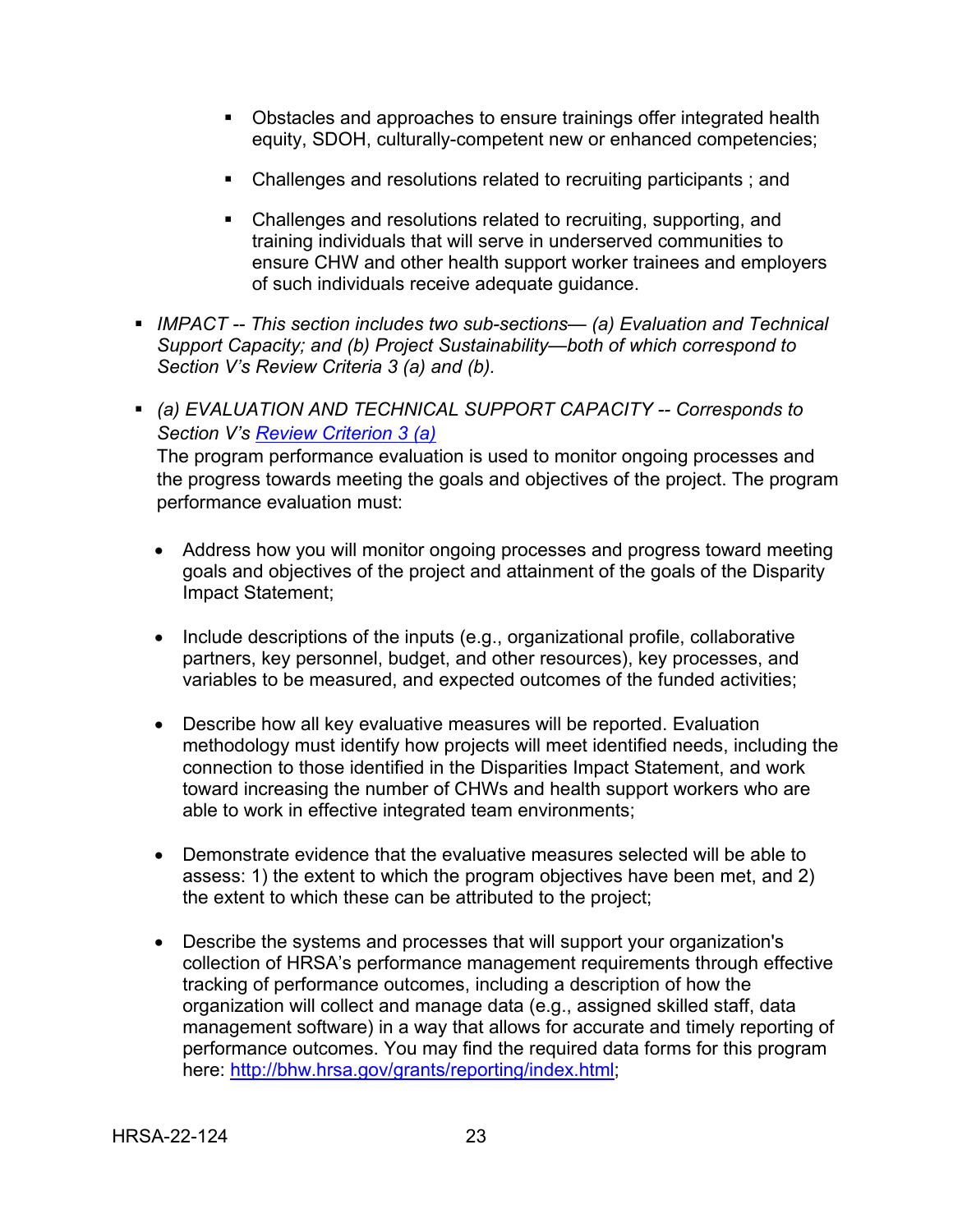- Describe the data collection strategy you will use to accurately collect, analyze, and track data to measure process and impact/outcomes and explain how the data will be used to inform program development and service delivery;
- Describe your process to track trainees after program completion/graduation for up to 1 year;
- Describe any potential obstacles for implementing the program performance evaluation and meeting HRSA's performance measurement requirements and your plan to address those obstacles;
- Describe an evaluation and reporting plan that is feasible and effective and includes a plans for dissemination of project results which may be national in scope, and are replicable; and
- Include a plan for Rapid Cycle Quality Improvement (RCQI) for the continuous monitoring of ongoing project processes, outcomes of implemented activities, and progress toward meeting grant goals and objectives and the implementation of necessary adjustment to planned activities to effect course corrections. You may choose to require RCQI as part of an activity to be included under some or all program objectives and submitted as under the SWP Form. Additional information on RCQI is available at the following website: [https://www.healthworkforceta.org/wp](https://www.healthworkforceta.org/wp-content/uploads/2016/06/RCQI_Resource_Guide.pdf.)[content/uploads/2016/06/RCQI\\_Resource\\_Guide.pdf.](https://www.healthworkforceta.org/wp-content/uploads/2016/06/RCQI_Resource_Guide.pdf.)

In addition, applicants may be asked to provide annual evaluation metrics that include information on the use of funding and an assessment of project implementation, lessons learned, interprofessional provider and patient experience, and possible links to clinical outcomes.

- <span id="page-27-0"></span> *(b) PROJECT SUSTAINABILITY -- Corresponds to Section V's [Review Criterion 3](#page-42-0)  [\(b\)](#page-42-0)* Provide a clear plan for project sustainability after the period of federal funding ends, including a description of specific actions you will take to:
	- Highlight strategies, collaborations or services and interventions, which have been effective in improving training practices and those that have led to improved outcomes for the target population;
	- Obtain future sources of potential funding;
	- Provide a timetable for becoming self-sufficient. Recipients are expected to sustain key elements of their projects, e.g., strategies or services and interventions, which have been effective in improving practices and those that have led to improved outcomes for the target population;
	- Demonstrate a commitment to support, to the extent possible, the activities implemented through this funding opportunity beyond the period of federal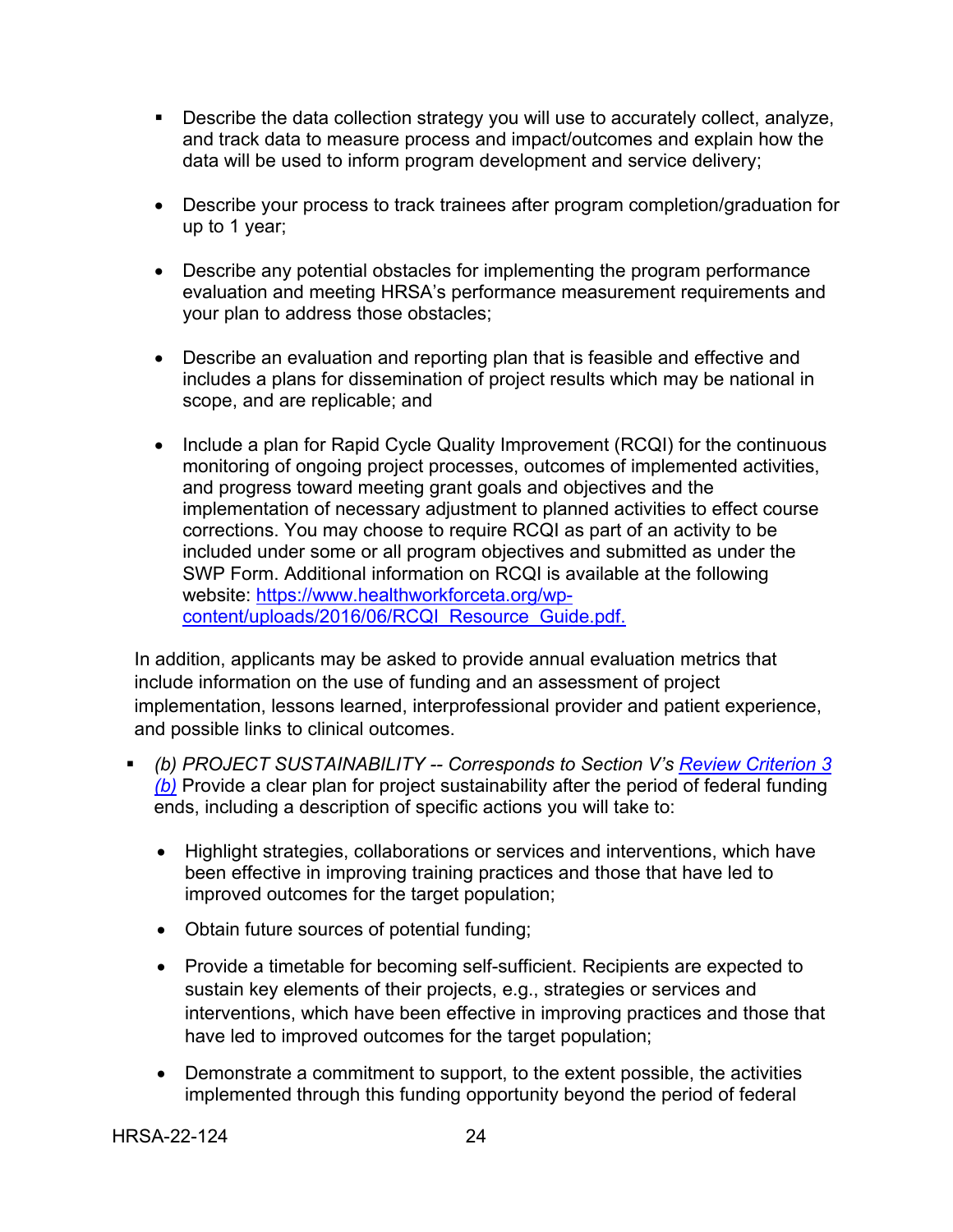funding – including: improving care access in underserved communities, and efforts to strengthen professional development opportunities, curricula, and partnerships;

- Expand, diversify, and sustain CHW and health support worker implementation efforts, including funding;
- Resolve challenges that are likely to be encountered in sustaining the program and approaches.
- <span id="page-28-0"></span> *ORGANIZATIONAL INFORMATION, RESOURCES, AND CAPABILITIES -- Corresponds to Section V's [Review Criterion 4](#page-43-0)*
	- Succinctly describe your capacity to effectively manage the programmatic, fiscal, and administrative aspects of the proposed project. (A project organizational chart is requested in Section IV.2.v. / vi. (*[Attachment 4](#page-33-2) Project [Organizational Chart](#page-33-2)*);
	- Provide information on your organization's current mission and structure, including an organizational chart, relevant experience, scope of current activities, and describe how these elements all contribute to the organization's ability to complete operations, and provide the oversight necessary to implement the program requirements and meet program expectations;
	- Discuss how the organization will follow the approved plan, as outlined in the application; properly account for the federal funds; and document all costs so as to avoid audit findings; and

## **Capabilities of the Applicant Organization**:

- Provide evidence of the financial capability and organizational commitment needed to operate the project;
- Describe how the designated *Data Collection Coordinator* will help to support the success of the project and the collection of HRSA performance measures;
- Provide a letter(s) of support from the President or CEO of the applicant organization or other higher level official that demonstrates the entity's commitment to the project [\(Attachment 9\);](#page-34-2)
- Provide a letter of intent from each partner organization or department, internal and external, involved in your proposed project; include letters of intent as [Attachment 9;](#page-34-2)
- Include an emergency preparedness plan to continue grant activities in the event of a public health emergency.

#### **Key Personnel**

**Project Director Qualification:** Identify one Project Director, preferably an individual with experience working as a Community Health Worker or health support worker, or an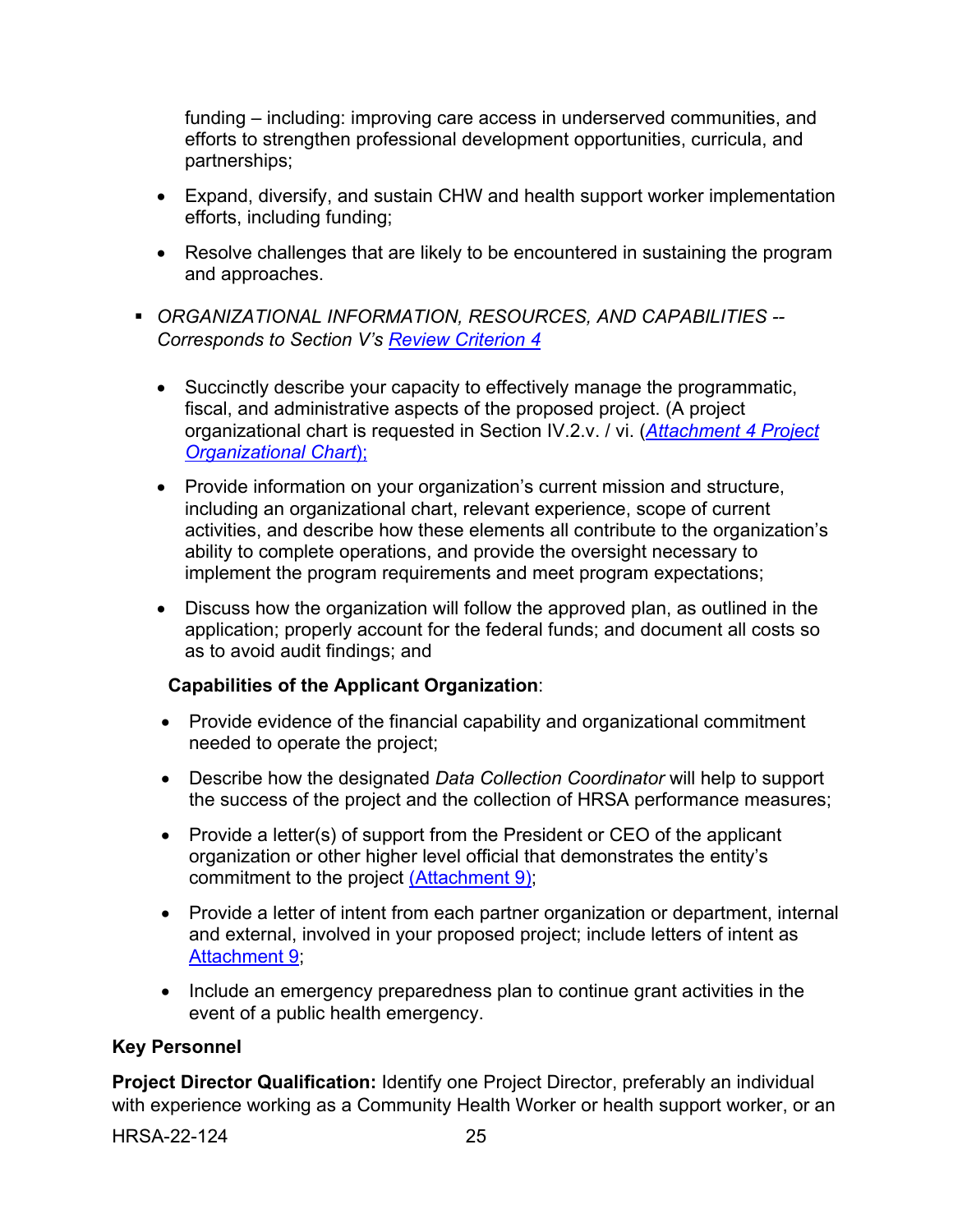individual who has had direct experience in managing a CHW or public health support worker program. NOTE: There may be **only one** Project Director for the CHWTP project.

**Data Collection Coordinator**: Identify a Data Collection Coordinator to support and coordinate data collection efforts for the project and serve as a liaison between the recipient and any grant partners to ensure that the HRSA performance measures and other data collection efforts are captured accurately and in a timely manner for reporting purposes.

The staffing plan and job descriptions for key faculty/staff must be included in *[Attachment 2](#page-32-4)* (*Staffing Plan and Job Descriptions for Key Personnel*).

However, the biographical sketches must be uploaded in the SF-424 RESEARCH & RELATED Senior/Key Person Profile (Expanded) form that can be accessed in the Application Package under "Mandatory."

Include biographical sketches for persons occupying the key positions, not to exceed **TWO** pages in length each.

In the event that a biographical sketch is included for an identified individual who is not yet hired, please include a letter of commitment from that person with the biographical sketch.

When applicable, biographical sketches should include training, language fluency, and Community Health Worker and/or health support worker experience, or direct experience in managing a CHW or public health program(s) and the populations that are served by their programs.

Biographical sketches, not exceeding two pages per person, should include the following information:

- Senior/key personnel name
- Position title
- Lived experience, if applicable
- Community health worker experience, if applicable
- Education/training beginning with baccalaureate or other initial professional education if applicable.
	- o Institution and location
	- o Degree (if applicable)
	- o Date of degree (MM/YY)
	- o Field of study
- Section A *(required)* **Personal Statement.** Briefly describe why the individual's experience and qualifications make them particularly well-suited for their role (e.g., PD/PI) in the project that is the subject of the award.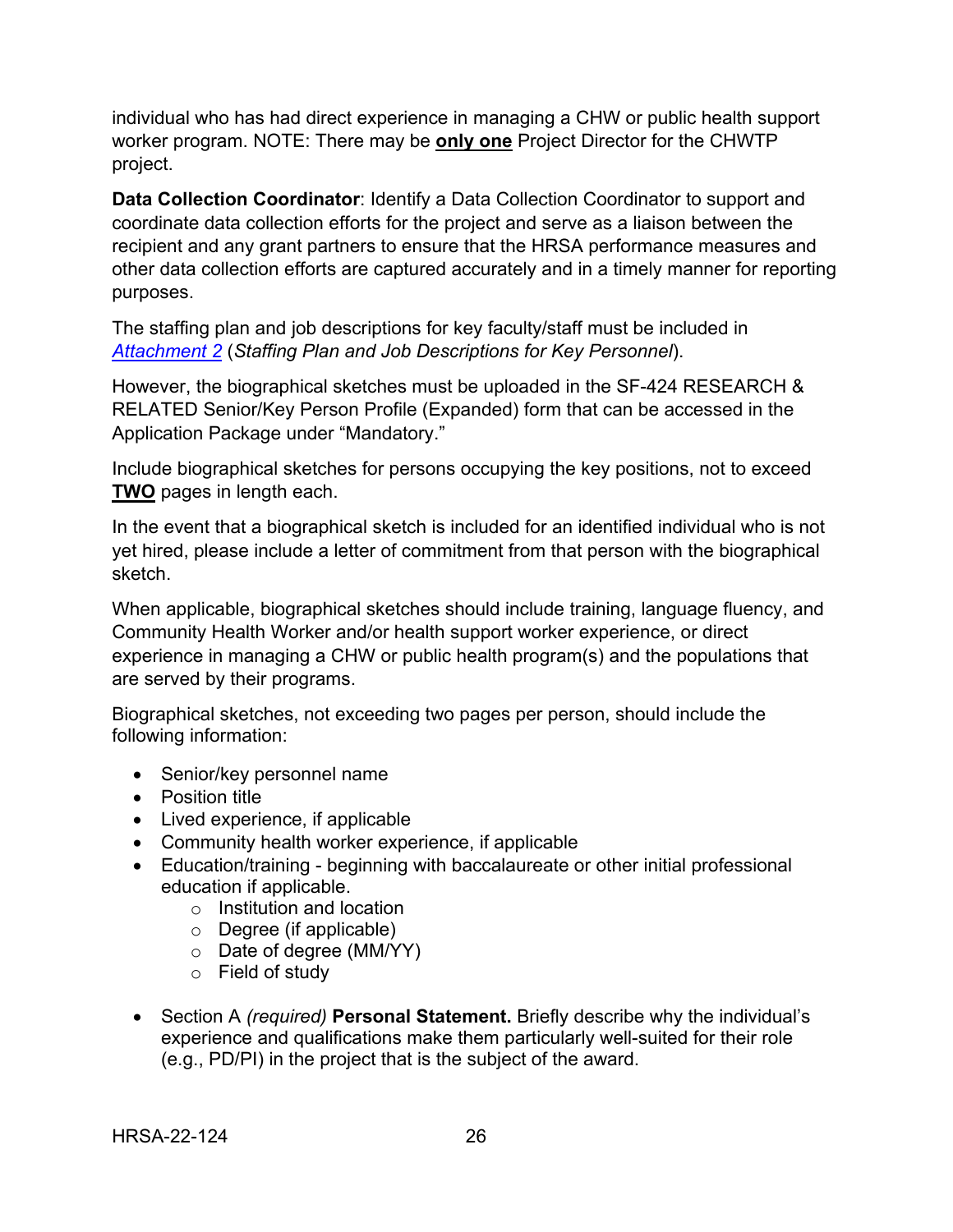- Section B (*required*) **Positions and Honors.** List in chronological order previous positions, concluding with the present position; list any honors; include present membership on any federal government public advisory committee.
- Section C *(optional)* **Peer-reviewed publications or manuscripts in press (in chronological order).** You are encouraged to limit the list of selected peerreviewed publications or manuscripts in press to no more than 15. Do not include manuscripts submitted or in preparation. The individual may choose to include selected publications based on date, importance to the field, and/or relevance to the proposed research. Citations that are publicly available in a free, online format may include URLs along with the full reference (note that copies of publicly available publications are not acceptable as appendix material).
- Section D (*optional)* **Other Support.** List both selected ongoing and completed (during the last 3 years) projects (federal or non-federal support). Begin with any projects relevant to the project proposed in this application. Briefly indicate the overall goals of the projects and responsibilities of the Senior/Key Person identified on the biographical sketch.

#### <span id="page-30-0"></span>*iii. Budget*

The directions offered in the *SF-424 R&R [Application Guide](http://www.hrsa.gov/grants/apply/applicationguide/sf424rrguidev2.pdf)* may differ from those offered by Grants.gov. Follow the instructions in Section 4.1.iv of HRSA's *[SF-424](http://www.hrsa.gov/grants/apply/applicationguide/sf424rrguidev2.pdf) R&R [Application Guide](http://www.hrsa.gov/grants/apply/applicationguide/sf424rrguidev2.pdf)* and the additional budget instructions provided below. A budget that follows the *R&R Application Guide* will ensure that, if HRSA selects your application for funding, you will have a well-organized plan and, by carefully following the approved plan, may avoid audit issues during the implementation phase.

The project will be fully funded at the outset for use over the period of performance. Therefore, the SF-424 Research and Related (R&R) budget form must reflect a single budget period of three years. See additional instructions under budget justification.

Subawards/subcontracts: A detailed line-item budget form is required for each subaward and should be uploaded to the R&R Subaward Budget Attachment(s) Form. The R&R Subaward Budget Attachment Form limits the number of attachments for subawards to 10. If you need to include additional line-item budget forms, upload the attachment in R&R Other Project Information Form, block 12 "Other Attachments." These additional line-item budget forms for subawards will not count against the page limit. Note that any additional budget justifications (i.e., backup information) are included in the page limit.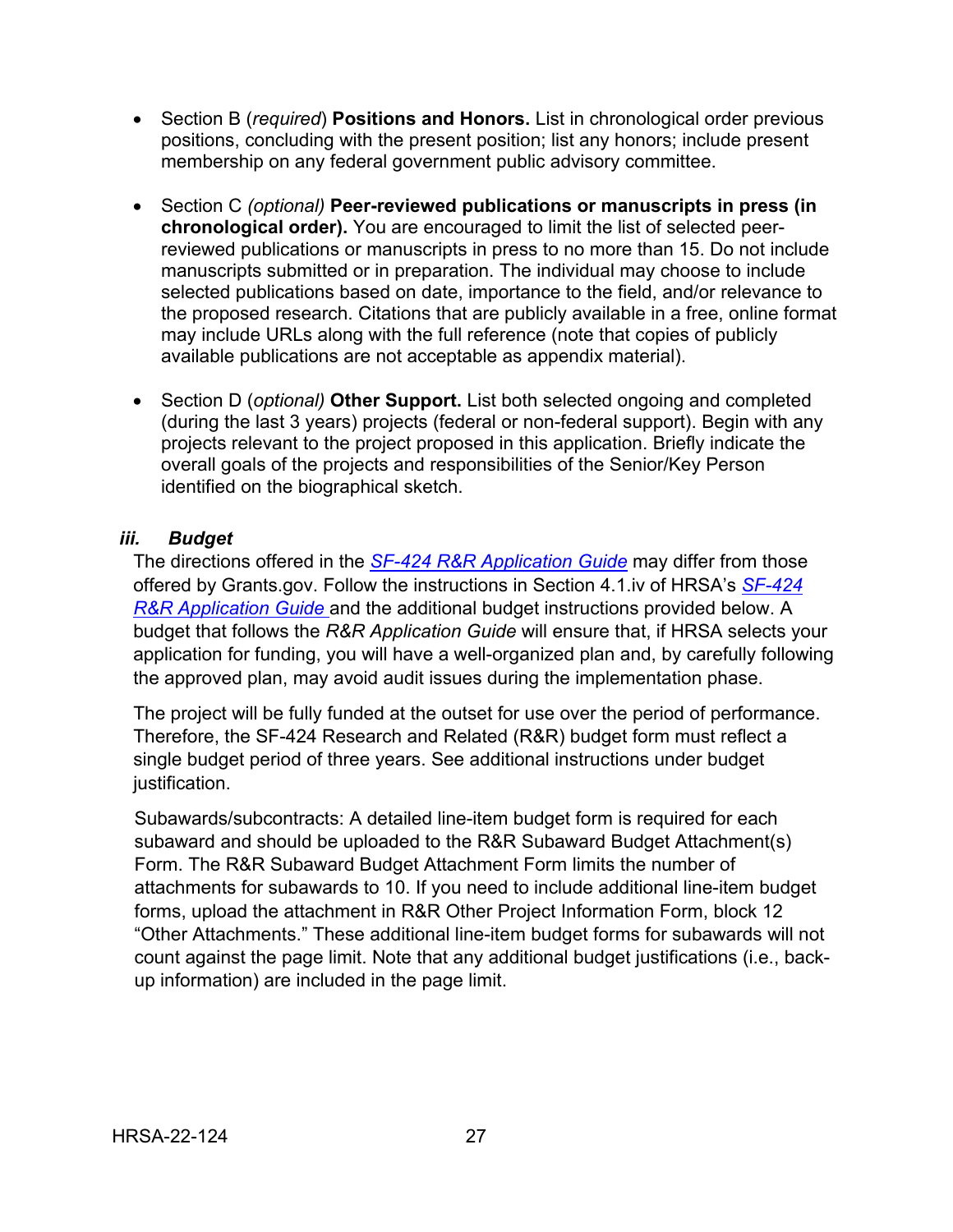**Reminder:** The Total Project or Program Costs are the total allowable costs (inclusive of direct **and** indirect costs) you incur to carry out a HRSA-supported project or activity. Total project or program costs include costs charged to the award and costs borne by you to satisfy a matching or cost-sharing requirement, as applicable.

[HRSA's Standard Terms](https://www.hrsa.gov/grants/standard-terms) apply to this program. Please see Section 4.1 of HRSA's *SF-424 R&R Application Guide* for additional information. None of the funds appropriated in this title shall be used to pay the salary of an individual, through a grant or other extramural mechanism, at a rate in excess of Executive Level II. Effective January 2022, the Executive Level II salary increased from \$199,300 to **\$203,700**. Note that these or other salary limitations may apply in the following fiscal years, as required by law.

#### <span id="page-31-0"></span>**iv***. Budget Justification Narrative*

See Section 4.1.v of HRSA's *SF-424 R&R [Application Guide.](http://www.hrsa.gov/grants/apply/applicationguide/sf424rrguidev2.pdf)* 

Although there is only one SF 424 R&R budget form required for the entire period of performance, applicants must submit individual budgets for each 12-month increment of activity for funding requested at the time of application. This yearly breakdown must be included in the budget justification narrative ONLY. Each year must be clear and concise, with totals for each section that aligns with the SF-424 R&R budget form and MUST include a total requested per year.

The budget justification narrative must describe all line-item federal funds (including subawards). Please note: all budget justification narratives count against the page limit.

In addition, the CHWTP requires the following:

#### **Trainee Financial Support**

*Participant/Trainee Support Costs*: Participant/trainee support costs, list tuition/fees/health insurance, stipends, travel, subsistence, child care, other, and the number of participants/trainees. Ensure that your budget breakdown separates these trainee costs, and includes a separate sub-total entitled "Total Participant/Trainee Support Costs" which includes the summation of all trainee costs.

Participant/Trainee support shall account for **60 percent of the total annual budget,**  and 40 percent of the budget will be allocated to all other program administrative and management costs, including indirect.

**Trainees** enrolled in a full-time expansion and/or upskilling program may receive up to \$7,500 in participant/trainee support (e.g., travel, supplies, tuition/fees, health insurance etc.) while in the training program not to exceed 12 months. Part-time (at least 50% or half-time) may be prorated up to \$3,750 per 12 months, not to exceed 24 months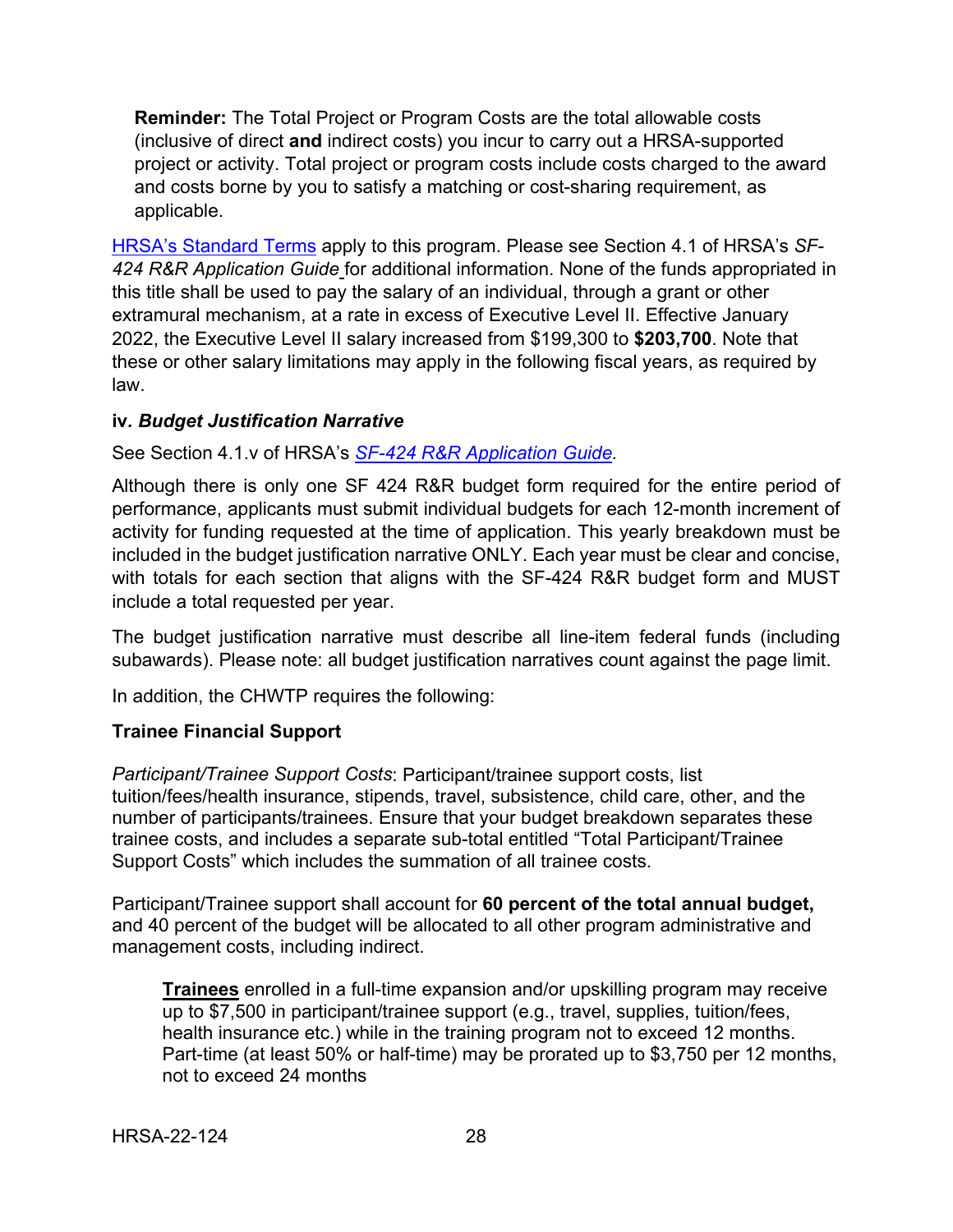• **Apprenticeship trainees** may receive a stipend only of up to \$7,500 per year for up to 24 months while engaged full-time in on-the-job training to help defray the cost-of living while in training.

*Consultant Services:* If you are using consultant services, list the total costs for all consultant services. In the budget justification, identify each consultant, the services he/she will perform, the total number of days, travel costs, and the total estimated costs.

#### <span id="page-32-0"></span>**v.** *Standardized Work Plan (SWP Form)*

As part of the application submitted through Grants.gov, you must complete and electronically submit the SWP Form by the application due date. Work Plan - corresponds to Section V's [Review Criterion 2 \(a\).](#page-38-0)

The SWP Form is part of the electronic Grants.gov application package and must be completed online as a part of the Grants.gov application package. Ensure it includes all the information detailed in Section IV.2.ii. Project Narrative.

#### <span id="page-32-1"></span>**vi***. Attachments*

Provide the following items in the order specified below to complete the content of the application. **Unless otherwise noted, attachments count toward the application page limitation.** Your indirect cost rate agreement, and or proof of non-profit status or existing registered apprenticeship program (if applicable) will not count toward the page limitation. **Clearly label each attachment**. You must upload attachments into the application. Any *hyperlinked* attachments will *not* be reviewed/opened by HRSA.

#### <span id="page-32-3"></span>*Attachment 1: Logic Model* (Required)

Include the required logic model in this attachment. If you will make subawards or expend funds on contracts, describe how your organization will ensure proper documentation of funds.

#### <span id="page-32-4"></span>*Attachment 2: Staffing Plan and Job Descriptions* for Key Personnel (see Section 4.1. vi. of HRSA's [SF-424 R&R Application Guide\)](http://www.hrsa.gov/grants/apply/applicationguide/sf424rrguidev2.pdf). (Required)

Keep each job description to one page in length as much as is possible. Include the role, responsibilities, and qualifications of proposed project staff. Also include a description of your organization's time keeping process to ensure that you will comply with the federal standards related to documenting personnel costs.

#### <span id="page-32-2"></span>*Attachment 3: Letters of Agreement, Memoranda of Understanding, and/or Description(s) of Proposed/Existing Contracts* (Required) *project-specific*

Provide any documents that describe working relationships between your organization and other entities and programs cited in the proposal. Documents that confirm actual or pending contractual or other agreements should clearly describe the roles of the contractors and any deliverable. Make sure any letters of agreement are signed and dated. It is not necessary to include the entire contents of lengthy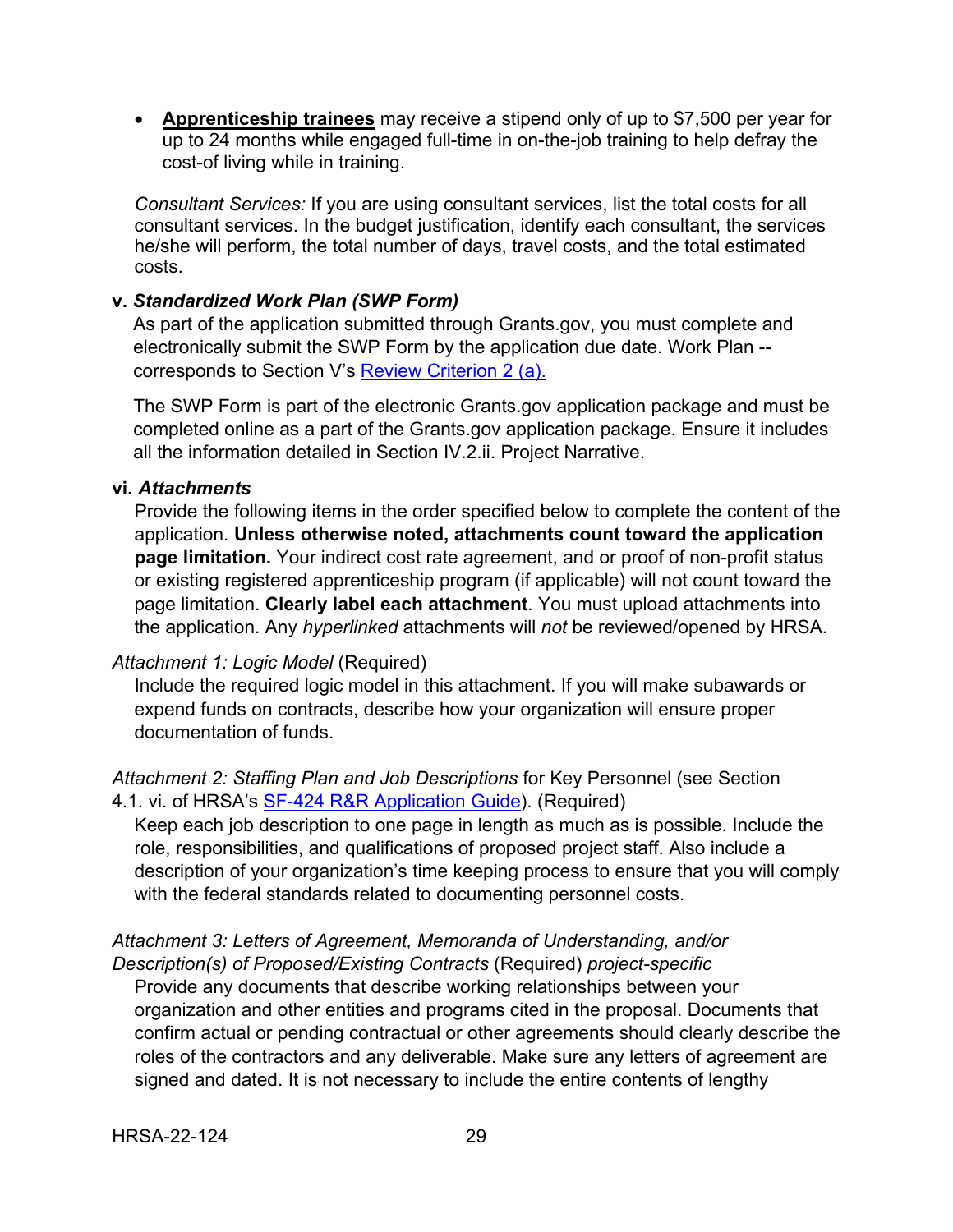agreements, so long as the included document provides the information that relates to the requirements of this NOFO.

<span id="page-33-2"></span>*Attachment 4: Project Organizational Chart* (Required)

Provide a one-page figure that depicts the organizational structure of the project (not the *applicant organization*).

*Attachment 5: Tables, Charts, etc.* (As applicable)

This attachment should give more details about the proposal (e.g., Gantt or PERT charts, flow charts).

<span id="page-33-1"></span>*Attachment 6: Maintenance of Effort Documentation* (Required)

Applicants must provide a baseline aggregate expenditure for the prior fiscal year and an estimate for the next fiscal year using a chart similar to the one below; HRSA will enforce statutory MOE requirements through all available mechanisms.

| NON-FEDERAL EXPENDITURES                                                                                                                    |                                                                                                                                              |  |
|---------------------------------------------------------------------------------------------------------------------------------------------|----------------------------------------------------------------------------------------------------------------------------------------------|--|
| <b>FY 2021 (Actual)</b><br>Actual FY 2021 non-federal funds,<br>including in-kind, expended for<br>activities proposed in this application. | FY 2022 (Estimated)<br>Estimated FY 2022 non-federal funds,<br>including in-kind, designated for<br>activities proposed in this application. |  |
| Amount: \$                                                                                                                                  | Amount: \$                                                                                                                                   |  |

<span id="page-33-3"></span>*Attachment 7: Request for Funding Preference* (As applicable)

To receive a funding preference, include a statement that you are applying for a funding preference and identify areas for the preference. Include documentation of this qualification as Attachment 7.

#### <span id="page-33-0"></span>*Attachment 8: Accreditation/Approval Documentation* (Required)

Health professions schools and academic health center applicants must provide a copy of their active national accreditation or active approval from state government:

Certificate training program applicants must be accredited by a nationally recognized accrediting agency, as specified by the U.S. Department of Education, or must be approved by the state/local government to provide a CHW or health support worker certificate training program. Applicants must provide a copy of their active accreditation or active approval from state government as specified by the U.S. Department of Education, or must provide a copy of the document showing that they are approved by the state/local government to provide a CHW, or certificate training program. Provide a copy of this documentation submitted as Attachment 8.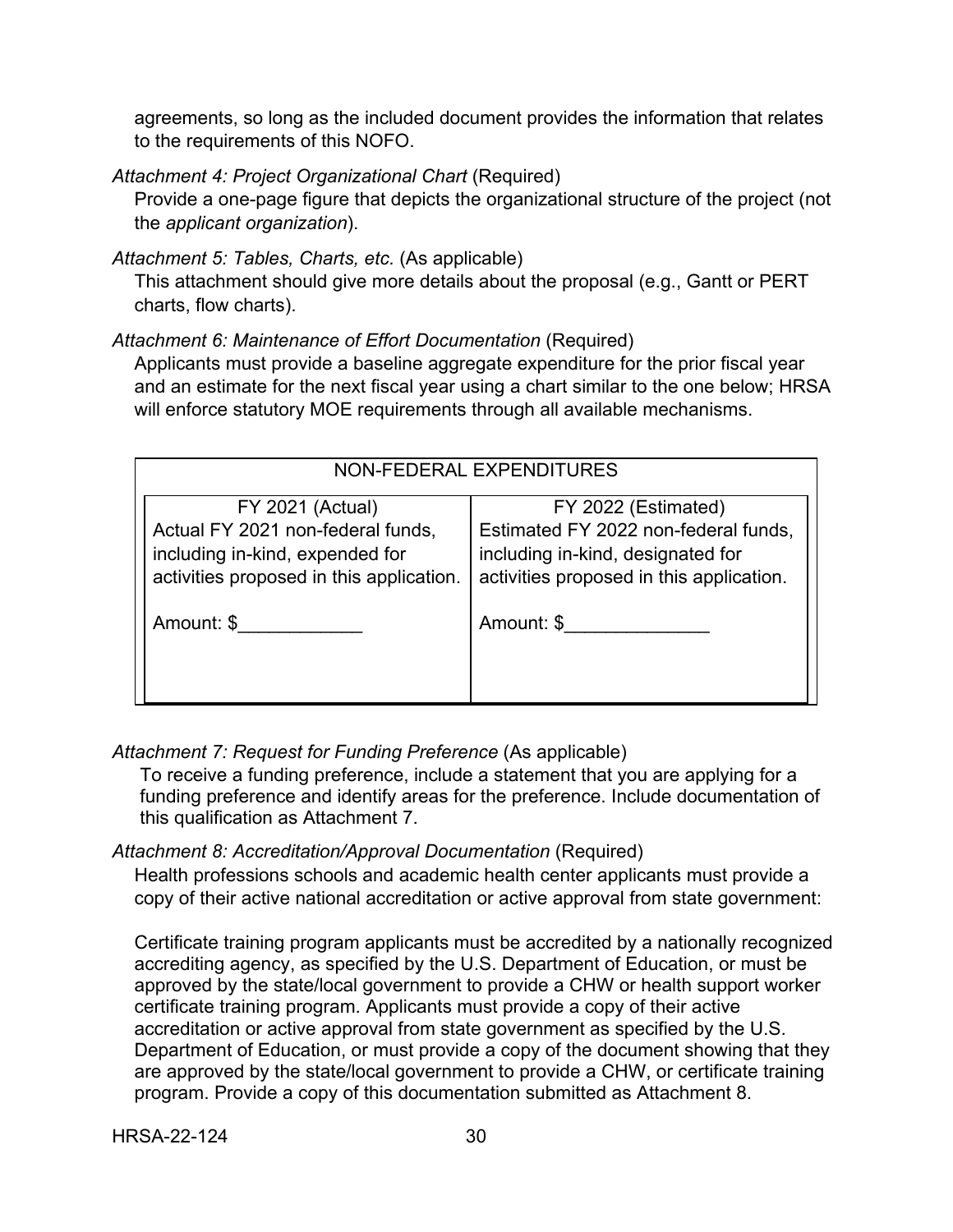Registered apprenticeship sites must submit official documentation (e.g., certificate of approved registration) from the Department of Labor or documentation of State/Local government approval

## <span id="page-34-2"></span>*Attachment 9: Letters of Support and Intent (Required)*

Provide a letter of intent for each organization or department included in the network of partnerships. Letters of intent must be from someone who holds the authority to speak for the organization or department (CEO, Chair, etc.), must be signed and dated, and must specifically indicate understanding of the project and a commitment to the project, including any resource commitments (in-kind services, dollars, staff, space, equipment, etc.).

Provide a letter of support from someone who holds the authority to speak for the applicant organization (CEO, Chair, etc.). The letter must be signed and dated, and must specifically indicate understanding of the project and a commitment to the project.

## <span id="page-34-1"></span>*Attachment 10: Other Relevant Documents* (As applicable)

For applicants that wish to explain further about debarment, suspension, ineligibility issues, submit comments as Attachment 10.

Include here any other documents that are relevant to the application.

## <span id="page-34-0"></span>**3. Unique Entity Identifier (UEI) and System for Award Management (SAM)**

The UEI, a "new, non-proprietary identifier" assigned by the System for Award Management [\(SAM.gov\)](https://sam.gov/content/home), will replace the \*Data Universal Numbering System (DUNS) number.

## Effective April 4, 2022:

- You can register in SAM.gov and you will be assigned your UEI (SAM) within SAM.gov.
- You will no longer use a UEI (DUNS) and that number will not be maintained in any Integrated Award Environment (IAE) systems (SAM.gov, CPARS, FAPIIS, eSRS, FSRS, FPDS-NG). For more details, visit the following webpages: [Planned UEI Updates in Grant Application Forms](https://www.grants.gov/web/grants/forms/planned-uei-updates.html) and [General Service](https://www.gsa.gov/entityid)  [Administration's UEI Update.](https://www.gsa.gov/entityid)

You must register with SAM and continue to maintain active SAM registration with current information at all times during which you have an active federal award or an application or plan under consideration by an agency (unless you are an individual or federal agency that is exempted from those requirements under 2 CFR § 25.110(b) or (c), or you have an exception approved by the agency under 2 CFR § 25.110(d))**.** For your SAM.gov registration, you must submit a notarized letter appointing the authorized Entity Administrator.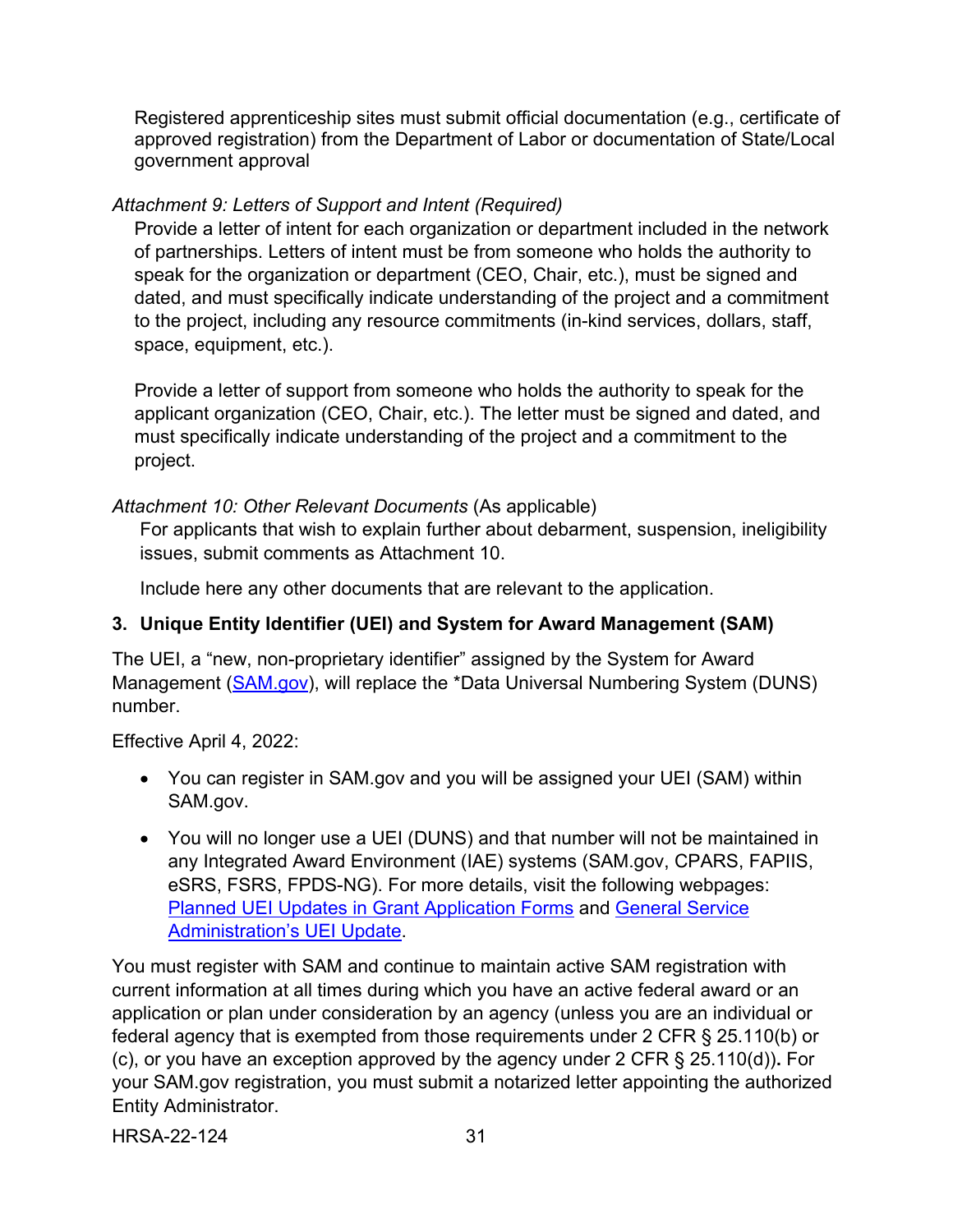If you are chosen as a recipient, HRSA will not make an award until you have complied with all applicable SAM requirements. If you have not fully complied with the requirements by the time HRSA is ready to make an award, you may be deemed not qualified to receive an award, and HRSA may use that determination as the basis for making an award to another applicant.

If you have already completed Grants.gov registration for HRSA or another federal agency, confirm that it is still active and that the Authorized Organization Representative (AOR) has been approved.

The Grants.gov registration process requires information in two separate systems:

- SAM [\(https://sam.gov/content/home](https://sam.gov/content/home) | [SAM.gov Knowledge Base\)](https://www.fsd.gov/gsafsd_sp?id=gsa_kb_view2&kb_id=f66d8e6cdb76d4100d73f81d0f9619c6)
- Grants.gov [\(https://www.grants.gov/\)](https://www.grants.gov/)

For more details, see Section 3.1 of HRSA's *SF-424 R&R [Application Guide.](http://www.hrsa.gov/grants/apply/applicationguide/sf424rrguidev2.pdf)*

In accordance with the federal government's efforts to reduce reporting burden for recipients of federal financial assistance, the general certification and representation requirements contained in the Standard Form 424B (SF-424B) – Assurances – Non-Construction Programs, and the Standard Form 424D (SF-424D) – Assurances – Construction Programs, have been standardized. Effective January 1, 2020, the forms themselves are no longer part of HRSA's application packages instead, the updated common certification and representation requirements will be stored and maintained within SAM. Organizations or individuals applying for federal financial assistance as of January 1, 2020, must validate the federally required common certifications and representations annually through **SAM.gov.** 

**If you fail to allow ample time to complete registration with SAM or Grants.gov, you will not be eligible for a deadline extension or waiver of the electronic submission requirement.**

## <span id="page-35-0"></span>**4. Submission Dates and Times**

## **Application Due Date**

The due date for applications under this NOFO is *June 14, 2022 at 11:59 p.m.ET*. HRSA suggests submitting applications to Grants.gov at least **3 calendar days before the deadline** to allow for any unforeseen circumstances. See Section 8.2.5 – Summary of emails from Grants.gov of HRSA's *SF-424 R&R [Application Guide](http://www.hrsa.gov/grants/apply/applicationguide/sf424rrguidev2.pdf)* for additional information.

## <span id="page-35-1"></span>**5. Intergovernmental Review**

The CHWTP is not subject to the provisions of Executive Order 12372, as implemented by 45 CFR part 100.

See Section 4.1 ii of HRSA's *SF-424 R&R [Application Guide](http://www.hrsa.gov/grants/apply/applicationguide/sf424rrguidev2.pdf)* for additional information.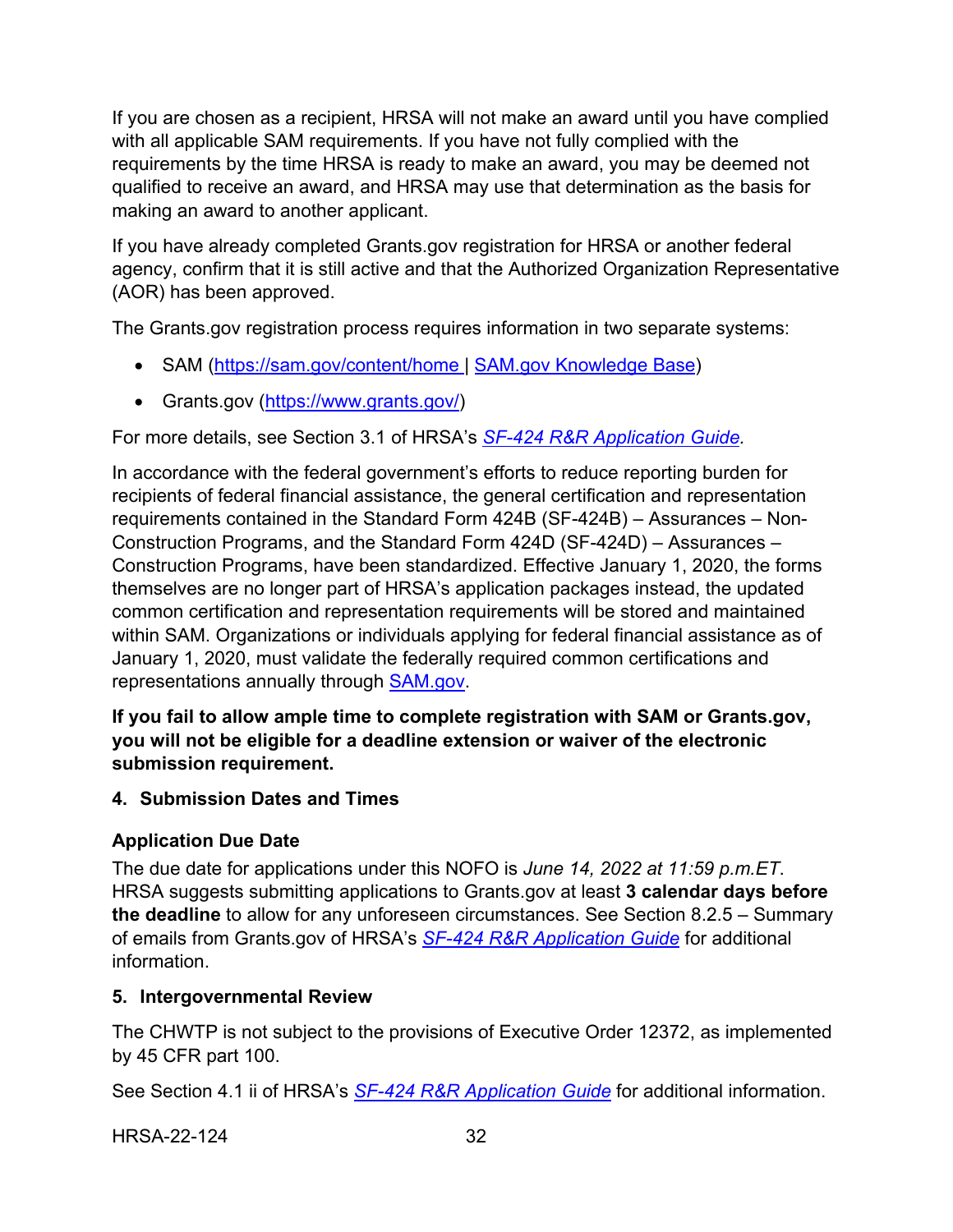## <span id="page-36-0"></span>**6. Funding Restrictions**

You may apply for a ceiling amount of up to \$3,000,000 total cumulative costs, or a ceiling amount of up to \$1,000,000 per year (includes both direct and indirect/facilities and administrative costs). The budget period and period of performance are from September 15, 2022 through September 14, 2025, three (3) years. Awards are fully funded at the outset for use over the period of performance.

Awards for this program will be forward funded. Award recipients are expected to make satisfactory progress in meeting the project's objectives and a determination that continued funding would be in the best interest of the Federal Government.

[HRSA's Standard Terms](https://www.hrsa.gov/grants/standard-terms) apply to this program. Please see Section 4.1 of HRSA's *SF-424 R&R Application Guide* for additional information.

Funds under this notice may not be used for purposes specified in HRSA's [SF-424 R&R](http://www.hrsa.gov/grants/apply/applicationguide/sf424rrguidev2.pdf)  [Application Guide.](http://www.hrsa.gov/grants/apply/applicationguide/sf424rrguidev2.pdf) In addition, funds may not be used for the following purposes:

- a. Subsidies or paid release time for project faculty
- b. Payment of temporary personnel replacement costs for the time faculty/ preceptors/participants are away from usual worksite during involvement in project activities
- c. Laboratories
- d. Foreign travel
- e. Accreditation, credentialing, licensing, certification exam/licensing fees, and franchise fees and expenses
- f. Pre-admission costs, including college entrance exam costs
- g. Major Construction and alterations

You are required to have the necessary policies, procedures, and financial controls in place to ensure that your organization complies with all legal requirements and restrictions applicable to the receipt of federal funding including statutory restrictions on use of funds for lobbying, statutory limits on executive salaries, . Like all other applicable grants requirements, the effectiveness of these policies, procedures, and controls is subject to audit.

Be aware of the requirements for HRSA recipients and subrecipients at 2 CFR § 200.216 regarding prohibition on certain telecommunications and video surveillance services or equipment. For details, see the [HRSA Grants Policy Bulletin Number: 2021-](https://www.hrsa.gov/sites/default/files/hrsa/grants/manage/grants-policy-bulletin-2021.pdf) [01E.](https://www.hrsa.gov/sites/default/files/hrsa/grants/manage/grants-policy-bulletin-2021.pdf)

All program income generated as a result of awarded funds must be used for approved project-related activities. Any program income earned by the recipient must be used under the addition/additive alternative. You can find post-award requirements for program income at [45 CFR § 75.307.](https://www.ecfr.gov/cgi-bin/retrieveECFR?gp=1&SID=4d52364ec83fab994c665943dadf9cf7&ty=HTML&h=L&r=PART&n=pt45.1.75)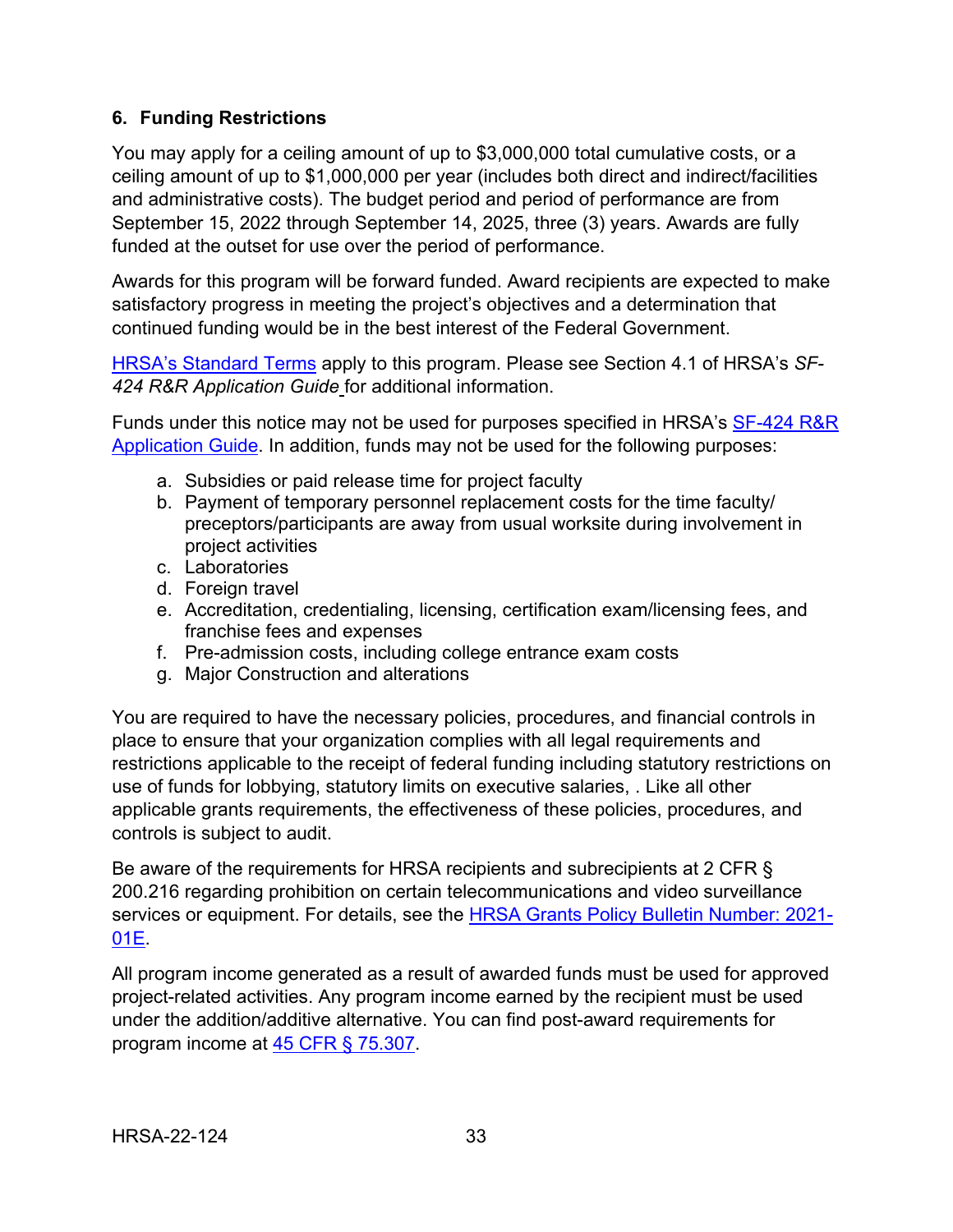## <span id="page-37-0"></span>**V. Application Review Information**

## <span id="page-37-1"></span>**1. Review Criteria**

HRSA has procedures for assessing the technical merit of applications to provide for an objective review and to assist you in understanding the standards against which your application will be reviewed. HRSA has critical indicators for each review criterion to assist you in presenting pertinent information related to that criterion and to provide the reviewer with a standard for evaluation.

These criteria are the basis upon which the reviewers will evaluate and score the merit of the application. The entire proposal will be considered during objective review,

Five review criteria are used to review and rank the CHWTP applications. Below are descriptions of the review criteria and their scoring points.

<span id="page-37-2"></span>*Criterion 1: PURPOSE AND NEED (10 points) – Corresponds to Section IV's [Purpose](#page-21-1)  [and Need](#page-21-1)*

Reviewers will consider the quality and extent to which the application addresses:

- Significant gaps and needs in the current CHW and health support worker public health workforce in the local community and the services provided by trainees to address the identified needs and gaps;
- Gaps in current CHW and health support worker curriculum and experiential training and the enhancements and or modifications needed to achieve project goals and objectives and align with essential public health services;
- The health equity and disparities with the development of a Disparity Impact Statement using local data (e.g., the CDC SVI [https://www.atsdr.cdc.gov/placeandhealth/svi/index.html\]](https://www.atsdr.cdc.gov/placeandhealth/svi/index.html)) to identify populations at highest risk for health disparities and low health literacy. The Disparity Impact Statement will provide the framework for ongoing monitoring and determining the impact of the CHWTP;
- A network of partnerships that will be needed for this project to develop and implement on-the-job training and potential employment opportunities through field placements and registered apprenticeships;
- The trainees being supported by this project are described including but not limited to demographic characteristics, geographic background, and race/ethnicity background and their needs;
- The program's ability to recruit individuals that will serve in underserved communities;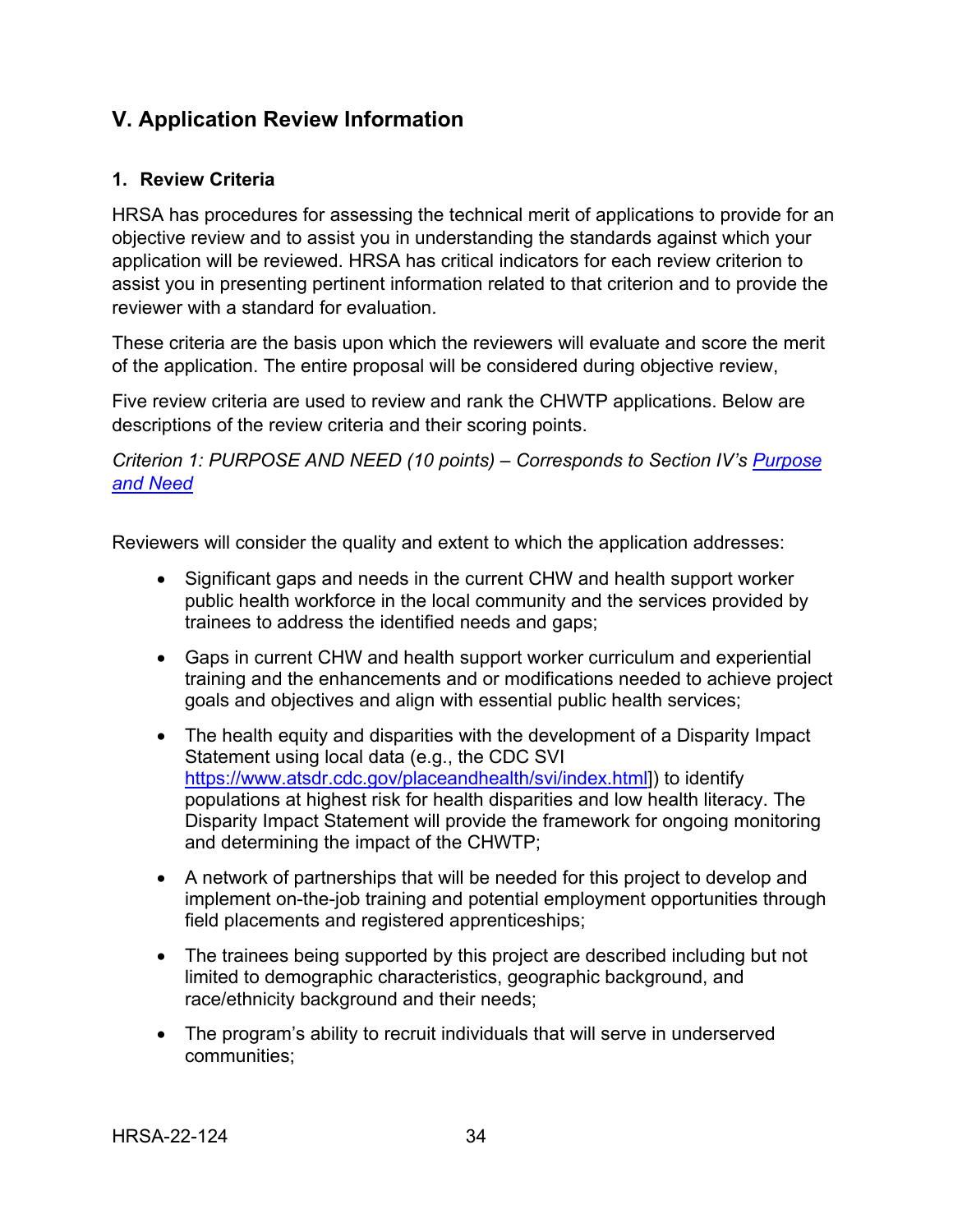- The project's potential benefits to the targeted underserved community or communities served by the project and discusses the socio-economic and cultural determinants of health, health disparities, and technological barriers to accessing care impacting the targeted populations whose needs are unmet; and
- <span id="page-38-0"></span>• Demographic data to effectively support the information provided.

Criterion 2: RESPONSE TO PROGRAM PURPOSE (35 points) – Corresponds to Section IV's *Response to Program Purpose Sub-section (a) Methodology/Approach, Sub-section (b) Work Plan and Sub-section (c) Resolution of Challenges*

*Criterion 2 (a): WORK PLAN (15 points) – Corresponds to Section IV's Response to Program Purpose Sub-section [\(a\) Work Plan](#page-22-0)* 

Reviewers will consider the extent to which the application:

- Details a comprehensive plan to ensure successful implementation of the project;
- Provides detailed activities to achieve goals and objectives of the project including the attainment of the Disparities Impact Statement; the description should include timeline, stakeholders, and a description of the cultural, ethnic, linguistic, and geographic diversity of the populations and communities served;
- Identifies responsible entity/entities (i.e., key staff and partners) and collaboration with key stakeholders for carrying out the project;
- Describes timeline, deliverables, and key partners/stakeholders required during the award period of performance to address each of the needs described in the Purpose and Need section;
- Describes existing and or intended partnerships and their abilities to assist with a community resources and programs available for the target population;
- Describes a detailed plan to address SDOH and health equity in the target population and community as described in the purpose and need;
- Includes outcomes, including the number of current and new CHWs and health support workers trained each year in the proposed project;
- Describes the plan for the recruitment and retention of trainees that will serve in underserved communities and support services and financial support provided;
- Describes how the program will implement training and/or learning experiences that include the Public Health and CHW core competencies, address cultural awareness, SDOH and health equity in the target population and community and align with essential public health services;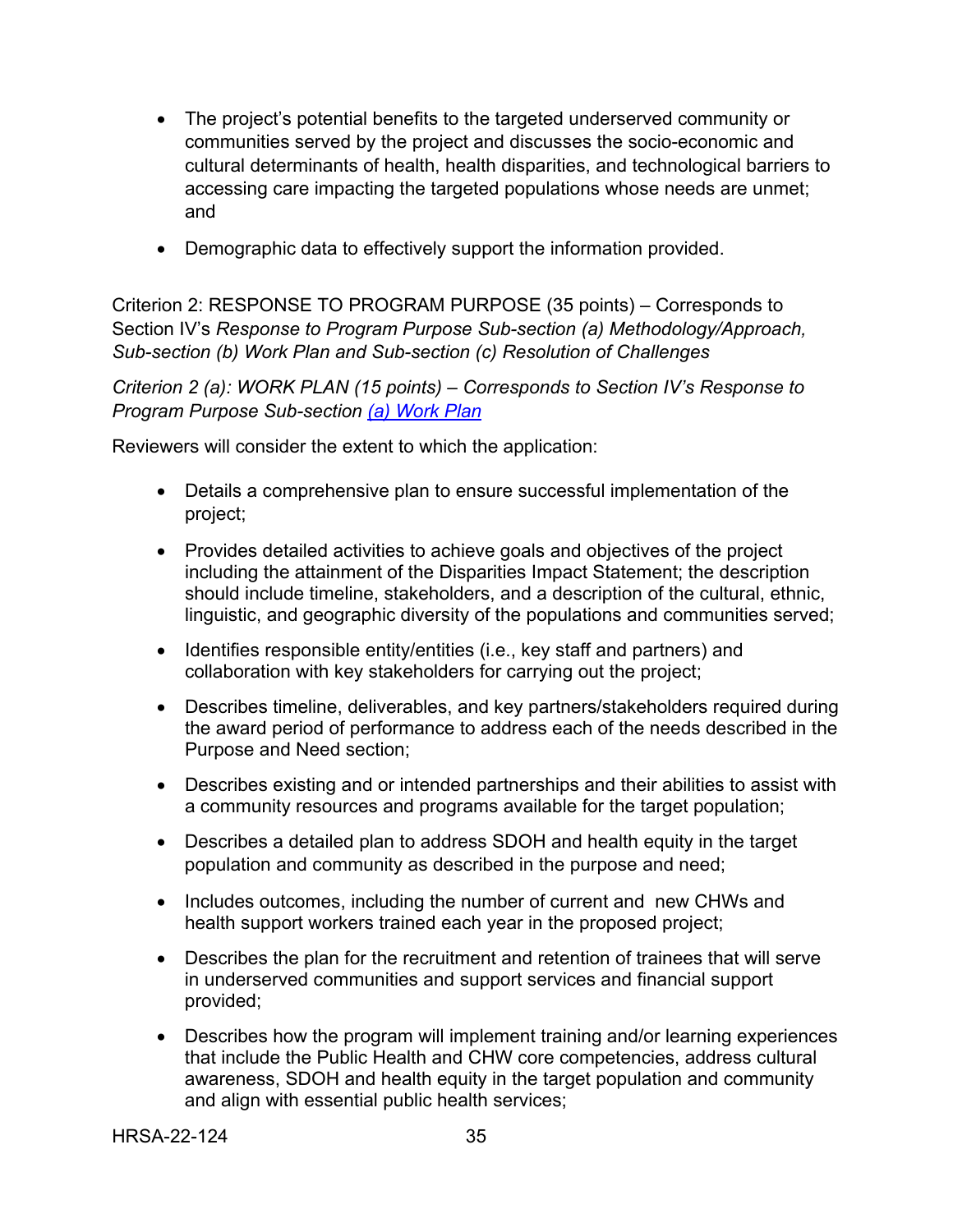- Discusses the type of support and collaboration with key stakeholders in planning, designing, and implementing all activities, including the development of the application;
- Describes existing and or potential partnerships and their abilities to assist with achieving goals, outcomes and health equity through the implementation of the CHWTP;
- Includes a logic model that illustrates all components of the proposed project, demonstrates that the methodology/approach proposed is sufficient to meet the structural and community-based needs identified in the needs statement, and aligns with HRSA performance measures for the CHWTP [\(Attachment](#page-32-3)  [1\);](#page-32-3) and
- Describes how the organization will ensure that the funds used for contracts or subawards are properly documented.

#### <span id="page-39-0"></span>*Criterion 2 (b): METHODOLOGY/APPROACH (15 points) – Corresponds to Section IV's Response to Program Purpose Sub-section [\(b\) Methodology/Approach](#page-23-0)*

Reviewers will consider the extent to which the application:

- Responds to the requirements and expectations of the program and addresses the needs highlighted in the Purpose and Need section, linking the proposed activities to the goals and objectives of the proposed project;
- Describes a strategic plan for implementing the CHWTP in the targeted community;
- Aligns its approach with the funding opportunity's purpose, goals, and objectives and contributes to the attainment of the goals of the Disparities Impact Statement;
- Provides innovative technological tools, strategies, and/or activities for addressing SDOH needs for the target area;
- Proposes methods and activities capable of addressing the purpose, needs, and attainment of the project objectives including tools and strategies for meeting the stated needs (e.g., ongoing CHW and health support worker training, outreach, collaborations, clear communication, and information sharing/dissemination with efforts to involve patients, families and communities);
- Describes CHW curriculum modifications that will meet the program goals and objectives and details a feasible plan for selecting and transitioning at least 75 percent of the program trainees to on-the-job training opportunities via field placements and registered apprenticeships, including a minimum of 25 percent of the 75 percent enrolled into registered apprenticeships;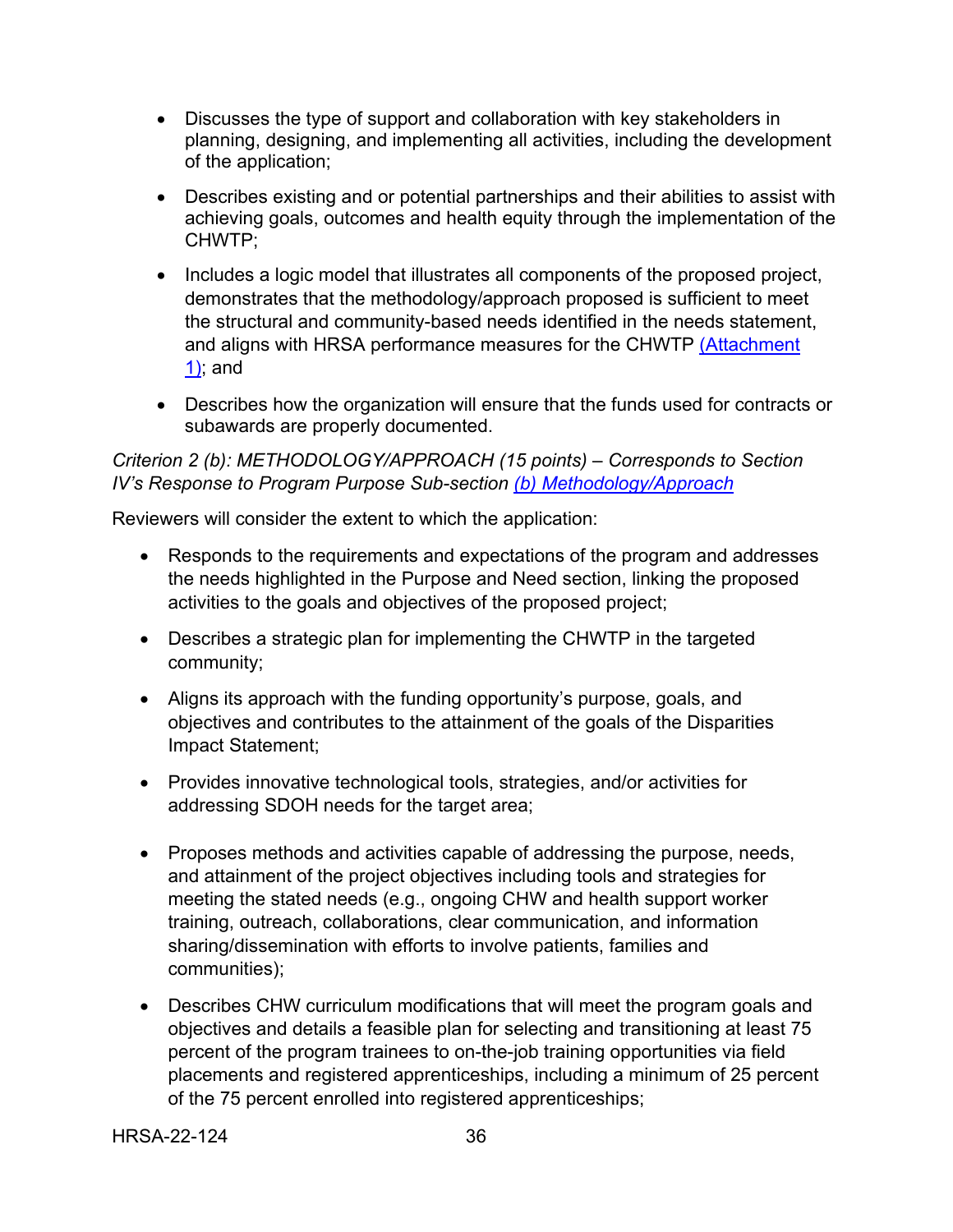- Presents a strong plan (including student support services and financial support) for recruiting, retaining, and training CHWs and/ health support workers
- Proposes strategies, tools, and/or activities to address the SDOH, health equity, and community and system needs. Also includes a rationale for proposing specific activities and presents a clear connection between the identified system gaps, needs, and the essential public health services;
- Discusses the strategies for coordinating the integrated training in communitybased experiential training sites, including community-based and non-traditional community partners and organizations that serve underserved communities;
- Discusses strategies for identifying registered apprenticeship sites or creating new registered apprenticeship sites, placing trainees in those sites and identifying preceptors/mentors/liaisons to provide assistance to trainees;
- Identifies training efforts for new and existing CHWs and other health support workers in using telehealth, web-based resources, and other technology, as well as promoting digital literacy;
- Includes a strong emergency preparedness plan in case of a public health emergency, to ensure continuation of programmatic and training activities;

## <span id="page-40-0"></span>*Criterion 2 (c): RESOLUTION OF CHALLENGES (5 points) – Corresponds to Section IV's Response to Program Purpose Sub-section [\(c\) Resolution of Challenges](#page-25-0)*

Reviewers will consider the extent to which the application demonstrates an understanding of potential obstacles and challenges during the design and implementation of the project, as well as a plan for dealing with identified contingencies that may arise as applicable such as:

- Challenges and resolutions related to program requirements, work plan, project implementation, and achievement of the proposed goals and objectives (e.g., performance measurement requirements);
- Challenges and resolutions related to encouraging collaboration and partnerships with individuals, organizations and groups;
- Obstacles and approaches to ensure trainings offered integrate health equity, SDOH, culturally-competent, new or enhanced CHW and public health core competencies;
- Challenges and resolutions related to recruiting trainees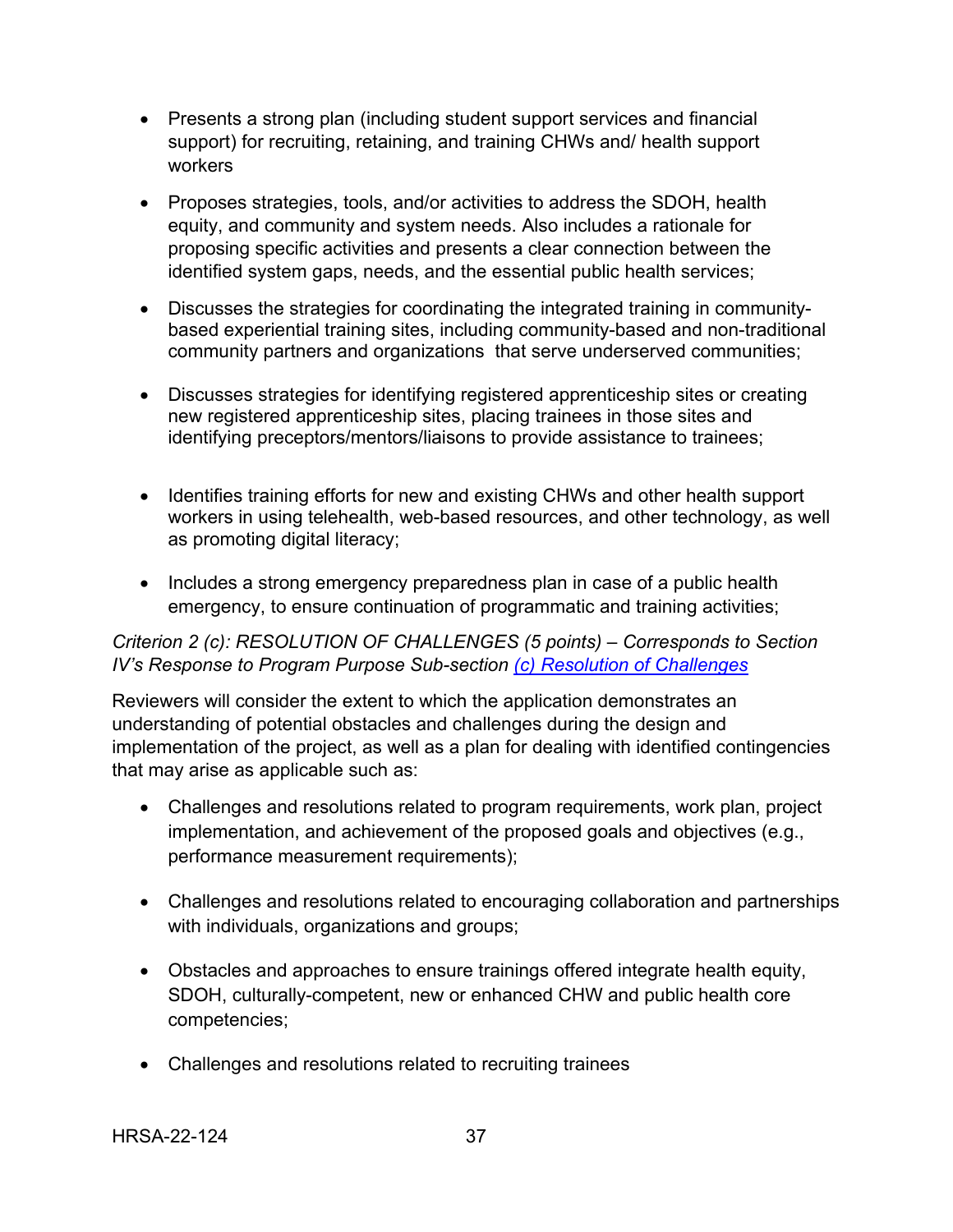- Challenges and resolutions related to recruiting, supporting, and training in individuals in underserved communities to ensure CHW and health support worker trainees and employers receive adequate guidance; and
- Resources and plans to resolve and overcome these challenges and obstacles.

*Criterion 3: IMPACT (25 points) – Corresponds to Section IV's Impact Sub-section (a) Evaluation and Technical Support Capacity, and Sub-section (b) Project Sustainability*

<span id="page-41-0"></span>Criterion 3(a): EVALUATION AND TECHNICAL SUPPORT CAPACITY (15 points) – Corresponds to Section IV's *Impact Sub-section [\(a\) Evaluation and Technical Support](#page-26-0)  [Capacity](#page-26-0)*

The program performance evaluation is used to monitor ongoing processes and the progress towards meeting the goals and objectives of the project. The reviewers will consider the extent to which the applicant describes:

- A manner to effectively report on the measurable outcomes for program performance evaluation that includes both the applicant's internal program performance evaluation plan and HRSA's required performance measures;
- The overall quality of the impact evaluation plan including its relevance to the Disparities Impact Statement (descriptions of the inputs, key processes, variables to be measured, identify evidenced-based tools, expected outcomes of the funded activities, and how key measures will be reported);
- The proposed project's impact on the public health workforce and the target communities;
- The evaluative measures used to assess: 1) to what extent the program objectives have been met, and 2) to what extent these can be attributed to the project;
- An evaluation plan that includes necessary components (descriptions of the inputs, key processes, variables to be measured, expected outcomes of the funded activities, and how key measures will be reported), as well as a description of how data will be collected and managed in such a way that allows for accurate and timely reporting of performance outcomes;
- The potential obstacles for implementing the program performance evaluation and meeting HRSA's performance measurement requirements and your plan to address those obstacles;
- Data collected into program operations to ensure continuous quality improvement;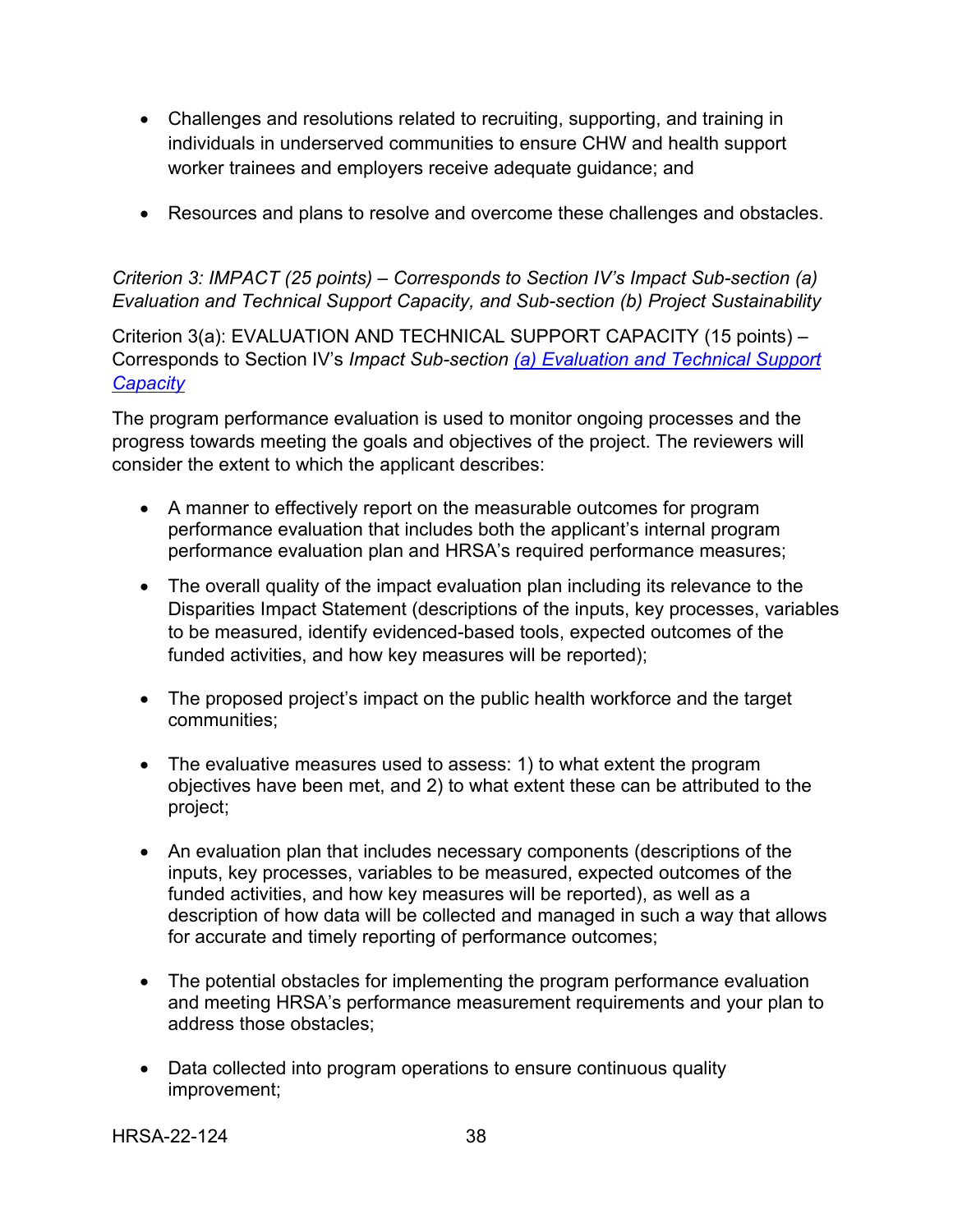- A feasible and effective evaluation and reporting plan; and
- A plan to obtain participant employment data one year after support from the proposed project.

<span id="page-42-0"></span>*Criterion 3 (b): PROJECT SUSTAINABILITY (10 points) – Corresponds to Section IV's Impact Sub-section [\(b\) Project Sustainability](#page-27-0)* 

Reviewers will consider the extent to which the application describes a solid plan for project sustainability after the period of federal funding ends, including:

- A plan for challenges that are likely to be encountered in sustaining the program and resources that will be used to resolve such challenges;
- Key elements of your grant project's training methods or strategies, technologies etc., which have been effective in improving CHW practices;
- The likelihood of obtaining future sources of potential funding;
- The timetable for becoming self-sufficient. (Recipients are expected to sustain key elements of their projects, e.g., strategies or services and interventions, which have been effective in improving practices and those that have led to improved outcomes for the target population);
- Proposed strategies that will be used to leverage collaborations or services and interventions which have been effective in improving CHW and health support worker training practices and those that have led to improved outcomes for the target population;
- Demonstration of commitment to support, to the extent possible, the activities implemented through this funding opportunity beyond the period of federal funding – including: recruitment of CHWs and health support worker trainees, improving care access in underserved communities, and efforts to strengthen professional development opportunities, curricula, and partnerships;
- Proposed strategies to expand, diversify, and sustain CHWTP implementation efforts, including funding;
- A description of actions to maintain relationships between organizations, community-based and non-traditional community organizations, experiential training sites, registered apprenticeships, and other collaborative and interprofessional partners;
- The challenges that are likely to be encountered in identifying and sustaining apprenticeship sites; and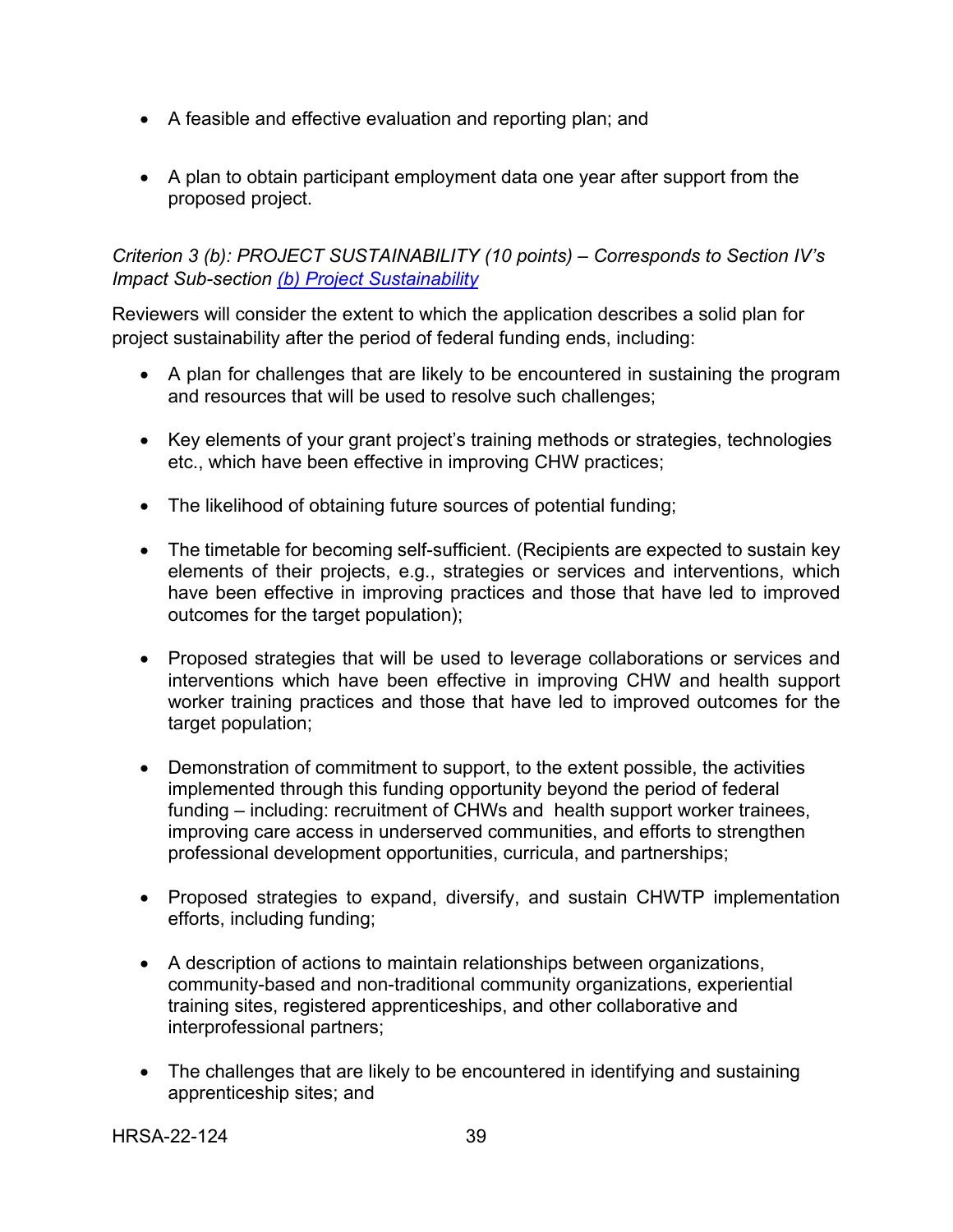<span id="page-43-0"></span>Criterion 4: ORGANIZATIONAL INFORMATION/RESOURCES/CAPABILITIES (15 points) – Corresponds to Section IV's *[Organizational Information, Resources, and](#page-28-0)  [Capabilities](#page-28-0)*

Reviewers will consider the extent to which the application demonstrates:

- The ability of your organization to meet the program goals and objectives and meet program expectations;
- That the Project Director, Data Collection Coordinator, and other personnel included in the staffing plan [\(Attachment 2\)](#page-32-4) are qualified by training and/or experience and can dedicate the required time on the project to ensure success;
- The financial capability and organizational commitment, from partnering organizations, (i.e., MOUs) in place to operate the project [\(Attachment 3\)](#page-32-2);
- The capability and commitment of the administration, management, and/or governing board, to provide the operational oversight necessary to implement integrated services and curriculum enhancements demonstrated in the organizational chart [\(Attachment 4\)](#page-33-2);
- The organizational commitment to promoting a workforce that addresses the needs of the population served and providing evidence of recruitment, retention, and training efforts to that end; and
- The ability to implement emergency preparedness plan to continue grant activities in the event of a public health emergency.

## *Criterion 5: SUPPORT REQUESTED (15 points) – Corresponds to Section IV's [Budget Justification Narrative](#page-31-0) and SF-424 R&R budget forms*

Reviewers will evaluate the reasonableness of the proposed budget for each year of the period of performance in relation to the objectives, the complexity of the training activities, and the anticipated results. Reviewers will consider the extent to which:

- The costs, outlined in the budget and required resources sections, are reasonable given the scope of work;
- The key personnel have adequate time devoted to the project to achieve project objectives; and
- The participant/trainee support costs are reasonable, in compliance with the NOFO program requirement guidelines for trainee financial support allotments, and budget items are properly documented with a narrative description, includes an itemized cost breakdown, and are aligned with the project objectives.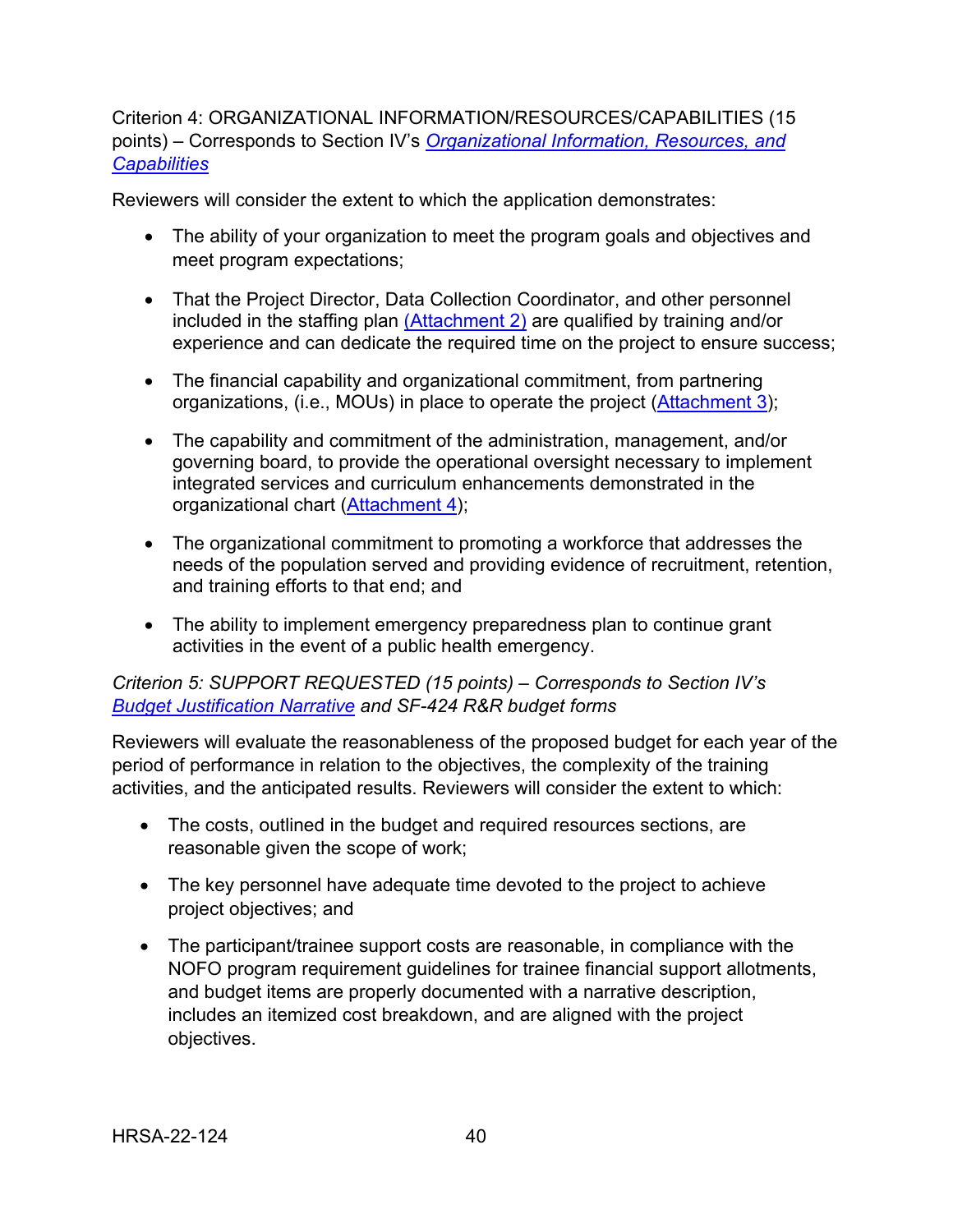## <span id="page-44-0"></span>**2. Review and Selection Process**

The objective review process provides an objective evaluation of applications to the individuals responsible for making award decisions. The highest ranked applications receive consideration for award within available funding ranges. HRSA may also consider assessment of risk and the other pre-award activities described in Section 3 below. See Section 5.3 of HRSA's *SF-424 R&R [Application Guide](http://www.hrsa.gov/grants/apply/applicationguide/sf424rrguidev2.pdf)* for more details.

## **Funding Preferences**

This program provides a funding preference for some applicants as authorized by Title VII Section 765(c) of the PHS Act (42 U.S.C. § 295a(c)) which states "The Secretary may grant preference to entities that serve individuals who are from disadvantaged backgrounds (including underrepresented racial and ethnic minorities), and graduate large proportions of individuals who serve in underserved communities".

Applicants receiving the funding preference will be placed in a more competitive position among applications that can be funded. Applications that do not receive a funding preference will receive full and equitable consideration during the review process. HRSA staff will determine the funding preference and will grant it to any qualified applicant that demonstrates they meet the criteria for the funding preference as follows:

**Part 1 of 2:** Entities that serve individuals who are from disadvantaged backgrounds (including underrepresented racial and ethnic minorities).

To meet qualification 1, an applicant can meet the preference by demonstrating to HRSA that they are training individuals who are from disadvantaged backgrounds (including underrepresented racial and ethnic minorities) to join the public health workforce in the selected community. The purpose of the CHWTP is to expand the public health workforce through the training of new CHWs and health support workers and to extend the knowledge and skills of current CHWs and health support workers. Implementing the preference in this way will further the program purpose and serve the individuals being trained under this program who might not otherwise have an opportunity to pursue public health workforce training.

Eligibility confirmation can be obtained by providing documentation demonstrating that at least 50 percent or more of your program/institution/organization trainees over the past two years (2019-2020 and 2020-2021) came from disadvantaged backgrounds (e.g. environmental, economical, or educational per HRSA glossary definitions).

**To calculate the proportion of trainees from disadvantaged backgrounds (including underrepresented racial and ethnic minorities)**: Take the total number of trainees served by your program/institution/organization that come from disadvantaged backgrounds (including underrepresented racial and ethnic minorities) during 2019- 2020 plus 2020-2021 and divide this number by the total number of trainees served by your program during 2019-2020 plus 2020-2021, then multiply this number by 100. Use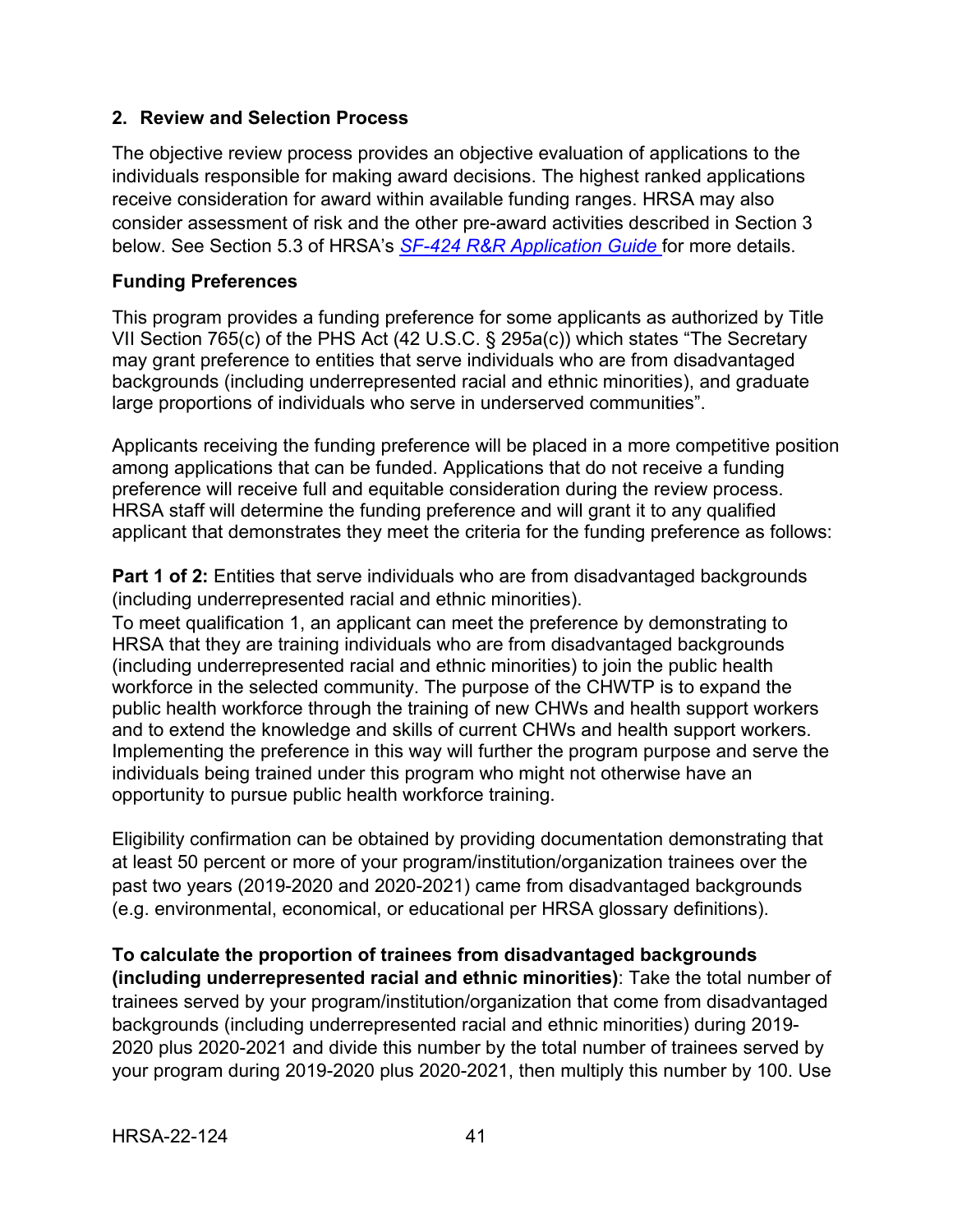this table format to document your data, and submit this table of information as **[Attachment 7.](#page-33-3)**

| Number of trainees that<br>are from disadvantaged<br>backgrounds (including<br>underrepresented racial<br>and ethnic minorities) | Total number of all trainees<br>served by your program(s) | Percentage of trainees<br>from disadvantaged<br>backgrounds (including<br>underrepresented racial<br>and ethnic minorities) |
|----------------------------------------------------------------------------------------------------------------------------------|-----------------------------------------------------------|-----------------------------------------------------------------------------------------------------------------------------|
| (Numerator)                                                                                                                      | (Denominator)                                             | 2019 through 2021                                                                                                           |
| Do not include names                                                                                                             | Do not include names                                      | Do not include names                                                                                                        |
| $2019 - 2020 N =$                                                                                                                | $2019 - 2020 N =$                                         |                                                                                                                             |
| $2020 - 2021$ N =                                                                                                                | $2020 - 2021$ N =                                         | %                                                                                                                           |
| Total $=$                                                                                                                        | Total =                                                   |                                                                                                                             |

## **AND**

**Part 2 of 2:** Graduate/Complete training for large proportions of individuals who serve in medically underserved communities.

In addition to meeting Part 1, applicants are eligible to receive the funding preference if they can provide documentation that over the past two years (2019-2020 and 2020- 2021) 50 percent or more of their program completers/graduates practiced in federallydesignated Medically Underserved Areas (MUAs), Medically Underserved Communities, or HPSAs, or served Medically Underserved Populations (MUPs).

Eligibility confirmation can be obtained by using the following link to document the address or addresses used to determine your graduates/program completer's service in medically underserved communities:<https://data.hrsa.gov/tools/shortage-area>.

You must provide a copy of the output from the Shortage Designation Advisor that indicates which type of federal designation (e.g., MUC, MUA, HPSA, MUP) it falls under that matches the address or addresses you provide.

**Instructions to calculate this percentage:** List the total number of graduates/program completers employed in medically underserved communities during 2019-2020 plus 2020-2021(including the addresses) divided by the total number of graduates/program completers in 2019-2020 plus 2020-2021, multiplied by 100.

| <b>Total Number of</b> | <b>Total Number of</b> | Employment | Federal                 |
|------------------------|------------------------|------------|-------------------------|
| graduates/program      | all                    | Setting    | <b>Designation Type</b> |
| completers             | graduates/program      | Address(s) |                         |
| employed in MUCs       | completers             |            |                         |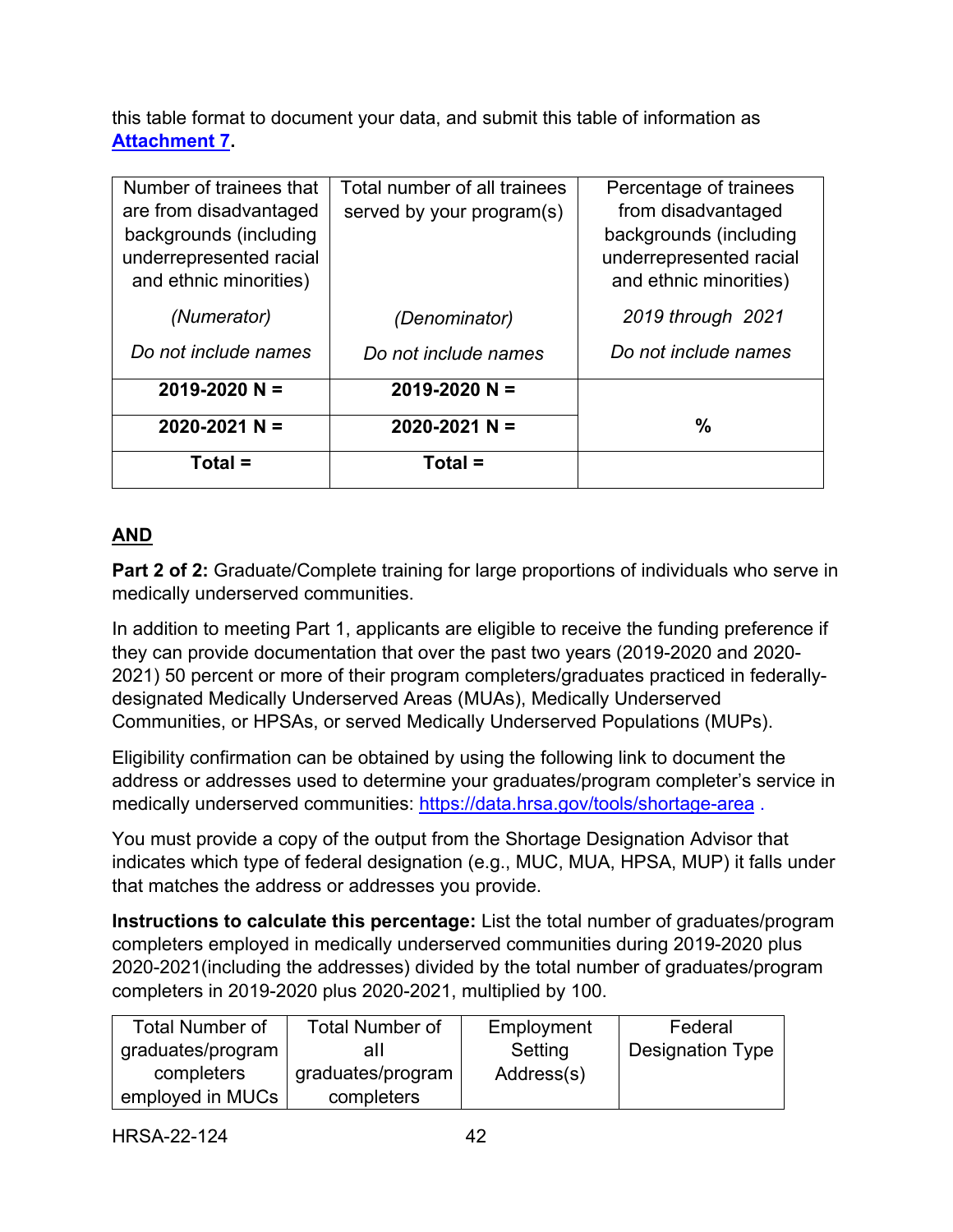| AY 2019-2020 | AY 2019-2020 |  |
|--------------|--------------|--|
| $N=$         | $N =$        |  |
|              |              |  |
|              |              |  |
| AY 2020-2021 | AY 2020-2021 |  |
| $N=$         | $N =$        |  |
|              |              |  |

Submit this information along with the copy of the federal designation by address as **[Attachment 7.](#page-33-3)** 

## <span id="page-46-0"></span>**3. Assessment of Risk**

HRSA may elect not to fund applicants with management or financial instability that directly relates to the organization's ability to implement statutory, regulatory, or other requirements [\(45 CFR § 75.205\)](https://www.ecfr.gov/cgi-bin/retrieveECFR?gp=1&SID=4d52364ec83fab994c665943dadf9cf7&ty=HTML&h=L&r=PART&n=pt45.1.75).

HRSA reviews applications receiving a favorable objective review for other considerations that include: past performance, as applicable; cost analysis of the project/program budget; assessment of your management systems, ensuring continued applicant eligibility; and compliance with any public policy requirements, including those requiring just-in-time submissions. HRSA may ask you to submit additional programmatic or administrative information (such as an updated budget or "other support" information) or to undertake certain activities (such as negotiation of an indirect cost rate) in anticipation of an award. However, even at this point in the process, such requests do not guarantee that HRSA will make an award. Following review of all applicable information, HRSA's approving and business management officials will determine whether HRSA can make an award, if special conditions are required, and what level of funding is appropriate.

Award decisions are discretionary and are not subject to appeal to any HRSA or HHS official or board.

HRSA is required to review and consider any information about your organization that is in the [Federal Awardee Performance and Integrity Information System \(FAPIIS\).](https://www.fapiis.gov/) You may review and comment on any information about your organization that a federal awarding agency previously entered. HRSA will consider your comments, in addition to other information in [FAPIIS](https://www.fapiis.gov/) in making a judgment about your organization's integrity, business ethics, and record of performance under federal awards when completing the review of risk as described in 45 CFR § 75.205 HHS Awarding Agency Review of Risk [Posed by Applicants.](https://www.ecfr.gov/cgi-bin/retrieveECFR?gp=1&SID=4d52364ec83fab994c665943dadf9cf7&ty=HTML&h=L&r=PART&n=pt45.1.75)

HRSA will report to FAPIIS a determination that an applicant is not qualified [\(45 CFR §](https://www.ecfr.gov/cgi-bin/retrieveECFR?gp=1&SID=4d52364ec83fab994c665943dadf9cf7&ty=HTML&h=L&r=PART&n=pt45.1.75)  [75.212\)](https://www.ecfr.gov/cgi-bin/retrieveECFR?gp=1&SID=4d52364ec83fab994c665943dadf9cf7&ty=HTML&h=L&r=PART&n=pt45.1.75).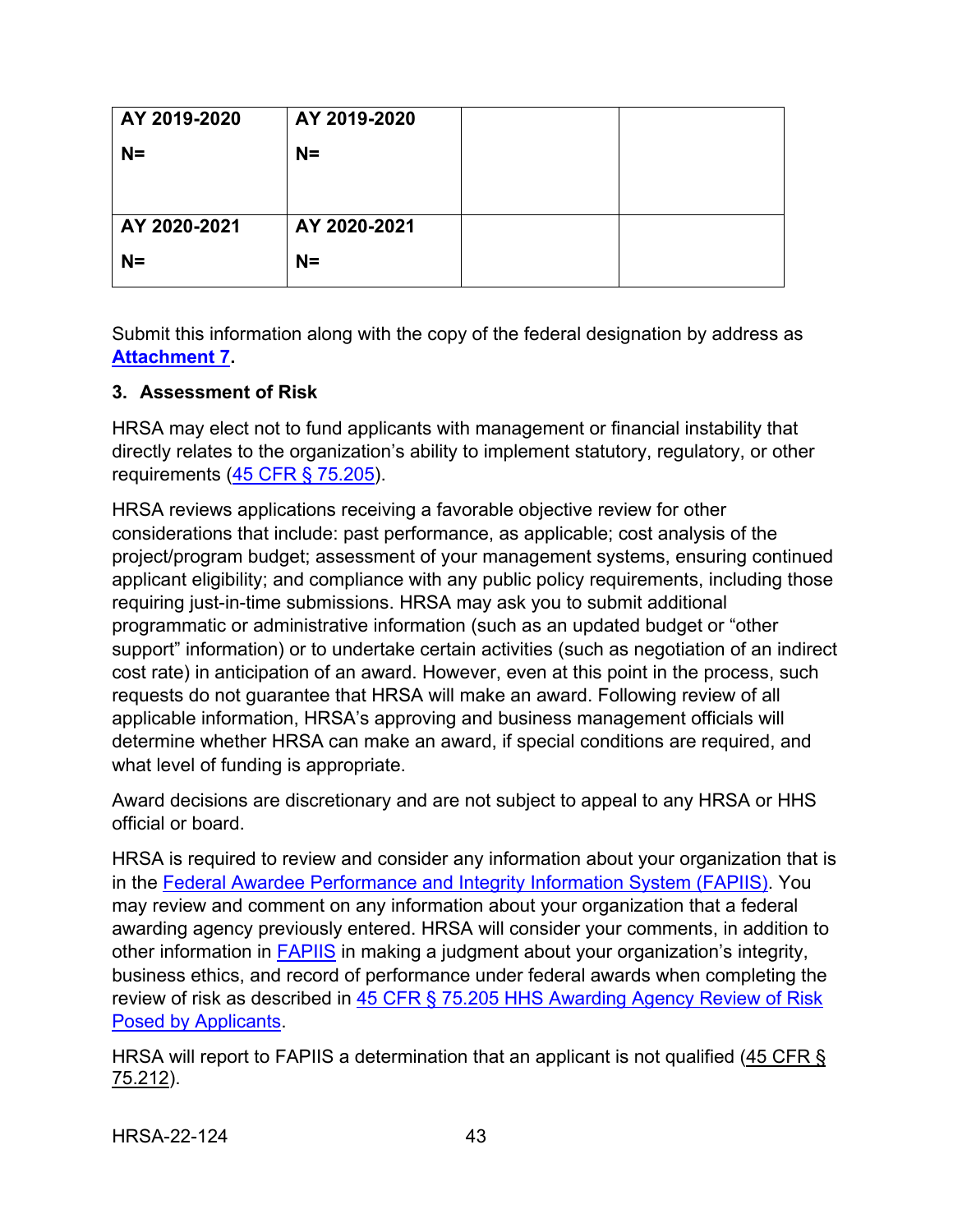## <span id="page-47-0"></span>**VI. Award Administration Information**

## <span id="page-47-1"></span>**1. Award Notices**

HRSA will release the Notice of Award (NOA) on or around the start date of September 15, 2022. See Section 5.4 of HRSA's *SF-424 [R&R Application Guide](http://www.hrsa.gov/grants/apply/applicationguide/sf424rrguidev2.pdf)* for additional information.

## <span id="page-47-2"></span>**2. Administrative and National Policy Requirements**

See Section 2.1 of HRSA's *SF-424 [R&R Application Guide](http://www.hrsa.gov/grants/apply/applicationguide/sf424rrguidev2.pdf)*.

If you are successful and receive a NOA, in accepting the award, you agree that the award and any activities thereunder are subject to:

- all provisions of 45 CFR part 75, currently in effect or implemented during the period of the award;
- other federal regulations and HHS policies in effect at the time of the award or implemented during the period of award, and
- applicable statutory provisions.

## **Accessibility Provisions and Non-Discrimination Requirements**

Should you successfully compete for an award, recipients of federal financial assistance (FFA) from HHS must administer their programs in compliance with federal civil rights laws that prohibit discrimination on the basis of race, color, national origin, disability, age and, in some circumstances, religion, conscience, and sex (including gender identity, sexual orientation, and pregnancy). This includes ensuring programs are accessible to persons with limited English proficiency and persons with disabilities. The HHS Office for Civil Rights (OCR) provides guidance on complying with civil rights laws enforced by HHS. See [Providers of Health Care and Social Services](https://www.hhs.gov/civil-rights/for-providers/provider-obligations/index.html) and [HHS](https://www.hhs.gov/civil-rights/for-individuals/nondiscrimination/index.html)  [Nondiscrimination Notice.](https://www.hhs.gov/civil-rights/for-individuals/nondiscrimination/index.html)

- Recipients of FFA must ensure that their programs are accessible to persons with limited English proficiency. For guidance on meeting your legal obligation to take reasonable steps to ensure meaningful access to your programs or activities by limited English proficient individuals, see Fact Sheet on the Revised HHS LEP [Guidance](https://www.hhs.gov/civil-rights/for-individuals/special-topics/limited-english-proficiency/fact-sheet-guidance/index.html) and [Limited English Proficiency.](https://www.lep.gov/)
- For information on your specific legal obligations for serving qualified individuals with disabilities, including reasonable modifications and making services accessible to them, see [Discrimination on the Basis of Disability.](http://www.hhs.gov/ocr/civilrights/understanding/disability/index.html)
- HHS-funded health and education programs must be administered in an environment free of sexual harassment. See [Discrimination on the Basis of Sex.](https://www.hhs.gov/civil-rights/for-individuals/sex-discrimination/index.html)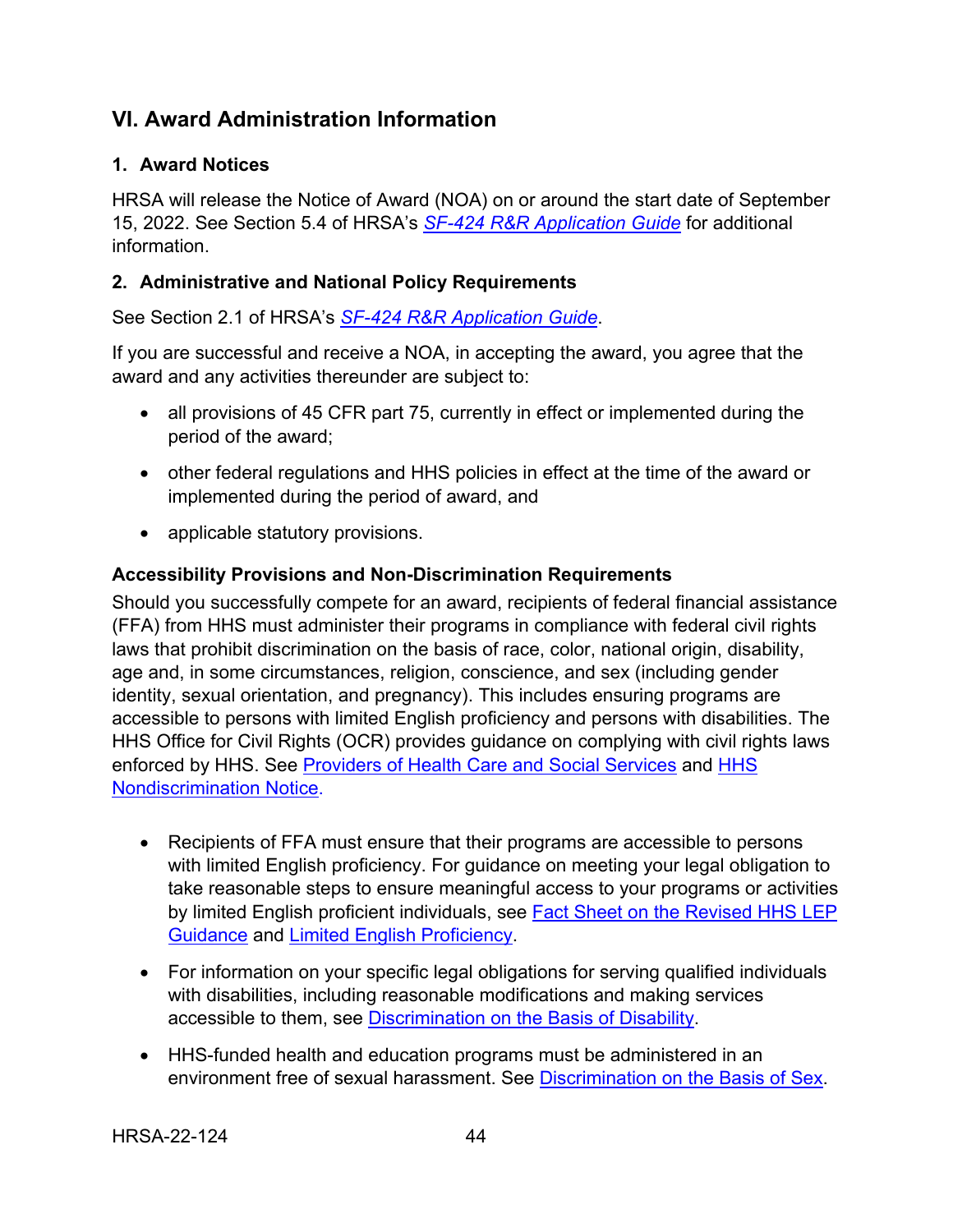• For guidance on administering your program in compliance with applicable federal religious non-discrimination laws and applicable federal conscience protection and associated anti-discrimination laws, see [Conscience Protections](https://www.hhs.gov/conscience/conscience-protections/index.html)  [for Health Care Providers](https://www.hhs.gov/conscience/conscience-protections/index.html) and [Religious Freedom.](https://www.hhs.gov/conscience/religious-freedom/index.html)

Please contact the [HHS Office for Civil Rights](https://www.hhs.gov/ocr/about-us/contact-us/index.html) for more information about obligations and prohibitions under federal civil rights laws or call 1-800-368-1019 or TDD 1-800- 537-7697.

The HRSA Office of Civil Rights, Diversity, and Inclusion (OCRDI) offers technical assistance, individual consultations, trainings, and plain language materials to supplement OCR guidance and assist HRSA recipients in meeting their civil rights obligations. Visit [OCRDI's website](https://www.hrsa.gov/about/organization/bureaus/ocrdi#recipients) to learn more about how federal civil rights laws and accessibility requirements apply to your programs, or contact OCRDI directly at [HRSACivilRights@hrsa.gov.](mailto:HRSACivilRights@hrsa.gov)

#### **[Executive Order on Worker Organizing and Empowerment](https://www.whitehouse.gov/briefing-room/presidential-actions/2021/04/26/executive-order-on-worker-organizing-and-empowerment/)**

Pursuant to the Executive Order on Worker Organizing and Empowerment, HRSA strongly encourages applicants to support worker organizing and collective bargaining and to promote equality of bargaining power between employers and employees. This may include the development of policies and practices that could be used to promote worker power. Applicants can describe their plans and specific activities to promote this activity in the application narrative.

#### **Requirements of Subawards**

The terms and conditions in the NOA apply directly to the recipient of HRSA funds. The recipient is accountable for the performance of the project, program, or activity; the appropriate expenditure of funds under the award by all parties; and all other obligations of the recipient, as cited in the NOA. In general, the requirements that apply to the recipient, including public policy requirements, also apply to subrecipients under awards, and it is the recipient's responsibility to monitor the compliance of all funded subrecipients. See  $45$  CFR § 75.101 Applicability for more details.

## **Data Rights**

All publications developed or purchased with funds awarded under this notice must be consistent with the requirements of the program. Pursuant to 45 CFR § 75.322(b), the recipient owns the copyright for materials that it develops under an award issued pursuant to this notice, and HHS reserves a royalty-free, non-exclusive, and irrevocable right to reproduce, publish, or otherwise use those materials for federal purposes, and to authorize others to do so. In addition, pursuant to 45 CFR § 75.322(d), the federal government has the right to obtain, reproduce, publish, or otherwise use data produced under this award and has the right to authorize others to receive, reproduce, publish, or otherwise use such data for federal purposes, e.g., to make it available in government-sponsored databases for use by others. If applicable, the specific scope of HRSA rights with respect to a particular grant-supported effort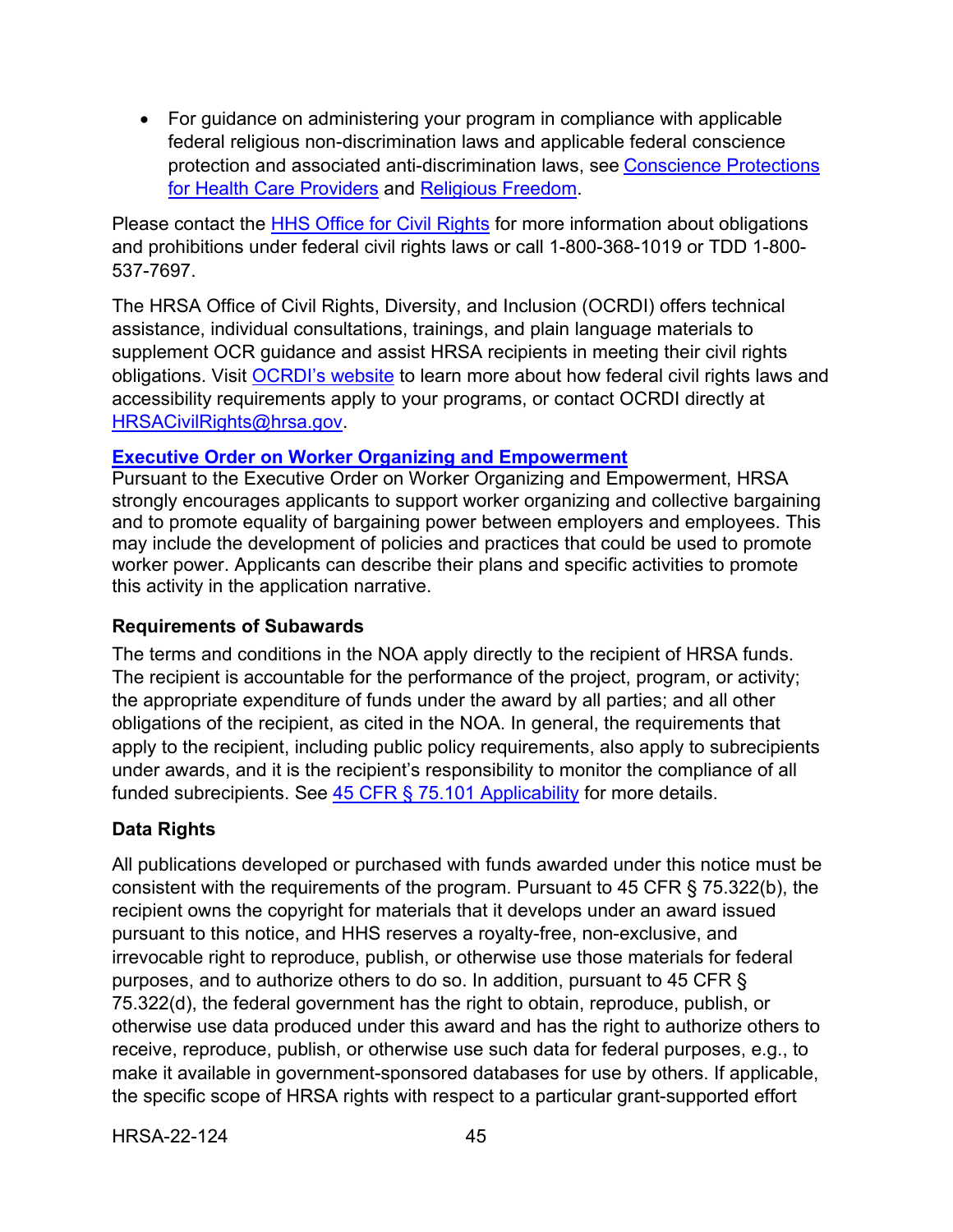will be addressed in the NOA. Data and copyright-protected works developed by a subrecipient also are subject to the federal government's copyright license and data rights.

#### <span id="page-49-0"></span>**3. Reporting**

Award recipients must comply with Section 6 of HRSA's *SF-424 [R&R Application Guide](http://www.hrsa.gov/grants/apply/applicationguide/sf424rrguidev2.pdf)* **and** the following reporting and review activities:

> 1) **Progress Report**(s). The recipient must submit a non-competing continuation (NCC) progress report to HRSA on an annual basis. HRSA will verify that that approved and funded applicants' proposed objectives are accomplished during each year of the project.

The progress report has two parts. The first part demonstrates recipient progress on program-specific goals. Recipients will provide performance information on project objectives and accomplishments, project barriers and resolutions, and will identify any technical assistance needs.

The second part collects information providing a comprehensive overview of recipient overall progress in meeting the approved and funded objectives of the project, as well as plans for continuation of the project in the coming budget period. The recipient should also plan to report on dissemination activities in the annual progress report.

In addition, you must submit a Quarterly Progress Update (QPU) to HRSA via the Electronic Handbooks (EHBs) at the completion of each quarter. The QPU will be automatically generated and allows recipients to document progress on their activities based on the information submitted in the SWP.

More information will be available in the NOA.

2) **Performance Reports.** The recipient must submit a Performance Report to HRSA via the EHBs on an annual basis. All HRSA recipients are required to collect and report performance data so that HRSA can meet its obligations under the Government Performance and Results Modernization Act of 2010 (GPRA). The required performance measures for this program are outlined in the Project Narrative Section IV's Impact Sub-section (a). Further information will be provided in the NOA.

The annual performance report will address all academic year activities from July 1 to June 30, and will be due to HRSA on July 31 each year. If award activity extends beyond June 30 in the final year of the period of performance, a Final Performance Report (FPR) may be required to collect the remaining performance data. The FPR is due within 90 calendar days after the period of performance ends.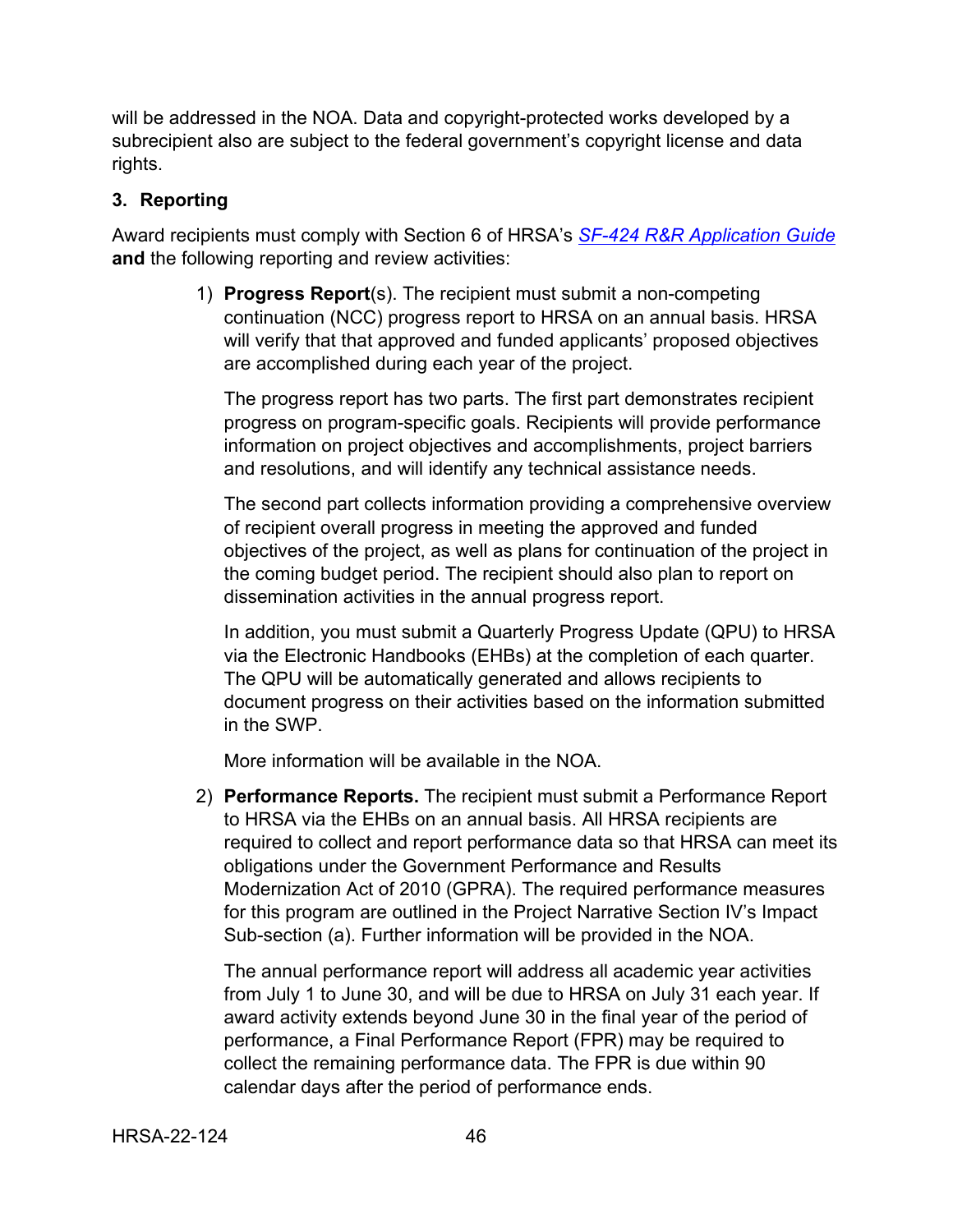3) **Final Program Report.** A final report is due within 90 calendar days after the period of performance ends. The final report must be submitted online by recipients in the EHBs at [https://grants.hrsa.gov/webexternal/home.asp.](https://grants.hrsa.gov/webexternal/home.asp)

The Final Report is designed to provide HRSA with information required to close out a grant after completion of project activities. Recipients are required to submit a final report at the end of their project. The Final Report includes the following sections:

- Project Objectives and Accomplishments Description of major accomplishments on project objectives.
- **Project Barriers and Resolutions Description of barriers/problems that** impeded project's ability to implement the approved plan.
- **Summary Information:** 
	- Project overview.
	- Project impact.
	- Prospects for continuing the project and/or replicating this project elsewhere.
	- Publications produced through this grant activity.
	- Changes to the objectives from the initially approved grant.

Further information will be provided in the NOA.

- 4) **Federal Financial Report.** A Federal Financial Report (SF-425) is required according to the schedule in the *SF-424 [R&R Application Guide](http://www.hrsa.gov/grants/apply/applicationguide/sf424rrguidev2.pdf)*. The report is an accounting of expenditures under the project that year. More specific information will be included in the NOA.
- 5) **Other Required Reports.** Award recipients may be asked to submit additional quantitative data and brief narratives to capture project progress such hiring process, individuals directly assisted, and characteristics of those individuals.
- 6) **Integrity and Performance Reporting.** The NOA will contain a provision for integrity and performance reporting in [FAPIIS,](https://www.fapiis.gov/) as required in [45 CFR](https://www.ecfr.gov/cgi-bin/retrieveECFR?gp=1&SID=4d52364ec83fab994c665943dadf9cf7&ty=HTML&h=L&r=PART&n=pt45.1.75)  [part 75 Appendix XII.](https://www.ecfr.gov/cgi-bin/retrieveECFR?gp=1&SID=4d52364ec83fab994c665943dadf9cf7&ty=HTML&h=L&r=PART&n=pt45.1.75)

Note that the OMB revisions to Guidance for Grants and Agreements termination provisions located at [2 CFR § 200.340 - Termination](https://www.ecfr.gov/cgi-bin/text-idx?SID=da67ef9e79256f1b11e99d2ecb083228&mc=true&node=se2.1.200_1340&rgn=div8) apply to all federal awards effective August 13, 2020. No additional termination provisions apply unless otherwise noted.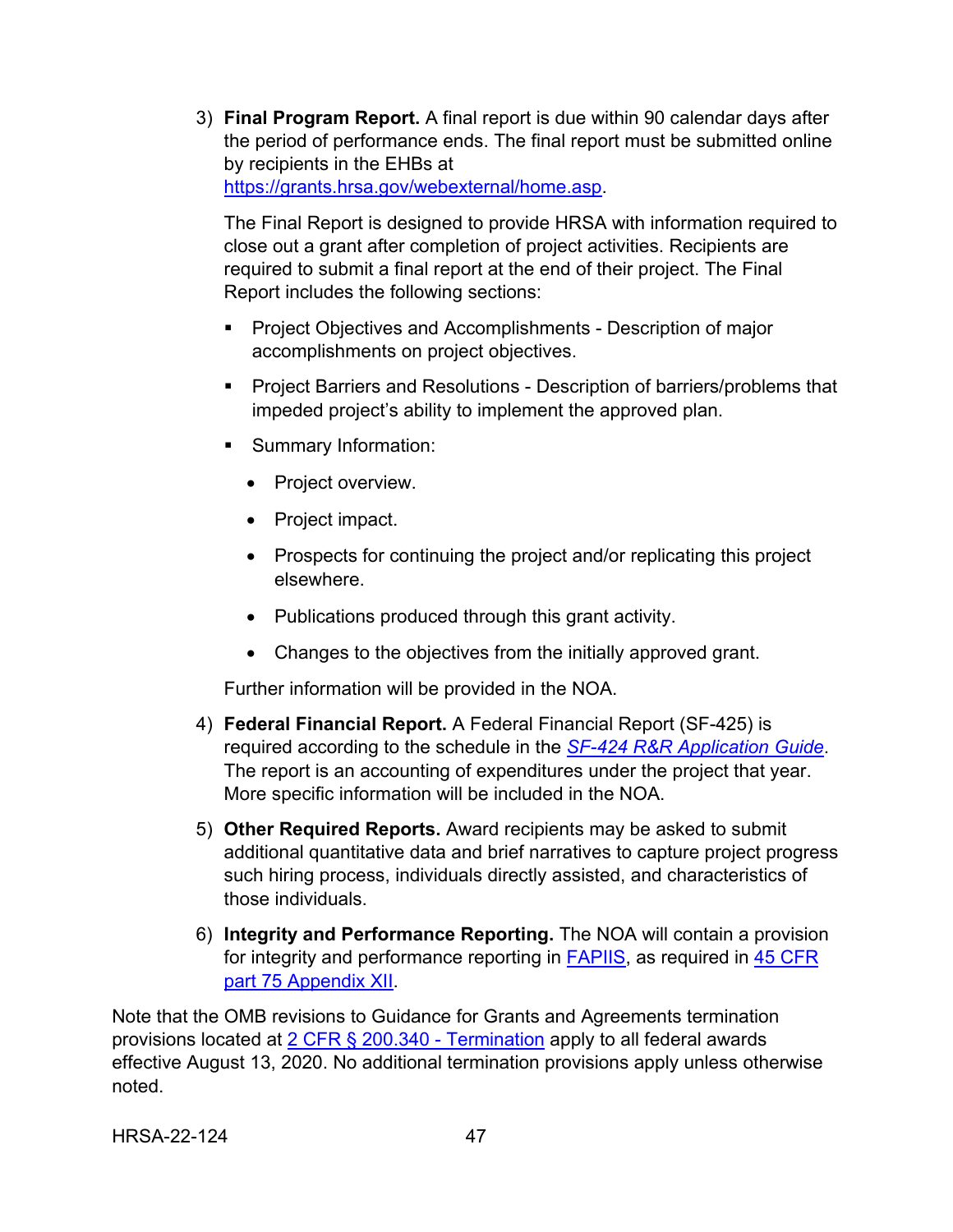## <span id="page-51-0"></span>**VII. Agency Contacts**

You may request additional information and/or technical assistance regarding business, administrative, or fiscal issues related to this NOFO by contacting:

Nandini Assar, PhD Grants Management Specialist Division of Grants Management Operations, OFAM Health Resources and Services Administration 5600 Fishers Lane, Mailstop 10SWH03 Rockville, MD 20857 Phone : (301) 443-4920 Email: [nassar@hrsa.gov](mailto:XXXX@hrsa.gov)

You may request additional information regarding the overall program issues and/or technical assistance related to this NOFO by contacting:

Marian Smithey MS, RN, Nurse Consultant, Project Officer Division of Nursing and Public Health Attn: CHWTP Bureau of Health Workforce Health Resources and Services Administration 5600 Fishers Lane, Room Mailstop 11N-128A Rockville, MD 20857 Telephone: (301) 443-3831 Email: [MSmithey@hrsa.gov](mailto:MSmithey@hrsa.gov)

You may need assistance when working online to submit your application forms electronically. Always obtain a case number when calling for support. For assistance with submitting the application in Grants.gov, contact Grants.gov 24 hours a day, 7 days a week, excluding federal holidays at:

Grants.gov Contact Center Telephone: 1-800-518-4726 (International callers dial 606-545-5035) Email: [support@grants.gov](mailto:support@grants.gov)

[Self-Service Knowledge Base:](https://gditshared.servicenowservices.com/hhs_grants?pt=Grants) [https://grants](https://grants-portal.psc.gov/Welcome.aspx?pt=Grants)[portal.psc.gov/Welcome.aspx?pt=Grants](https://grants-portal.psc.gov/Welcome.aspx?pt=Grants)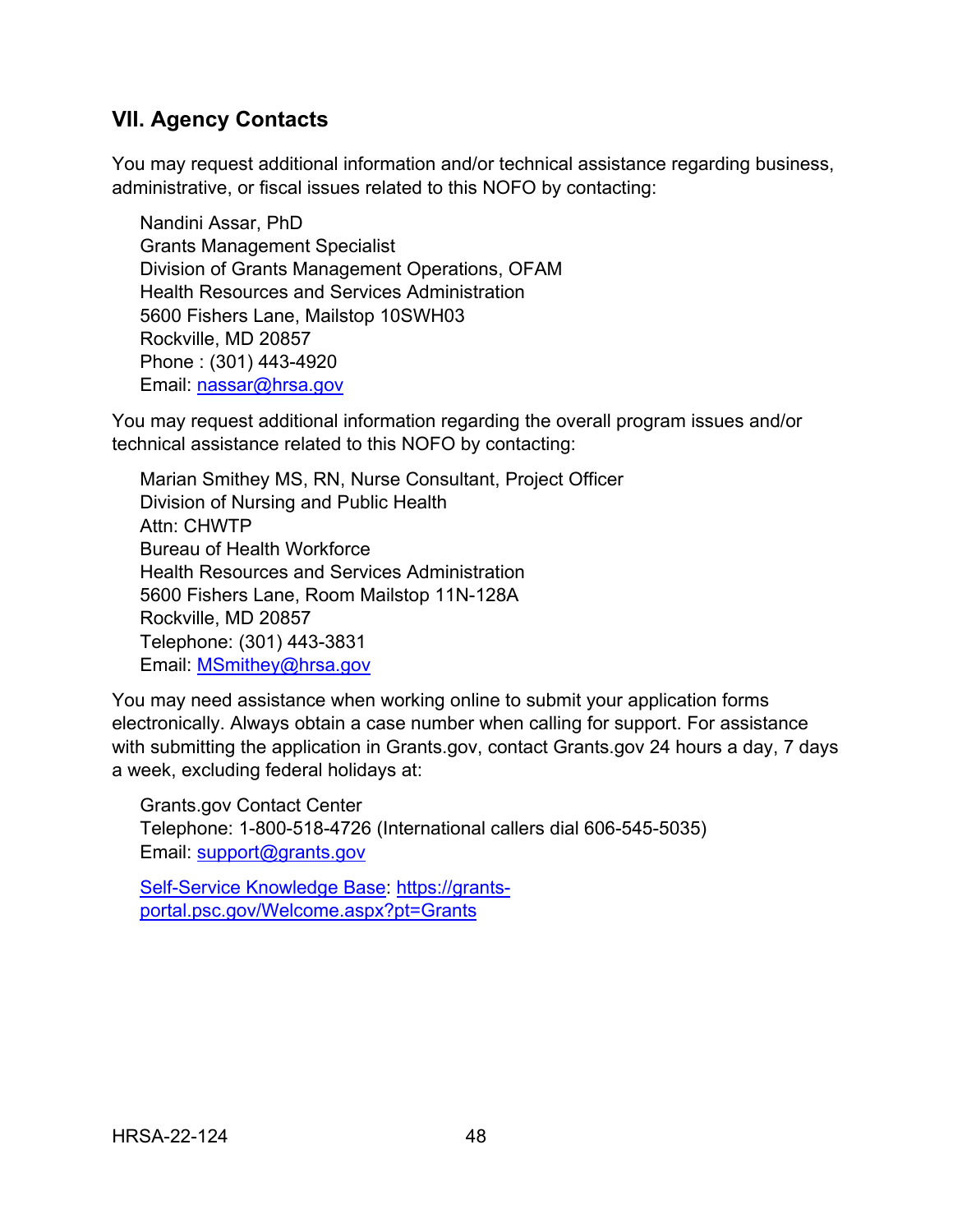Successful applicants/recipients may need assistance when working online to submit information and reports electronically through HRSA's EHBs). Always obtain a case number when calling for support. For assistance with submitting in the EHBs, contact the HRSA Contact Center, Monday-Friday, 7 a.m. to 8 p.m. ET, excluding federal holidays at:

HRSA Contact Center Telephone: (877) 464-4772 / (877) Go4-HRSA TTY: (877) 897-9910 Web: <http://www.hrsa.gov/about/contact/ehbhelp.aspx>

## <span id="page-52-1"></span><span id="page-52-0"></span>**VIII. Other Information**

## **Technical Assistance**

HRSA will hold a pre-application technical assistance (TA) webinar for applicants seeking funding through this opportunity. The webinar will provide an overview of pertinent information in the NOFO and an opportunity for applicants to ask questions. Visit the HRSA Bureau of Health Workforce's open opportunities website at <https://bhw.hrsa.gov/fundingopportunities/> to learn more about the resources available for this funding opportunity.

## **Tips for Writing a Strong Application**

See Section 4.7 of HRSA's *SF-424 [R&R Application Guide](http://www.hrsa.gov/grants/apply/applicationguide/sf424rrguidev2.pdf)*.

Frequently Asked Questions (FAQs) can be found on the program website and are often updated during the application process.

In addition, a number of helpful tips have been developed with information that may assist you in preparing a competitive application. This information can be accessed at [http://www.hrsa.gov/grants/apply/write-strong/index.html.](http://www.hrsa.gov/grants/apply/write-strong/index.html)

## **Core Competencies for Public Health**

The [Core Competencies for Public Health Professionals](https://www.phf.org/resourcestools/Documents/Core_Competencies_for_Public_Health_Professionals_2021October.pdf) (Core Competencies) are a consensus set of knowledge and skills for the broad practice of public health, as defined by the [10 Essential Public Health Services.](https://www.cdc.gov/publichealthgateway/publichealthservices/essentialhealthservices.html) The Core Competencies reflect foundational or crosscutting knowledge and skills for professionals engaging in the practice, education, and research of public health. These competencies provide a framework for workforce development planning and action. These competency statements are organized into eight domains representing skill areas within public health.

Domain 1: Data Analytics and Assessment Skills

Domain 2: Policy Development and Program Planning Skills

Domain 3: Communication Skills